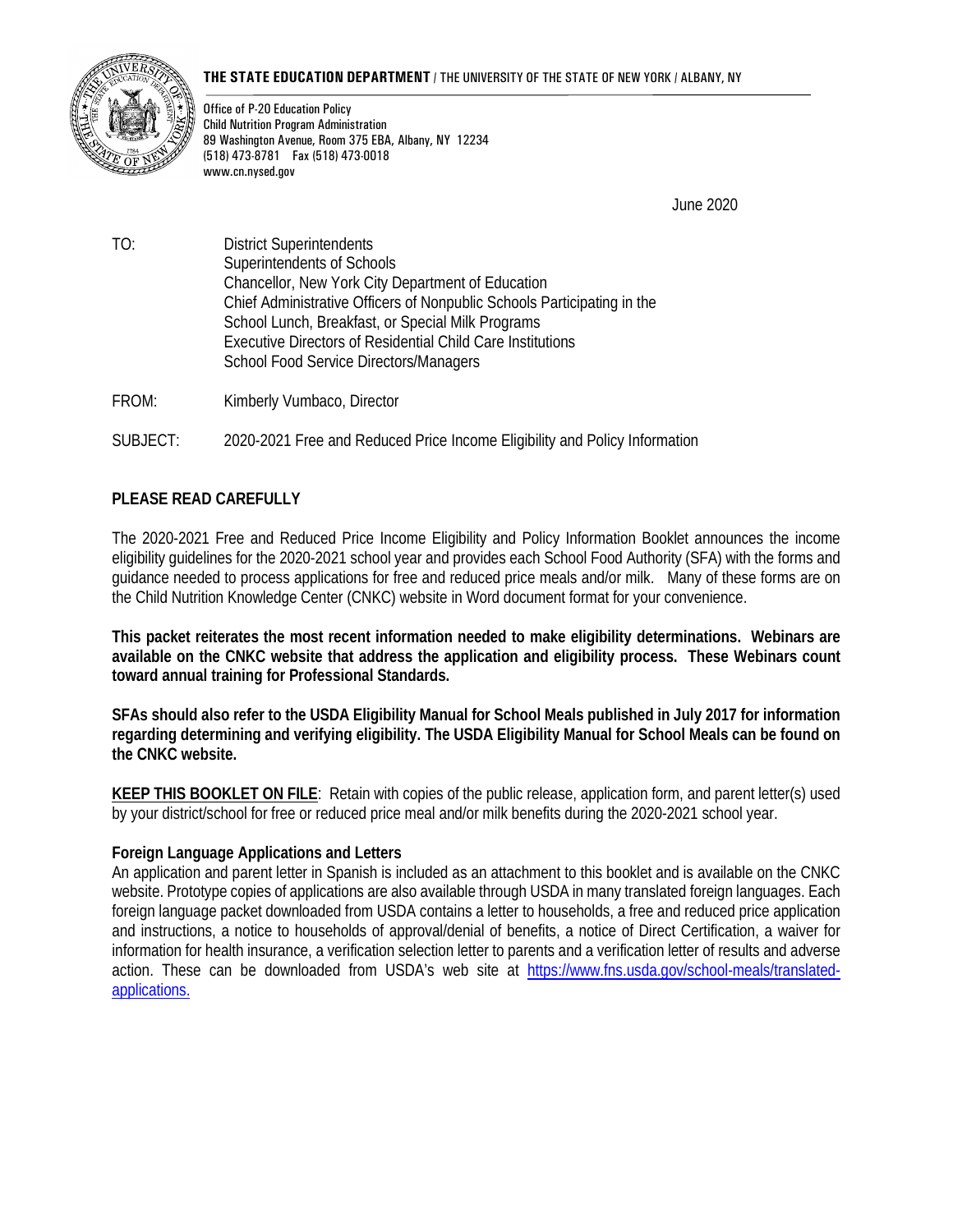# **Table of Contents**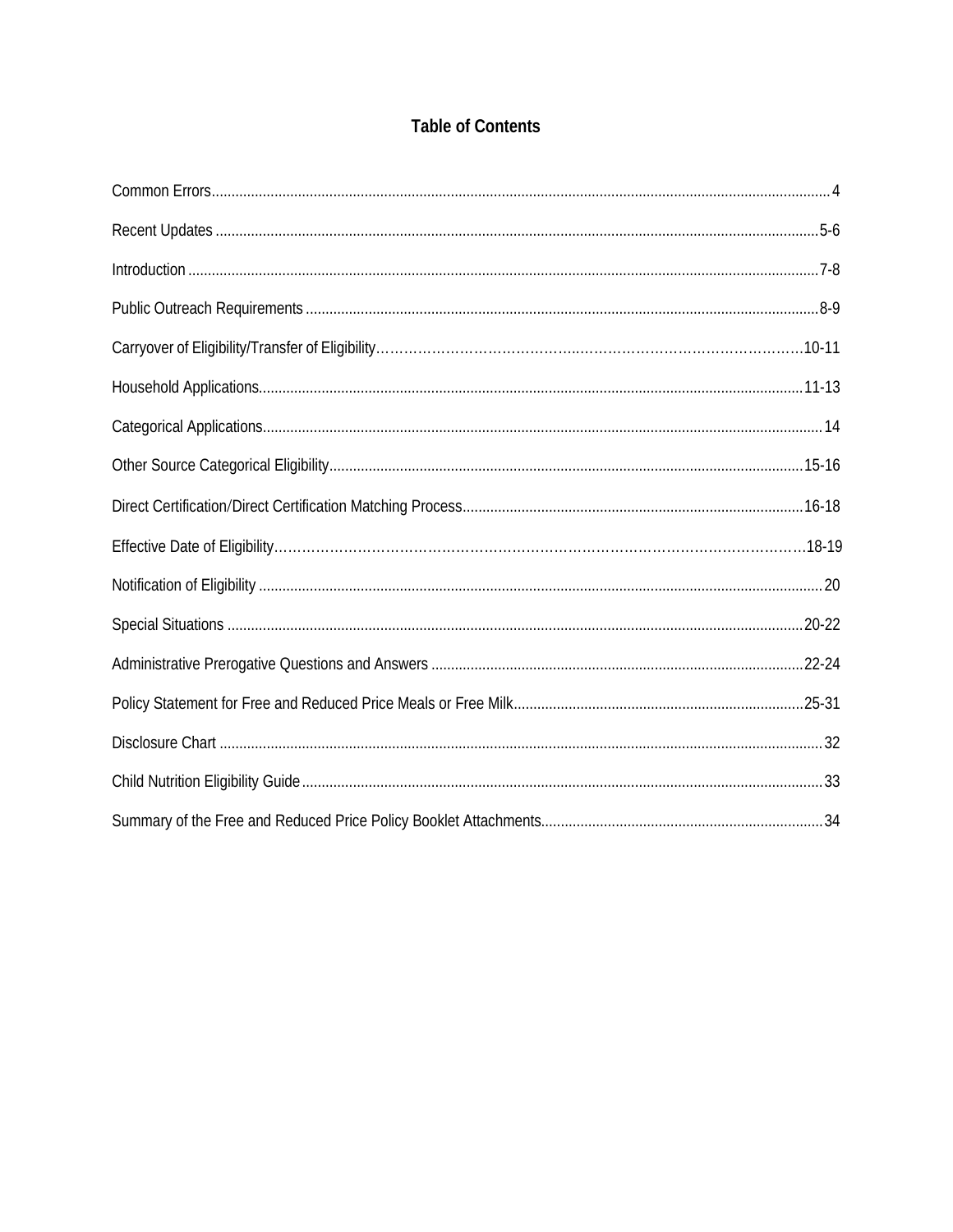# **Attachments**

# (The following attachments are also available in Spanish on the CNKC website)

| $\overline{\phantom{a}}$ | Income Eligibility Guidelines for Free and Reduced-Price Meals or Free Milk35                 |
|--------------------------|-----------------------------------------------------------------------------------------------|
| $\mathbf{  }$            |                                                                                               |
| Ш                        |                                                                                               |
| IV                       |                                                                                               |
| Va                       | Application for Free and Reduced Price School Meals/Milk (Household Application English)40-41 |
| Vb                       | Application for Free and Reduced Price School Meals/Milk (Household Application Spanish)42-43 |
| VI                       |                                                                                               |
| VII                      |                                                                                               |
| IX                       |                                                                                               |
| X                        |                                                                                               |
| XI                       |                                                                                               |
| XIII                     |                                                                                               |
| XIV                      | Consent to Release Eligibility Information For Free and Reduced Meals or Free Milk53          |
| XV                       | Consent to Release Free/Reduced Price Eligibility Information (Single Programs)54             |
| XVI                      | Consent to Release Free/Reduced Price Eligibility Information (Multiple Programs)55           |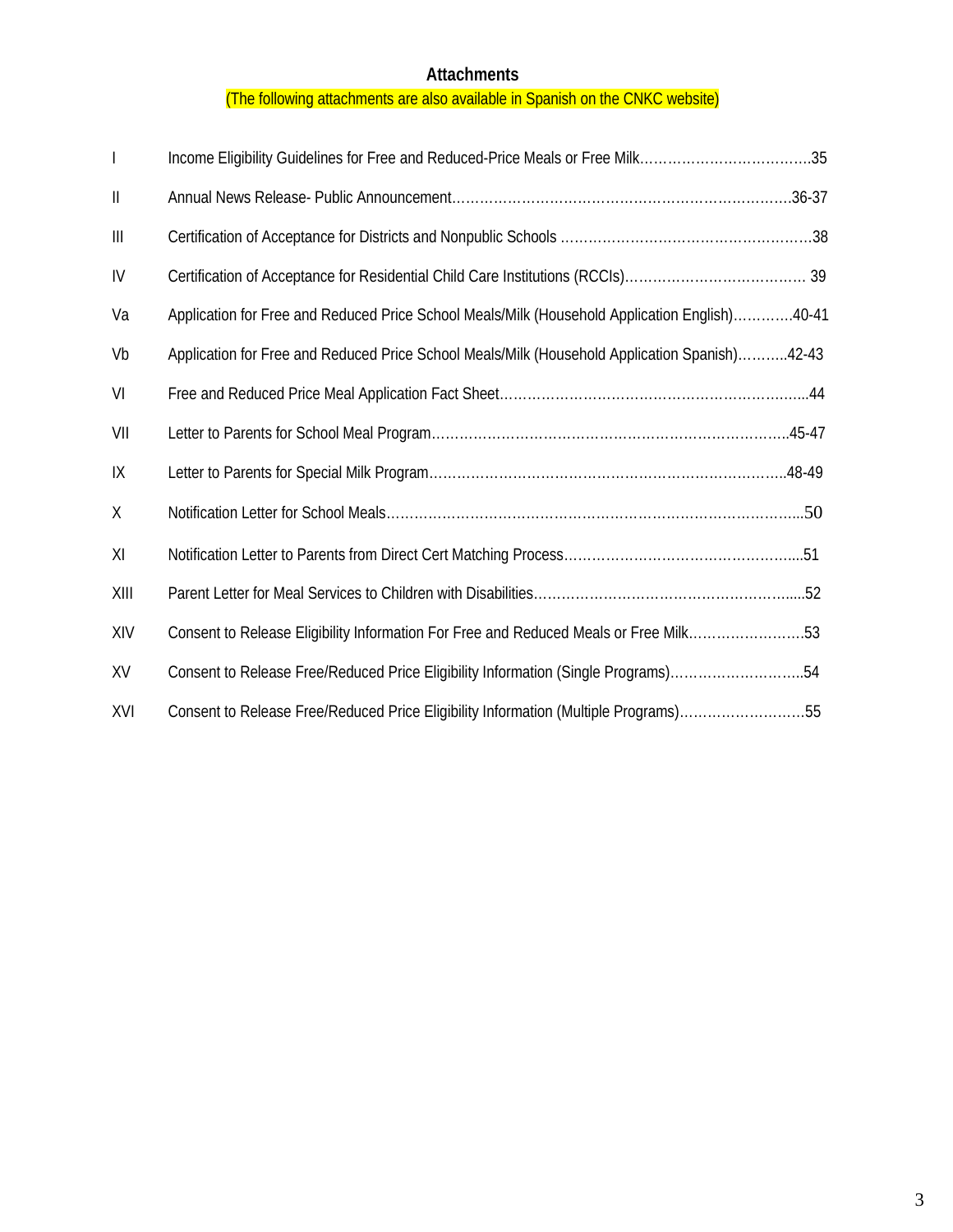# **Common Errors**

(use the prototype forms and letters enclosed in this booklet to avoid many of these errors)

### **Inappropriate outdated application forms**

All SFAs should use New York State's current English or Spanish application. For school year 2020-2021, the applications are enclosed and can also be found at [www.cn.nysed.gov](http://www.cn.nysed.gov/) . If applications are made available on the school website, be sure to update with the new applications and parent letters each year.

### **Inappropriate headings**

The free/reduced price application must include the proper heading which indicates its purpose. It cannot be labeled as a "reduced fee" application for alternate purposes if it establishes eligibility for free/reduced price meals.

### **Parent letter not included or wrong income scale used**

Parents must receive together, the Free and Reduced Price Meal application and the required parent letter (Attachment VII) that includes **only the reduced price income eligibility scale**. Parent letters incorrectly containing both income eligibility scales (excluding Special Milk, which requires only the free income eligibility scale), only the free income eligibility scale, or no income eligibility scale jeopardize free and reduced reimbursement to your SFA.

### **Public announcement errors**

Many schools fail to send the public announcement each year to the informational media (local newspaper), the local unemployment office, and any major employers contemplating large layoffs in the area. The required income eligibility scales are included in the prototype public announcement (Attachment II). **Please note that this public announcement may not be published on the school's website.**

# **School website issues**

Applications on the school website are not kept current each year. Be sure the website is updated with the current application and the current parent letter. **The public announcement which includes both the free and reduced price income eligibility scales may never be posted on the website or in the news feed.**

It is essential that you understand there will be no exceptions to these policies. SFAs that are not in compliance could find their applications for free and reduced price meals disallowed and may incur additional printing, dissemination and approval costs to bring their programs into compliance.

Ensure everyone connected with the application process for free and reduced price meals is fully aware to ensure compliance with all required policies.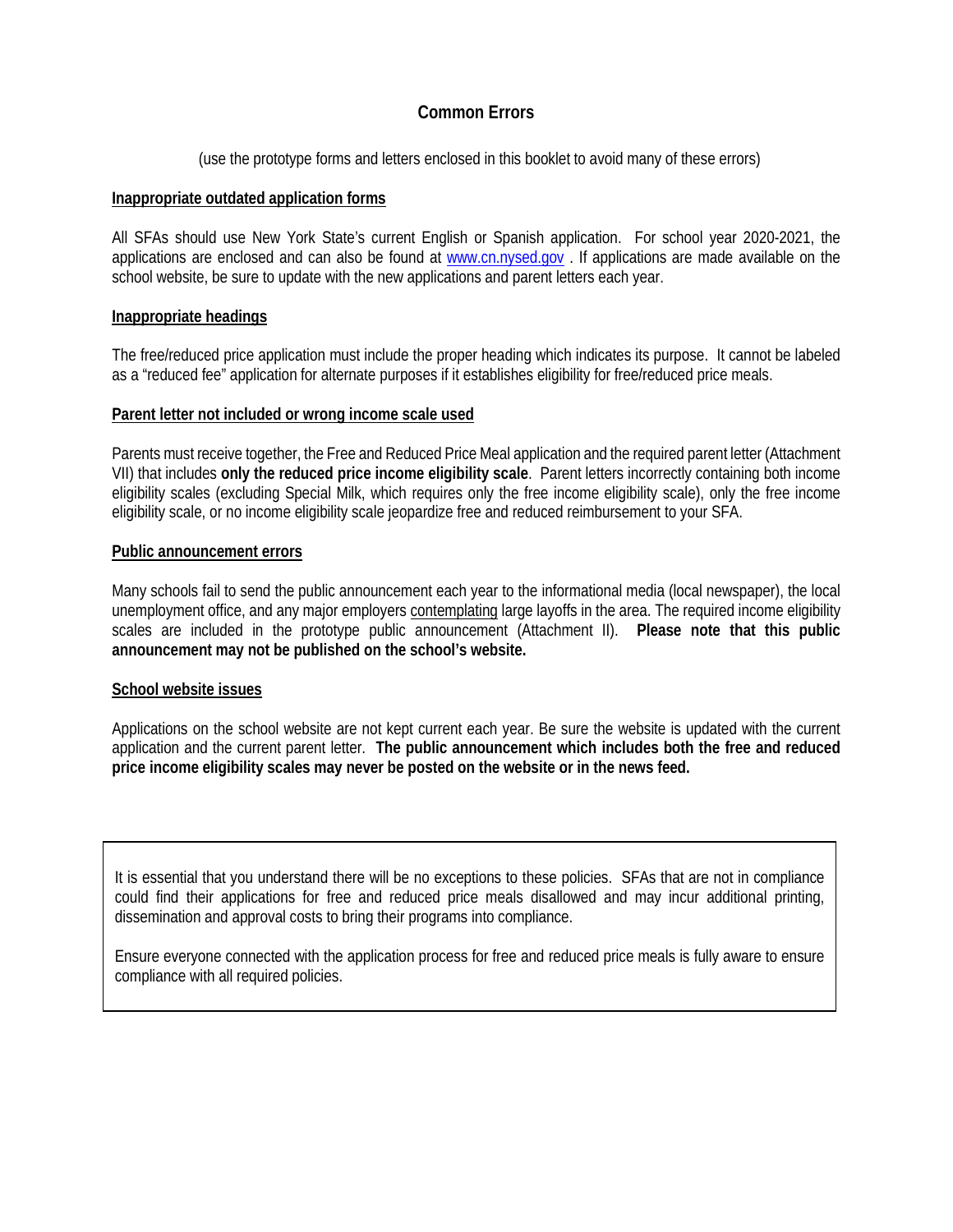# **Recent Updates**

- **Policy Statement Update:** SFAs are required to review the policy statement included with this policy booklet and adopt the policies each year (see page 8 and the policy statement within this booklet). The policy statement must be maintained on file with Program records**. In school year 2020-2021, SED will reach out to SFA's participating in the National School Lunch Program, School Breakfast Program and Special Milk Program to collect components of the SFAs policy statements. More information regarding this will be provided in separate communication.**
- **Operating During School Closures:** In the 2019-2020 school year, emergency meals were claimed under the Seamless Summer Option (SSO) or the Summer Food Service Program (SFSP) for SFAs/Sponsors approved to operate during unintended school closures. Emergency operations require SFA/Sponsor application and all applicable waiver approvals, as well as reporting and fulfillment of all other statutory responsibilities.

**In the event of unintended school closures in the 2020-2021 school year, immediately visit cn.nysed.gov for more information, or contact your CN representative.**

• **Increase in Reimbursement for Reduced-Price Meals:** The New York State budget includes additional funding to pay the student cost of 25 cents for breakfast and lunch meals and 15 cents for snacks served in the Afterschool Snack Program that was otherwise charged to students approved eligible to receive reduced-price meals.

**Beginning July 1, 2019, students approved for reduced-price meals must receive breakfast, lunch and snack meals at no charge. As stated above, New York State funding will provide an additional 25 cents in State reimbursement for each reimbursable breakfast and lunch meal served and an additional 15 cents for each reimbursable snack meal served to a reduced-price student to cover the cost previously paid by the student.**

**SFAs must continue to certify students as eligible for reduced-price meals and must continue to claim meals served to students approved for reduced price meals in the reduced-price category.** Although these students will receive their breakfast and lunch meals at no charge, they should not be claimed in the free reimbursement category when placing claims for reimbursement. The free & reduced price policy letters and attachments have been updated to reflect this change.

SFAs should refer to the memo ["Increase in State Reimbursement for Reduced-Price Meals"](http://www.cn.nysed.gov/content/increase-state-reimbursement-reduced-price-meals) for additional information. Please contact the Child Nutrition Program Office at 518-473-8781 if you have any questions.

- **Direct Certification Matching Process (DCMP): The DCMP process must now be completed through the NYSED Business Application Portal available on the NYSED website at** [https://portal.nysed.gov/abp.](https://portal.nysed.gov/abp)More information on Direct Certification can be found further in this booklet and on the Child Nutrition Knowledge Center (CNKC) website.
- **Meal Charge Policy:** Beginning with school year 2017-2018, School Food Authorities (SFAs) in New York State are required to have a written and clearly communicated policy to address student meal charges when payment cannot be collected at the point of service. Charge policies should be reasonable, well-defined and maintain the integrity and dignity of students and households to minimize harm to the student.
- **Prohibition Against Meal Shaming Plan:** Beginning with school year 2018-2019, all public, non-public, and charter School Food Authorities (SFAs) in New York State that require students to pay for a school breakfast and/or lunch meal must develop a written plan to ensure that a student whose parent or guardian has unpaid meal charges is not shamed or treated differently than a student whose parent or guardian does not have unpaid school meal charges. New York State legislation now requires SFAs to provide students with the reimbursable meal of their choice and specifically identifies other prohibited actions to decrease student distress or the embarrassment associated with not having adequate funds to pay for a school meal. The new State plan has several of the same or similar requirements as the federal National School Lunch Program (NSLP) Unpaid Meal Charge policy that took effect July 1, 2017. SFAs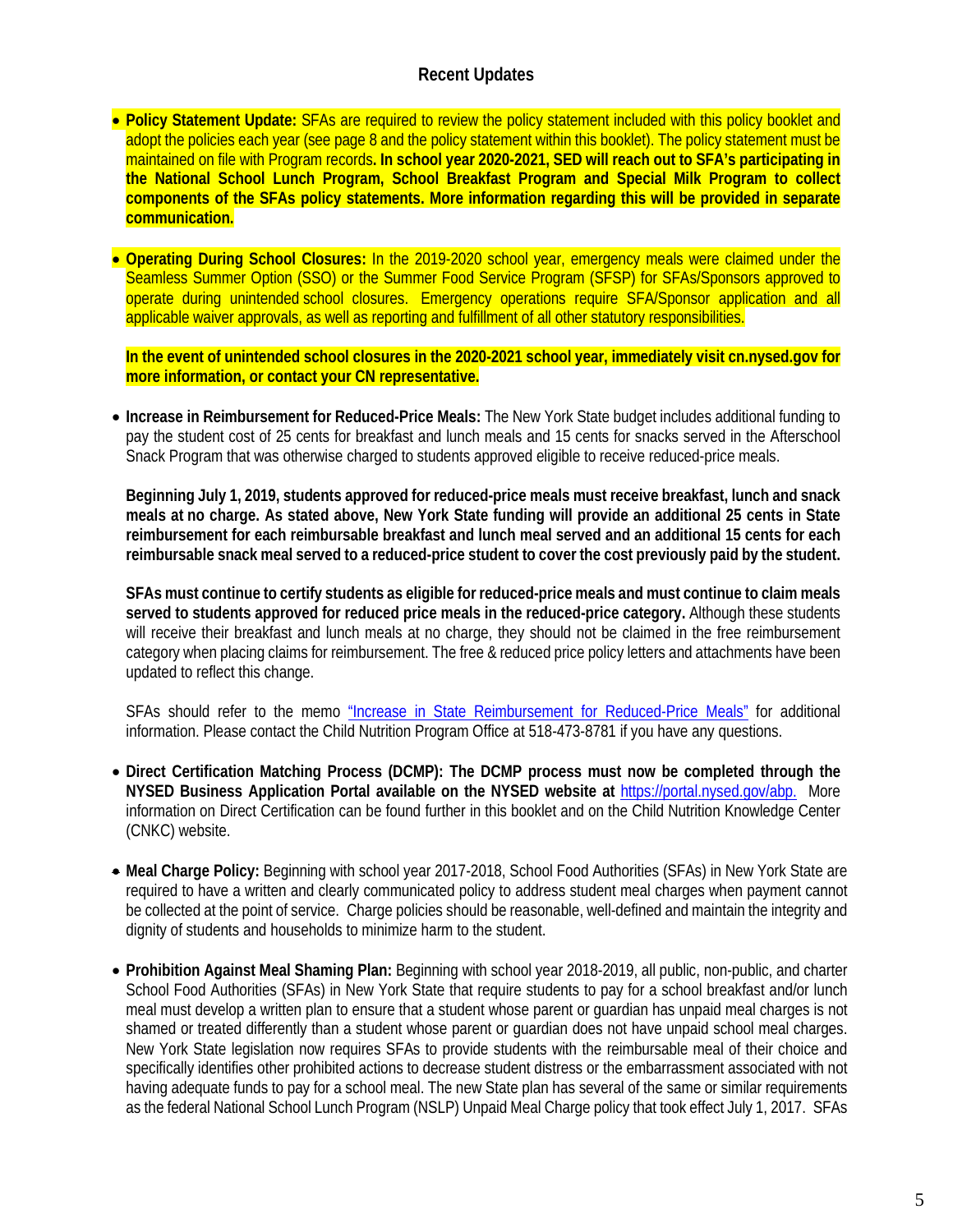may opt to amend this policy to include the new State criteria or can develop a separate State specific plan. SED has also created a template plan that SFAs can use to meet both the State and federal requirements. **SFAs should refer to the memo titled "New York State Legislation – Prohibition Against Meal Shaming" for additional information and guidance. This memo can be found on the CNKC and at the following link:**  http://www.cn.nysed.gov/content/revised-prohibition-against-meal-shaming

- **Flexibility in Determining the Effective Date for Children receiving free or reduced price benefits- see page 18**
- **School Breakfast Program (SBP) Outreach:** SFAs participating in the School Breakfast Program must actively promote and perform outreach activities to increase awareness of the School Breakfast Program and increase participation. Efforts should be documented and kept on file with Program records for three years plus the current school year.
- **Summer Food Service Program (SFSP) Outreach:** SFAs participating in the School Breakfast Program and/or National School Lunch Programs must notify families of locations that operate the Summer Food Service Program (SFSP) prior to the end of the school year. SFAs should provide the toll free number for families to call (1-866-3- HUNGRY, 1-877-3-HAMBRE or text 'FOOD' or "COMIDA' to 877-877) to find a location that operates the SFSP and direct families to the Child Nutrition Knowledge Center (CNKC) website. Families located in NYC can also dial 211 or 311. Efforts should be documented and kept on file with Program records for three years plus the current school year.
- **Zero Income:** Applications where the family has reported zero (0) income must be given free meal benefits for the entire school year from the time the application was received and approved. Any income field left blank is a positive indication of no income and certifies there is no income to report.
- **Community Eligibility Provision (CEP):** Schools where at least 40 percent of enrolled students have been deemed free eligible through a means other than an income application (i.e., directly certified using electronic SNAP or Medicaid data, homeless, migrant, runaway, foster, and head start) as of April 1st each year may apply to participate in the Community Eligibility Provision. The schools will receive reimbursement in the free and paid category based on the percentage of directly certified students as noted above times a multiplier (as written in federal regulation, currently 1.6).

**Due to the unanticipated public health emergency as a result of COVID-19, SFAs electing CEP in the 2020- 2021 School Year may calculate their Identified Student Percentage (ISP) using data from April 1, 2020-June 30, 2020. Additionally, the deadline to apply to participate in the CEP has been extended to August 31, 2020. For more details about participation and how to apply, please see the CEP Memo on the CNKC website.**

- **USDA Nondiscrimination Statement:** The revised 2015 Nondiscrimination Statement must be used on all Child Nutrition Program materials, including websites, pamphlets, brochures and all correspondence sent to families for program purposes. The USDA Nondiscrimination Statement must include all spacing as it appears in the memo ["Child Nutrition Program Civil Rights Requirements"](http://www.cn.nysed.gov/content/child-nutrition-program-civil-rights-requirements) on the Child Nutrition Knowledge Center (CNKC) website.
- **"And Justice for All" Posters:** The "And Justice for All" posters have been revised by the USDA and are available to all School Food Authorities and Summer Food Service Program Sponsors participating in the federal Child Nutrition Programs. Please replace and display this revised "And Justice for All" poster immediately.

Click here to preview the updated poster[: https://www.ascr.usda.gov/sites/default/files/JFAgreen508.pdf](https://www.ascr.usda.gov/sites/default/files/JFAgreen508.pdf)

If you need to order posters to display, please complete the [Resource Order Form.](http://www.cn.nysed.gov/form/resource-order-form)

The "And Justice for All" posters are required to be posted in highly visible locations in all Child Nutrition Program service areas including cafeterias, classrooms and in the vicinity of or on reimbursable meal vending machines if they are placed in areas other than the cafeteria.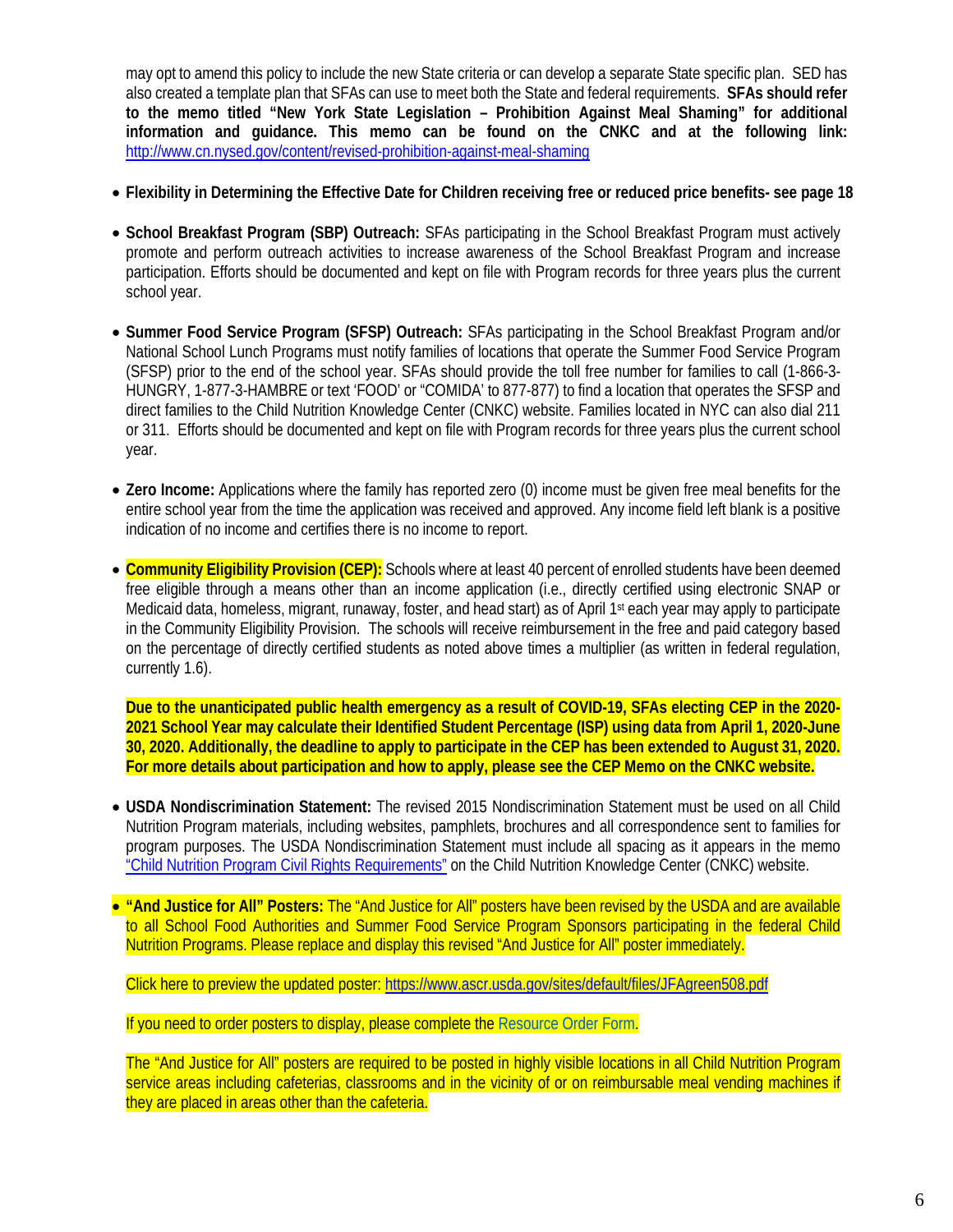• **[Civil Rights Requirements and Annual Training:](http://www.cn.nysed.gov/civilrights)** SFAs participating in the National School Lunch and School Breakfast Programs are required to collect data of all potential participants with regard to race and ethnicity specifically. The data already being collected as a requirement of the No Child Left Behind Act may also be used for the National School Lunch and School Breakfast Programs. The [civil rights compliance report form](http://www.cn.nysed.gov/common/cn/files/crcompliancereport_0.pdf) is available on the Child Nutrition website detailing the specific annual requirements.

Annual Civil Rights training must be provided by the SFA for all staff, including front line cafeteria staff who interact directly with program applicants and participants. A [Power Point presentation](http://www.cn.nysed.gov/common/cn/files/civilrightsppt.pdf) is available on the Child Nutrition Knowledge Center (CNKC) website for staff training. A record of the annual training, including a sign-in sheet, the date, location, and who provided the training, must be kept for three years plus the current year. LEAs must comply with all Civil Rights and non-discrimination requirements in Subpart A and FNS Instruction 113-1. Please see the mem[o "Child Nutrition Program Civil Rights Requirements"](http://www.cn.nysed.gov/content/child-nutrition-program-civil-rights-requirements) for more information.

• **Change in Authorizing Signature:** There is no federal requirement that describes who must sign Child Nutrition Program documents. The Child Nutrition Program regulations specify that an official of the SFA make written application to the state agency for any school in which it desires to operate the program. The SFA means the governing body responsible for the administration of one or more schools and the legal authority to operate Child Nutrition Programs.

The signature of the district clerk, as well as an officer of the board of education, such as president or vice president, is accepted for the forms.

The board of education may delegate the chief administrative officer to act as its agent with regard to entering into contracts and agreements for the Child Nutrition Programs. This policy will not permit the chief administrative officer's signature in lieu of board action, but will permit the chief administrative officer to sign, in all respects, after the board resolution.

# **Introduction:**

All schools participating in the federally assisted National School Lunch Program and/or School Breakfast Program **must** make free and reduced price meals available to all eligible children. All schools and institutions participating in the free milk option of the Special Milk Program must make free milk available to eligible children. No person shall, on the ground of race, color, or national origin, be excluded from participation in, be denied the benefits of, or be otherwise subjected to discrimination under the Child Nutrition Programs [7 CFR 15.1].

The State Education Department annually issues this free and reduced price policy booklet to all SFAs to assist in the correct implementation of these program requirements.

The 2020-2021 free and reduced price policy booklet consists of:

- the Policy Statement;
- information regarding the approval of household applications;
- direct certification information;
- the income eligibility guidelines as issued by the United States Department of Agriculture:
- prototype public release;
- free and reduced price meal applications and instructions in English and Spanish;
- prototype parent letters regarding school meals, food substitutions for children with disabilities, and disclosure.

SFAs must have new certification documentation on file within the first 30 operating days of the school year. This applies to all schools, even those whose school year begins in July. Carryover of previous year's eligibility from direct certification, categorical eligible and income applications is for up to 30 operating days of the new school year.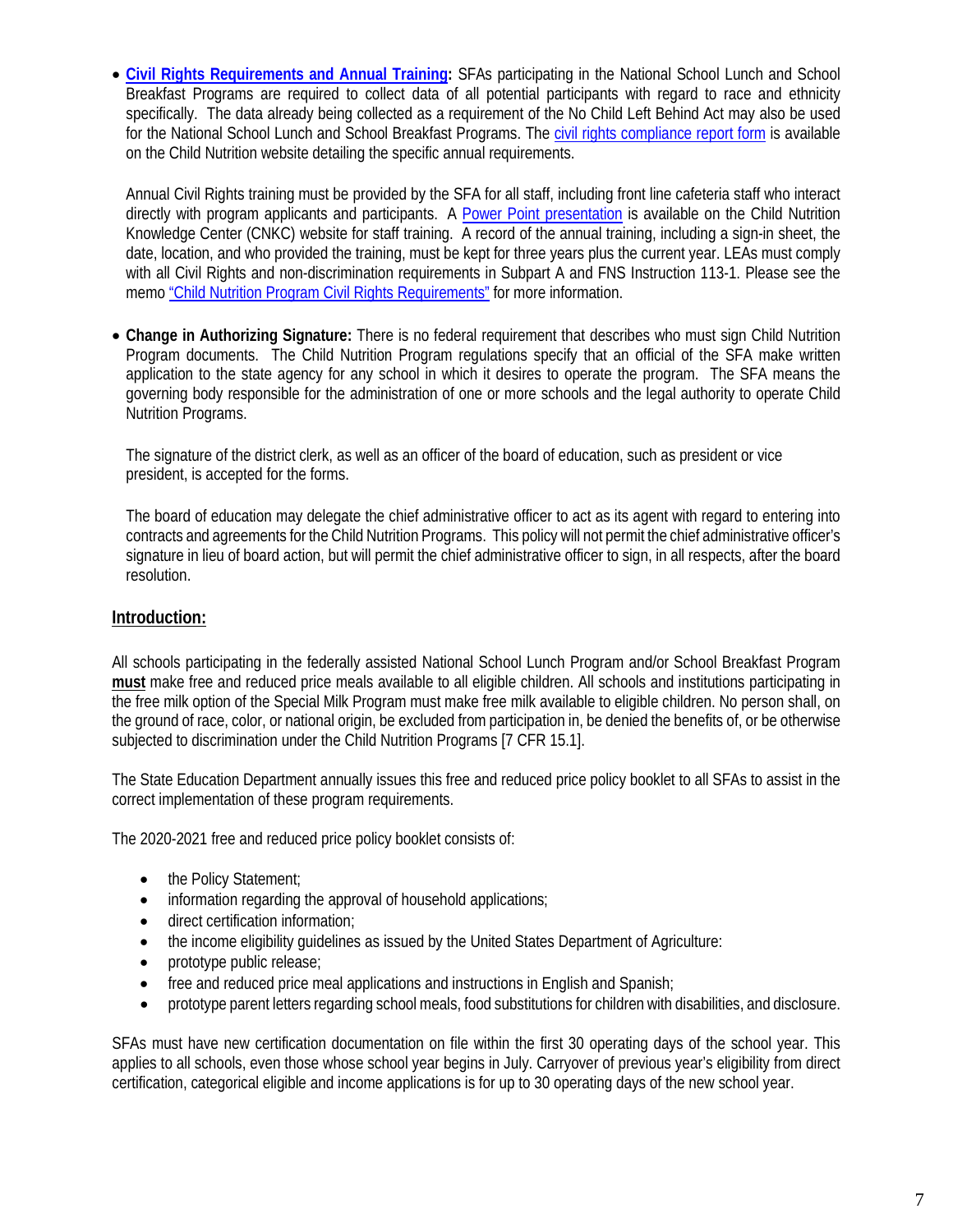We recommend you immediately conduct the Direct Certification Matching Process (DCMP), then begin contacting families as soon as possible to obtain current eligibility data to ensure access to all children who qualify. This would also assist you in your efforts to provide information on free and reduced price eligible students on the Basic Educational Data System (BEDS) report in early October. As you are probably aware, BEDS data is used for a variety of funding formulas that will affect your school and community.

# **Record Retention:**

All eligibility determinations, including Direct Certification Matching Process (DCMP) lists, migrant/homeless lists, Supplemental Nutrition Assistance Program (SNAP) and household applications, must be retained for three years plus the current year. If this documentation is lost, misplaced, damaged, etc., the SFA could lose reimbursement for free and reduced price meals. In addition, **all** SFA records and Program documentation must be kept on file for a period of 3 years after submission of the final claim for reimbursement for the fiscal year to which they pertain. However, if audit findings have not been resolved the records shall be retained beyond the 3 year period as long as required for resolution of the issues raised by the audit. Please be advised that these records must be readily retrievable or immediately available upon request.

# **Policy Statement:**

The Policy Statement sets forth the conditions that must be followed for the SFA to maintain participation in the Breakfast, Lunch, or Special Milk Programs and must be officially adopted each year. **Completion of the Certification of Acceptance (Attachments III or IV) acknowledges the SFA's adoption of this Policy Statement.** The SFA must keep this signed Policy Statement on file with all Child Nutrition Program documents. **The Policy Statement can be found in this booklet. During the 2020-2021 School Year, SED will be reaching out to SFA's to collect the policy statement components. More information regarding this will be provided in separate communication.**

# **Certification of Acceptance:**

The Certification of Acceptance form must be completed annually (Attachment III or IV) and maintained on file for three years plus the current year. The Certification of Acceptance must be completed each year on the Child Nutrition Management System (CNMS) as part of the annual renewal process. The Certification of Acceptance requires the SFA to indicate the SFA's reviewing official, verification official and hearing official. **Submission of the Certification of Acceptance through the annual renewal process acknowledges the SFA's adoption of the Policy Statement.** 

# **Disclosure:**

The information provided by families on the free and reduced price application should be used only for determining eligibility for meal or milk benefits and verification of eligibility. SFAs that plan to disclose children's eligibility status for purposes other than determining and verifying free or reduced price eligibility must inform households of this potential disclosure. In some cases, the SFA must obtain consent of a parent or guardian prior to the disclosure. SFAs should refer to the Disclosure Chart included in this booklet.

For more information on the requirements for the disclosure of confidential student eligibility information, see Section 9(b)(6) of the NSLA, 42 U.S.C.1758(b)(6), regulations found at 7 CFR Part 245.6, and also memorandum, SP 16- 2016, CACFP 06-2016, SFSP 10-2016: Disclosure Requirements for the Child Nutrition Programs, https://www.fns.usda.gov/disclosure-requirements-child-nutrition-programs-0 and guidance noted in Section 5 Confidentiality and Disclosure of the 2017 Edition of the Eligibility Manual for School Meals, Determining and Verifying Eligibility, found at https://www.fns.usda.gov/eligibility-manual-school-meals.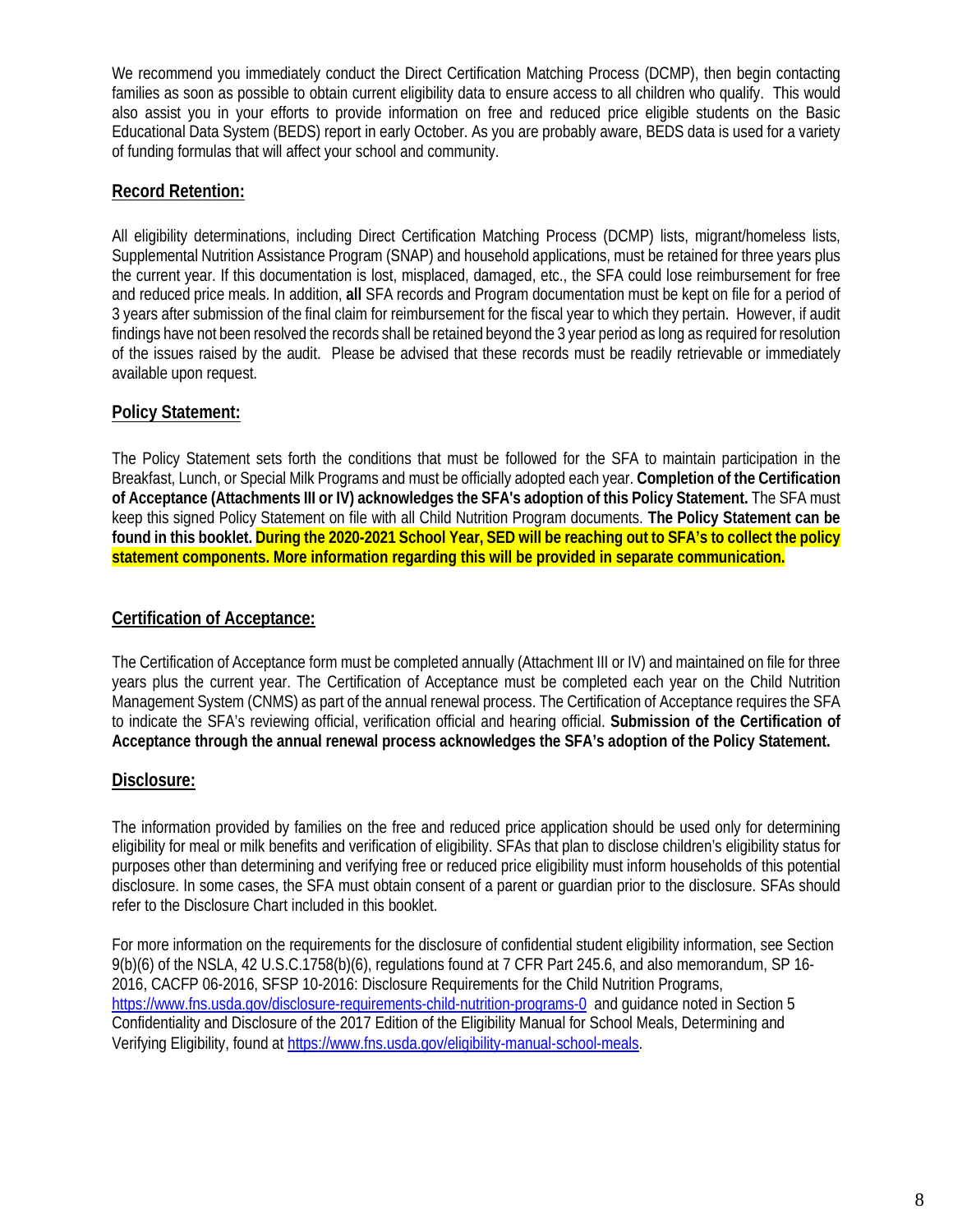# **Public Outreach Requirements:**

### **Public Announcement:**

Near the beginning of each school year, the public must be notified that free and reduced price meals or free milk (if participating in the Special Milk Program) are available. This notice must include the eligibility criteria for free and reduced price meals or free milk.

The public announcement must be provided to the local news media, the unemployment office, and to any major employers who are contemplating large layoffs in the attendance area of the school. SFAs must keep a record on file for three years plus the current year identifying where the public release was sent.

The prototype public announcement that contains the required information that must be used by SFAs is included in this booklet.

\*Note- the public announcement must contain both the free and reduced price income eligibility scales. The public announcement may not be sent directly to families and may not be posted on the school website.

In addition to the required notification at the beginning of the school year, SFAs are strongly encouraged to share information about the availability of school meals in routine contacts throughout the school year.

### **Parent Letter:**

At the beginning of school, a parent letter must be distributed to the households of children attending the school. This letter informs families of the Child Nutrition Programs and that free or reduced price meals or free milk may be available to children. An application form and instructions must be included with the parent letter.

The parent letter and application must be sent to households of all school children before the beginning of the school year or as early as possible in the school year so that eligibility determinations may be made and free and reduced price benefits provided as soon as possible. SFAs should send out the letter no earlier than four calendar weeks prior to the first day of school. Normally this would be around August 1 in New York State for schools beginning in September. Letters cannot be sent home at the end of the school year (May/June) for the next year.

The letters may be distributed by the postal service, e-mailed to the parent or guardian, or included in an information packet provided to students.

The prototype parent letter that contains the required information and should be used by SFAs is included as an attachment in this booklet.

If the SFA uses a computer or web-based system to process applications, the letter must inform the household how to access the system to apply for benefits. It must also explain how the household can obtain a paper application.

Households enrolling new students in an SFA after the start of the school year must be provided an information letter, application, and materials when they enroll, and the SFA must determine eligibility promptly.

\*Note- **the parent letter must only contain the reduced price income eligibility scale**. Parent letters incorrectly containing both the free and reduced price income eligibility scales (excluding Special Milk, which requires only the free eligibility scale), only the free income eligibility scale, or no income eligibility scale jeopardize free and reduced reimbursement to your SFA.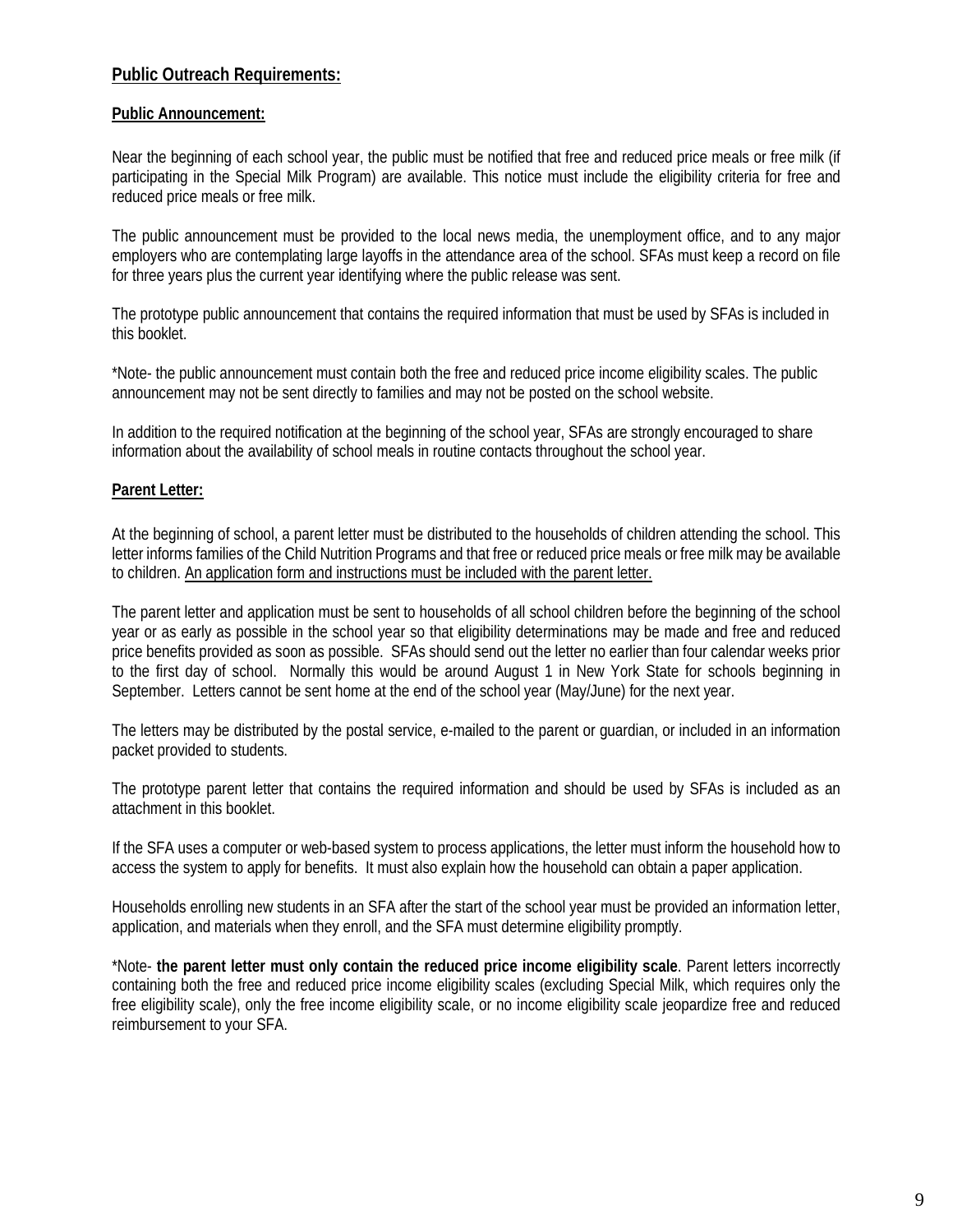# **Additional Outreach Requirements:**

SFAs must ensure that communication with applicants, participants, members of the public, and companions with disabilities are as effective as communications with people without disabilities through the provision of auxiliary aids and services, such as alternative formats, taped text, audio recordings, Brailed materials, large print and sign language interpreters [28 CFR 35.160].

SFAs also must take reasonable steps to ensure meaningful access to their programs and activities by persons with Limited English Proficiency.

Once a school becomes aware of a language need, the school is responsible for ensuring the individual's application and other household materials (letter, instructions, notices, and verification materials) are available in an understandable language. Simply offering the most common non-English language is not sufficient. SFAs may use the translated application materials available through FNS to ensure households comprised of SFA individuals have access to free and reduced price application materials in a language they can understand.

Additionally, in order to participate in the School Meal Programs, program operators must comply with the USDA regulation Non Discrimination on the Basis of Handicap in Programs or Activities Receiving Federal Financial Assistance [7 CFR 15b]. This includes ensuring children with disabilities have an equal opportunity to participate in and benefit from the NSLP and SBP. For more detailed guidance about accommodating disabilities, please see issued SP 26-2017: Accommodating Disabilities in the School Meal Programs: Guidance and Questions and Answers (Q&As), <https://www.fns.usda.gov/school-meals/accommodating-disabilities-school-meal-programs-guidance-and-qas> .

# **Carryover of Previous Year's Eligibility:**

Carryover for purposes of the Child Nutrition Programs refers to a child's eligibility from the previous school year being carried over into the current or new school year. A student's eligibility from the previous school year (before July 1) carries over for up to 30 operating days into the new school year, or until a new eligibility determination is made, whichever comes first. The 30 operating days begins on the first operating day of school. Operating days are the days on which reimbursable meals or milk are provided by a school or another program sponsor [7 CFR 245.2]. Carryover applies to eligibility established through a household application or through direct certification. The SFA may not have a carryover period of less than 30 operating days.

Carryover allows students to continue receiving school meal benefits while families complete and submit, and schools process, applications. However, the carryover period is not intended to allow schools to delay processing of applications. Instead, schools must process applications as they are received and promptly notify the household of their eligibility status. Please note that eligibility determinations and household notifications must be made within 10 operating days.

# **Carryover Within an SFA:**

Carryover of eligibility within an SFA is mandatory, whether a child is continuing in the same school or will attend a different school within the same SFA. The SFA may not have a carryover period of less than 30 operating days, unless a new eligibility determination is made. When a student moves to a new school within an SFA, the SFA must carry over eligibility for free or reduced price benefits.

# **Carryover Between SFAs:**

When children move to a new SFA, either at the beginning of the new school year or during the summer months, the new SFA is encouraged to use the former SFA's eligibility determination from the previous school year and carry over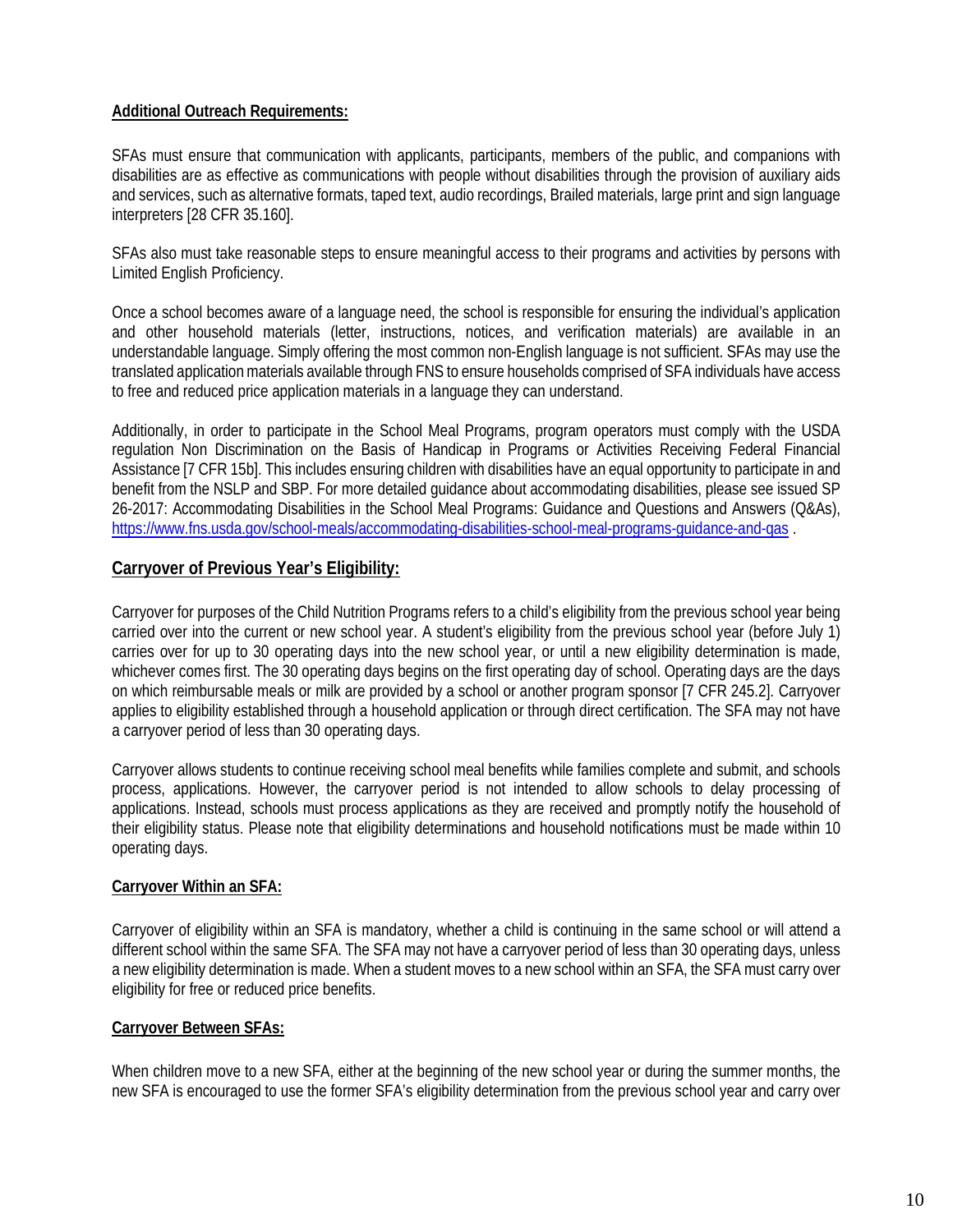the child's eligibility status. SFAs opting to do this can use the former SFA's eligibility determination for up to 30 operating days, or until a new eligibility determination is made, whichever comes first.

# **Transfer of Eligibility:**

### **Transfer of Eligibility within an SFA:**

When a child transfers to a new school within the same SFA, the new school must accept the eligibility determination from the child's former school, if the child has an individual eligibility determination.

A child that transfers within the same SFA from a Provision 2 or Community Eligibility Provision (CEP) school to a non-Provision school must be given free reimbursable meals for up to 30 operating days or until a new eligibility determination is made, whichever comes first.

### **Transfer of Eligibility between SFAs:**

Transferring the eligibility determination between SFAs ensures that qualifying students continue to receive school meal benefits as they transition to new schools and avoids the possibility of unpaid meal charges.

When a student transfers to a new SFA, the new SFA is permitted to accept the eligibility determination from the student's former SFA. SFAs and schools are strongly encouraged to accept the former SFA's eligibility determination to ease the new student's transition and ensure there is no break in the student's meal access. The new SFA should retain written documentation of the eligibility determination made by the former SFA. An email from the former SFA stating the eligibility status is sufficient.

While the new SFA is not liable for the accuracy of the former SFA's determination, the accepting SFA should review the application for arithmetic errors and compare the income and household size to the applicable Income Eligibility Guidelines to ensure that the correct level of benefits had been assigned. If the accepting or new SFA determines that an arithmetic error occurred, the accepting SFA must notify the household that they must submit a new application in order to determine benefits. Additionally, if the child's eligibility status is determined to be incorrect during an Administrative Review or as part of verification, the child's eligibility status would change.

A child that transfers between SFAs from a Provision 2 or Community Eligibility Provision (CEP) school to a non-Provision school must be given free reimbursable meals for up to 30 operating days or until a new eligibility determination is made, whichever comes first.

# **Income Eligibility Guidelines:**

The current Income Eligibility Guidelines must be used for the Child Nutrition Programs (CNPs) for determining eligibility for free and reduced price meals and free milk and are based on the federal income poverty guidelines by household size. **The 2020-2021 Income Eligibility Guidelines can be found in this booklet.**

The free and reduced income eligibility scales must be used for eligibility determinations and must be included in the public release that must be sent to the local newspaper, the local unemployment office, and to any major employer contemplating large layoffs in the area.

Only the reduced price income eligibility scale may accompany the parent letter and application in those schools participating in the National School Lunch Program and/or School Breakfast Program. Including the free income eligibility scale with the parent letter and application will result in the SFA being ineligible to receive free reimbursement.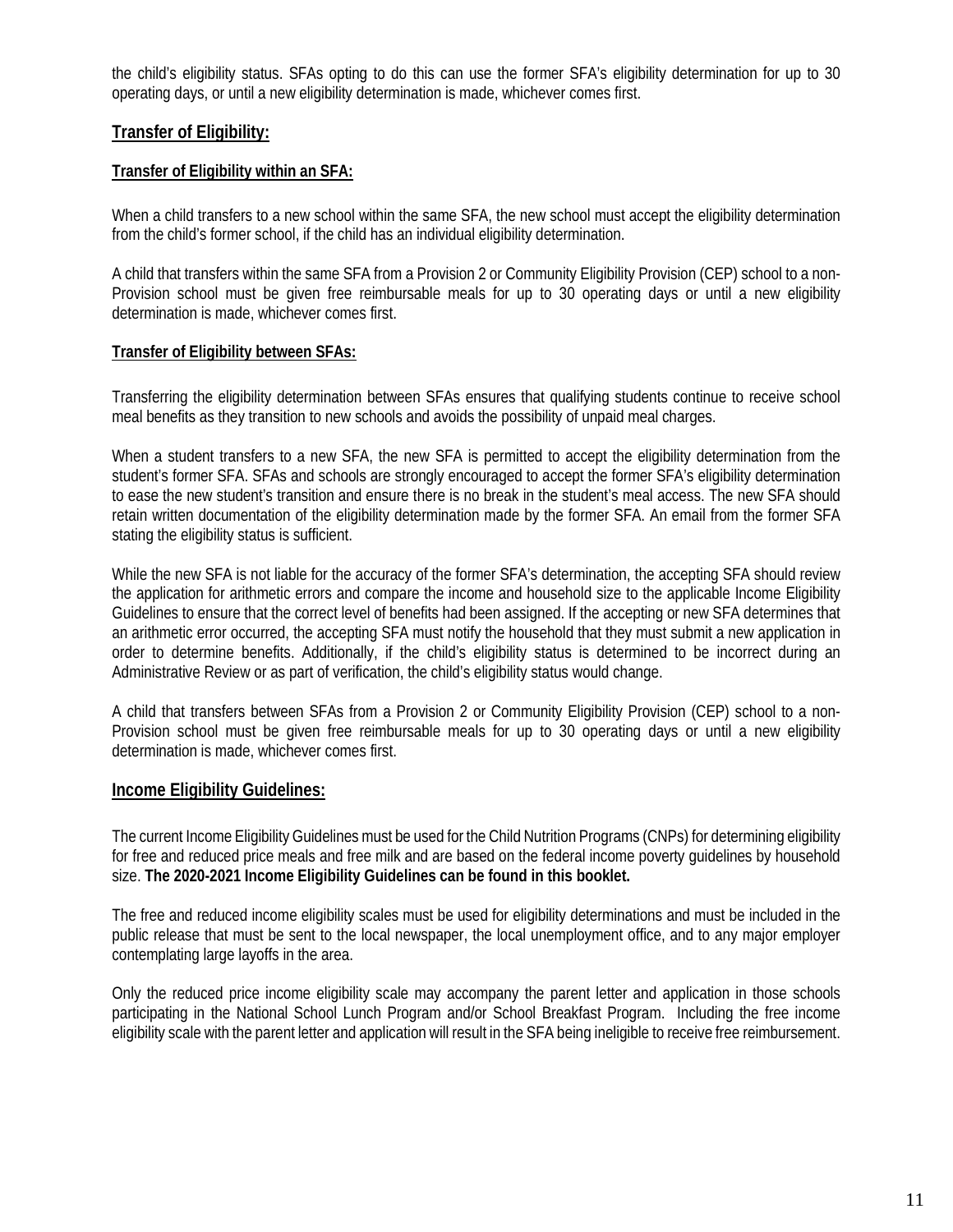**The free income eligibility scale may not be posted on the school website or printed in any school publication.** SFAs in non-compliance would have to reissue the parent letter with the proper scale and application form and verify all reissued applications to receive free reimbursement for the balance of the school year.

# **Household Applications:**

SFAs must provide household applications to families applying for free or reduced price meals or free milk benefits, unless the household has been directly certified. The prototype 2020-2021 Application for Free and Reduced Price School Meals/Milk that should be used by SFAs is included as an attachment in this booklet.

Applications must be reviewed in a timely manner. **An eligibility determination must be made, the family notified of its status, and the status implemented within 10 operating days of the receipt of the application.** Whenever possible, applications should be processed immediately, particularly for children who do not have approved applications on file from the previous year. \*Please also see "Flexibility in Determining the Effective Date for Children receiving free or reduced price benefits" on Page 18 of this booklet.

# **Income Applications:**

To establish that a household meets income eligibility requirements for benefits, reviewing officials must compare the household size and the total household income to the applicable Income Eligibility Guidelines.

Only complete applications can be approved for meal benefits. Applications missing required information must be denied if the missing information cannot be obtained. To be considered complete, an application must include the required information. The SFA should make reasonable efforts to contact the household to obtain or clarify required information. All contact with families regarding eligibility can and should be documented on the application.

### A complete **income application** must provide:

- Names of all household members;
- Amount, source, and frequency of current income for each household member;
- Signature of an adult household member; and
- Last four digits of the social security number of the household's primary wage earner or another adult household member, or an indication that the household member does not have one

If an application lacks how frequently income is received (e.g., weekly, monthly, etc.), the reviewing official should make reasonable efforts to contact the household to clarify the frequency of income. If the SFA is unable to reach the family, the SFA will process the income as weekly.

\*Note: Applications cannot be approved for temporary free or temporary reduced price benefits. There is no temporary eligibility.

# **Reportable Income:**

Households must report current income on a free and reduced price application. See the USDA Eligibility Manual for School meals for additional information on reportable income.

- Income is any money (before deductions), received on a recurring basis, including earnings, pensions, and child or spousal support, unless an income source is specifically excluded by law for the Child Nutrition Programs.
- Gross earned income means all money earned before deductions such as income taxes, employee's Social Security taxes, insurance premiums, and bonds.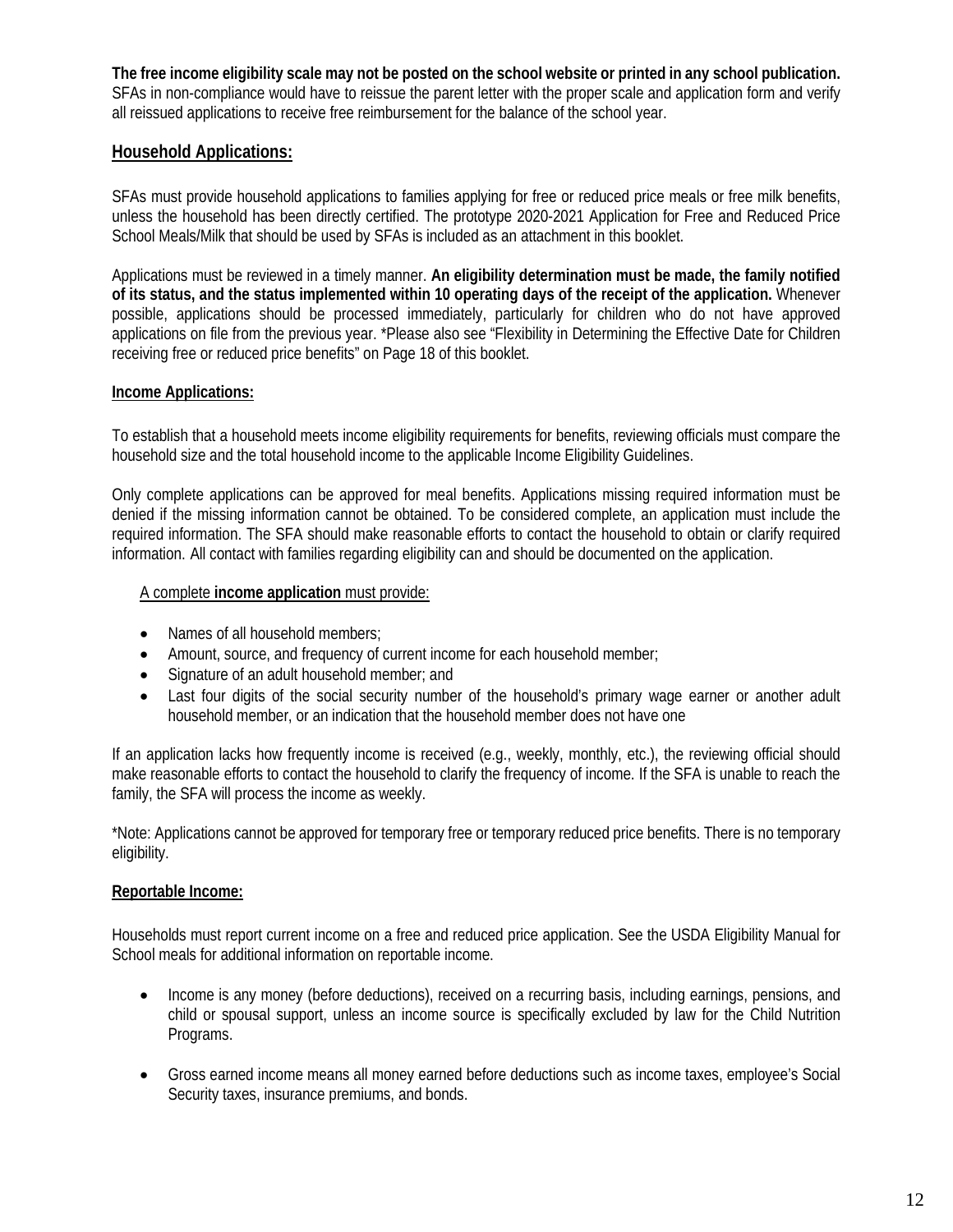• Current income means the gross income received by a household, before deductions, for the current month, or the amount projected for the first month for which the application is filled out, or for the month prior to application. If this income is higher or lower than usual and does not fairly or accurately represent the household's actual circumstances, the household may, in conjunction with determining officials, project its annual rate of income. USDA does not set any specific requirements regarding the frequency (e.g., weekly, bi-weekly, monthly) at which household income is reported on an application. While in most cases earners report income on a more frequent basis, there is no prohibition against annual income reporting. For more information, see: SP 19-2017: Reporting Annual Income on School Meal Applications, [https://www.fns.usda.gov/school-meals/reporting-annual-income-school-meal-applications.](https://www.fns.usda.gov/school-meals/reporting-annual-income-school-meal-applications)

### **Indicating Income and Income Sources:**

Each household must provide the total amount of current gross income. The application must identify the source of the income earned by adults or children as applicable, and the adult or child who received it (such as wages or Social Security) [7 CFR 245.6(a)(5)(i) and 245.6(a)(5)(ii)].

### **Indication of No Income:**

Applications where the family has reported zero (0) income must be given free meal benefits from the point of approval, through the end of the school year. These families must also be provided free benefits for the first 30 operating days of the next school year (or until a new application is received for the next school year, whichever comes first). **Any income field left blank is a positive indication of no income and certifies there is no income to report.**

#### **Income Conversion for Multiple Frequencies of Income:**

Many households have different sources of income at different frequencies, such as weekly or bi-weekly (every two weeks) wages and/or monthly social security benefits.

Use the following procedures:

- If a household has only one income source, or if all sources are the same frequency, do not use conversion factors. Compare the income or the sum of the incomes to the published Income Eligibility Guidelines for the appropriate frequency and household size to make the eligibility determination.
- If a household reports income sources at more than one frequency, the acceptable method is to convert all income to an annual amount by multiplying weekly income by 52, income received every two weeks by 26, income received twice per month by 24 and income received monthly by 12. Do not round the values resulting from each conversion. Add all the un-rounded converted values and compare the un-rounded total to the published Income Eligibility Guidelines for annual income for the appropriate household size.

\*Note: School districts must ensure that software they are using does not convert all income to monthly. Software should only convert to annual income when there are multiple income frequencies. The software should not round up each frequency calculation before totaling.

#### **Income Exclusions:**

Income excluded from the determination of a household's eligibility for free and reduced price meal benefits includes the following:

• Any cash income or value of benefits excluded by statute, such as the value of benefits under SNAP or FDPIR and some Federal educational benefits;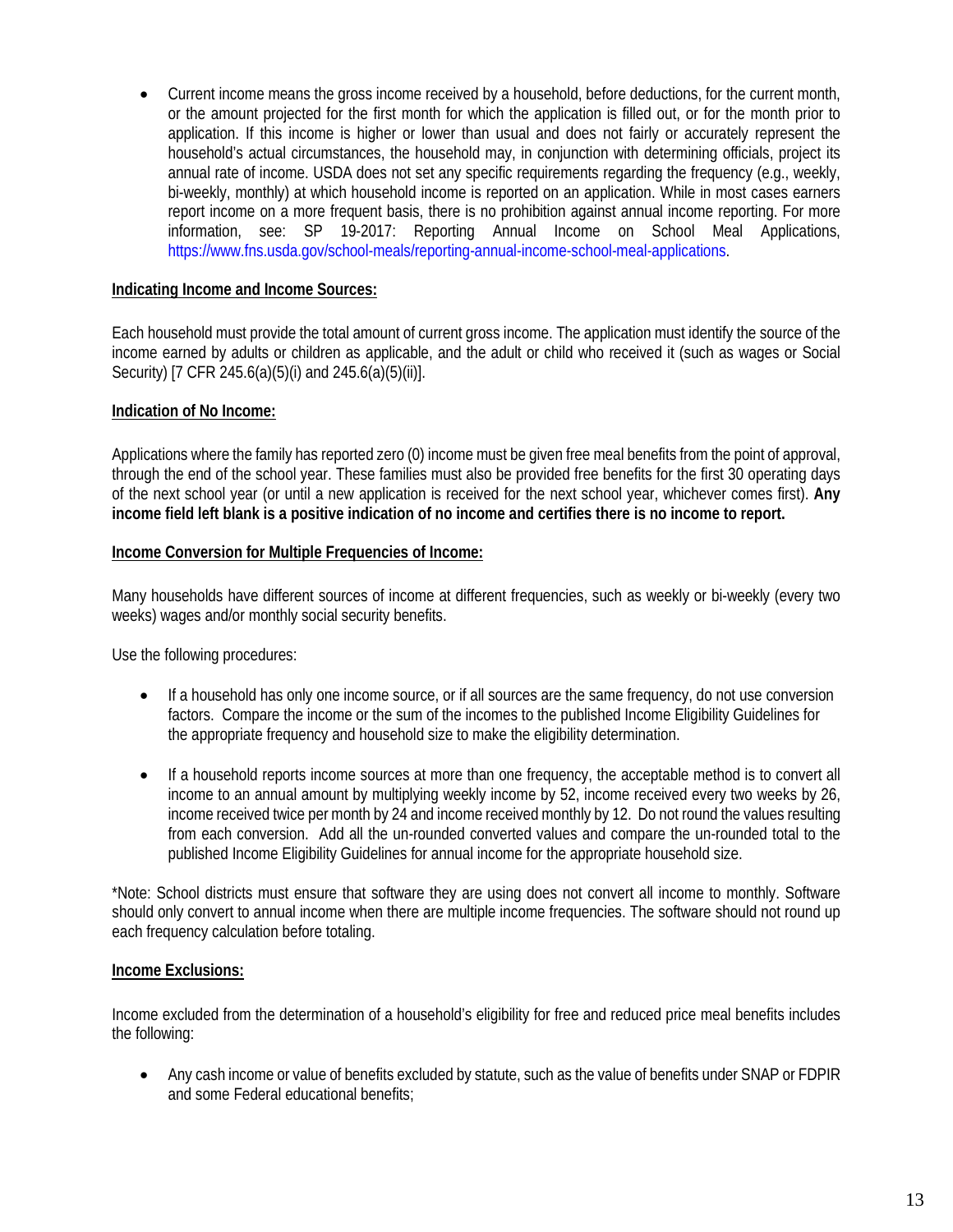- Payments received from a foster care agency or court for the care of foster children;
- Student financial assistance provided for the costs of attendance at an educational institution, such as grants and scholarships awarded to meet educational expenses and not available to pay for meals;
- Loans, such as bank loans, since these funds are only temporarily available and must be repaid; and
- Infrequent earnings received on an irregular basis, such as payment for occasional baby-sitting or yard work.

Also see the USDA Eligibility Manual for School Meals for additional information.

# **Applications for residents of Residential Child Care Institutions (RCCIs):**

Each child residing in an RCCI is considered a household of one. An application is completed for each child unless the RCCI uses an eligibility documentation sheet for all children residing in the RCCI.

The RCCI eligibility documentation sheet must be signed by an appropriate official and include:

- Child's name,
- Personal income received by the child,
- Child's date of birth,
- Date of admission,
- Date of release,
- Official's title, and
- Official's contact information

Children attending but not residing in an RCCI are considered members of the household where they reside. Their eligibility is determined using a household application or through direct certification.

# **Applications for Categorical Eligibility:**

A child who is a member of a household that receives benefits from the Supplemental Nutrition Assistance Program (SNAP), Temporary Assistance to Needy Families (TANF), or Food Distribution Program on Indian Reservations (FDPIR) Assistance Programs is categorically eligible for free meals or milk. Households receiving benefits under Assistance Programs and submitting a free and reduced price application must list a valid case number on the application.

School officials must familiarize themselves with valid SNAP/TANF case numbers before beginning the application approval process. When you conduct the required matching through the Direct Certification Matching Process (DCMP), you will become familiar with the SNAP numbers of your locale. It is imperative that SNAP or TANF applications are correctly approved with proper numbers to prevent potential fiscal sanctions being assessed against the SFA.

If families do not know their SNAP or TANF case numbers, you should first look in the SNAP DCMP electronic file (described on page 16). If you fail to locate the child, you should advise the family to: (1) contact their local Department of Social Services to obtain their case number, then complete sections 2 and 4 of the application; or (2) complete sections 3 and 4 of the application reporting family income.

Applications with invalid case numbers should not be approved. Families receiving SNAP or TANF no longer have a benefit issuance card that contains the information identifying that the family is currently eligible for benefits or their SNAP or TANF case number. Families must refer to the letter they receive from their local Department of Social Services to obtain their SNAP or TANF case numbers**.**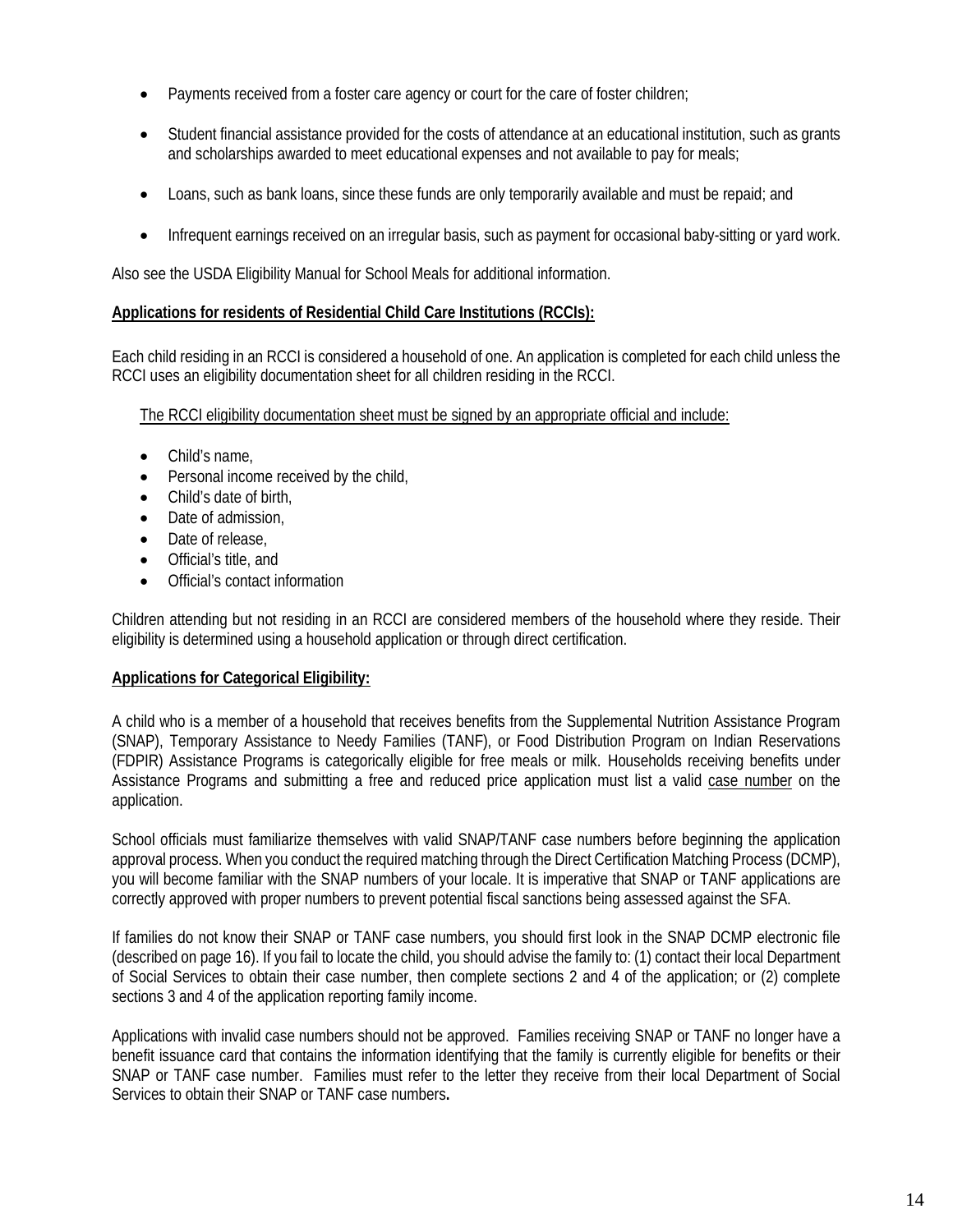**It is important to note that even if you do not locate a student during the DCMP, if you receive an application with a SNAP or TANF case number, you must approve the application for free meals.**

For applications with a case number for an Assistance Program, a complete application must provide:

- Section 1: Names of the children for whom the application is made;
- Section 2: SNAP, TANF or FDPIR case number or identifier, for the children or any household member listed on the application;
- Section 4: Signature of the adult household member completing the application

**\*Note: Applications that list a valid SNAP, TANF or FDPIR case number do not have to include the last four digits of the adult household member's social security number.** 

# **Extension of Eligibility for Free Meals:**

SFAs may extend free meal benefits to all children living in the same household as a child receiving SNAP, TANF or FDPIR benefits. Extension can also be provided to other household members of a student who was deemed Medicaid through the Direct Certification Matching Process (DCMP). School enrollment records of children living at the same address must be kept to document eligibility.

**\*Please see page 16 of this booklet for additional information regarding the DCMP.**

# **Other Source Categorical Eligibility:**

**Other Source Categorically Eligible Programs include:**

#### • **Head Start**

All children enrolled in Head Start and participating in Child Nutrition Programs are automatically eligible for free meals without further application or eligibility determination if the following criteria are met:

- o The Head Start program must be located in and operated by the school/district
- o The school/district must maintain administrative control over the program

\*In the case where the Head Start program does not meet the above criteria, the school/district may vend meals to the Head Start program. The Head Start program may apply to receive reimbursement for those meals through the Child and Adult Care Food Program (CACFP) administered by the NYS Department of Health.

# • **Migrant Education Program (MEP)**

A child is considered categorically eligible if the child is identified as meeting the definition of migrant in section 1309 of the Elementary and Secondary Education Act of 1965, 20 U.S.C. 6399, by the State, regional, or local MEP director, coordinator, or local educational liaison. See the "acceptable methods for identifying children who are Other Source Categorically Eligible" section below for ways in which you may provide free meal benefits to students identified as Migrant.

#### • **Runaway and Homeless Youth**

A child is considered homeless if the child is identified as lacking a fixed, regular, and adequate nighttime residence under the McKinney-Vento Homeless Assistance Act by the SFA liaison; or residing in a homeless shelter by an official of the shelter.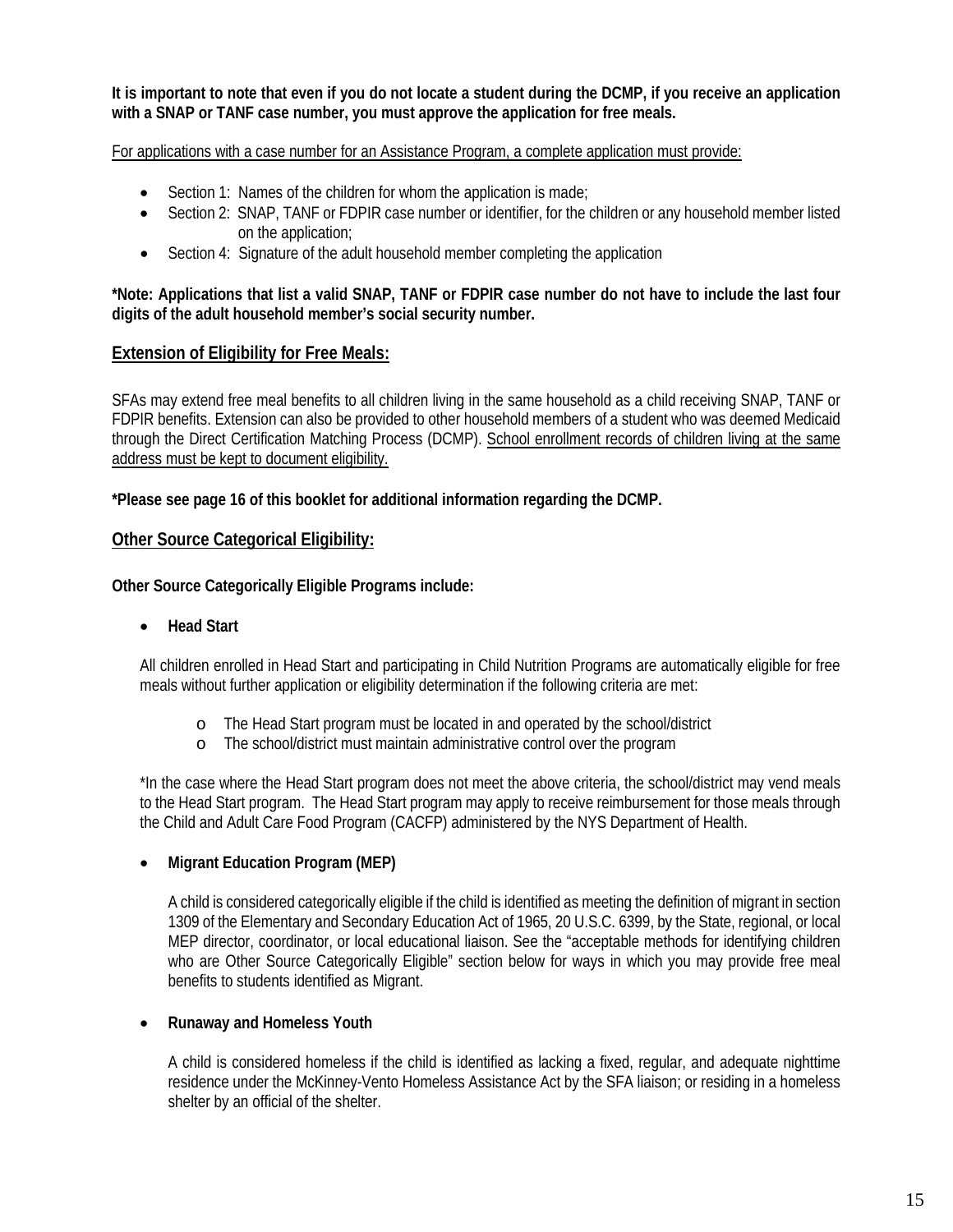- o All public school districts are required to appoint a homeless liaison. Children identified as homeless by the liaison are eligible for free meals. A list or e-mail from the Homeless Liaison that includes students' names, effective date, and liaison signature must be retained on file to document eligibility for the current school year. The homeless family does not need to complete an application.
- o Homeless families may reside with another household and still be considered homeless. The host family may include the homeless family as household members on their application, but must also include any income from the homeless family. The homeless child's eligibility status cannot convey eligibility to the other children in either family. Eligibility of the host family must be determined by household size and income.
- o Due to year-long eligibility, a change in household composition will not impact the eligibility determination for either the host family's children or the homeless child. A child approved for free meal benefits and deemed homeless remains eligible for free meals for the entire school year.
- o Visit [www.nysteachs.org](http://www.nysteachs.org/) and click "Liaison List" on the toolbar to find the homeless liaison for your district.

# • **Foster Children**

A foster child is a child whose care and placement is the responsibility of a State or local welfare agency or who is placed by a court with a caretaker household. This applies only to foster children who are formally placed by the State welfare agency or court. It does not apply to informal arrangements, such as caretaker arrangements or to permanent guardianship placements, which may exist outside of or as a result of State or court based systems. A child may still be considered a foster child if placed with relatives provided the placement is made by the State or local foster care system or courts. The State must retain legal custody of the child --whether placed by a welfare agency or a court -- in order for a child to be considered categorically eligible for free meals.

- o A separate application is not needed for foster children. They are categorically eligible for free meals based on documentation received from an appropriate State or local agency indicating their status as a foster child.
- o The foster family may include the foster child as a household member. The foster child's personal income must be included with the family income when processing the application. The foster child would be certified for free meals, and then the remainder of the household members would be certified for benefits based on household size (including the foster children) and income or other categorical eligibility information reported on the application.
- o A foster child remains eligible for free meals for the entire school year, even if he or she returns home to their family.
- o You can contact your county Office of Children and Family Services (OCFS) for a list of foster children in your district/school.

#### **Acceptable methods for identifying children who are Other Source Categorically Eligible include:**

- Submission of a household application that indicates "Other Source Categorical Eligibility" for one or more children;
- A form letter from the Other Source Categorically Eligible agency to the household, which in turn, the household provides to the school;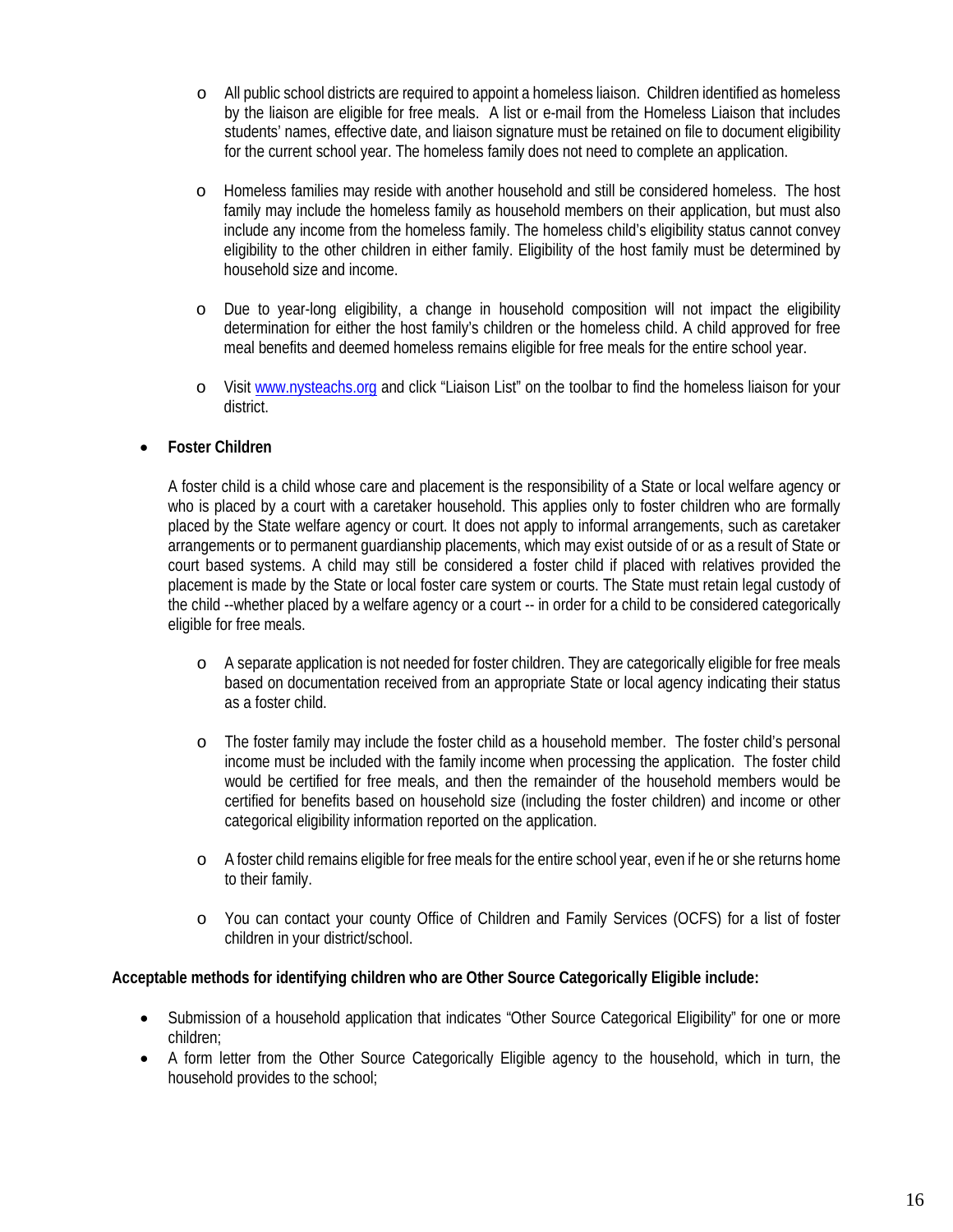• Submission to the determining official of a list of Other Source Categorically Eligible children compiled by the SFA

**\*Note- Other Source Categorical Eligibility of a child does not convey eligibility to other children in the household.** If the household of an Other Source Categorically Eligible child submits an application, the applicable programs must be indicated. With the exception of a foster child, the SFA official must contact the Other Source Categorically Eligible agency liaison to confirm that the children are eligible under one of these programs before free benefits are provided.

# **Direct Certification:**

Direct Certification is the process that enables children from families receiving SNAP to receive free meals or free milk at school without having to complete an application. Direct Certification results in more students gaining access to the school nutrition programs because some parents do not complete application forms correctly or do not submit applications. Students found in the Direct Certification Matching Process (DCMP) that are noted as Medicaid are also to be provided free eligibility. SFAs may extend free meal benefits to all children living in the same household as a child receiving SNAP benefits. Extension can also be provided to other household members of a student who was deemed Medicaid through the DCMP. **School enrollment records of children living at the same address must be kept to document extension of eligibility.**

# **Direct Certification Matching Process (DCMP):**

To provide increased access to free meals to children entitled to free meal benefits and allow for more accurate reporting, better policy and decision making at the local, State and federal levels, the Child Nutrition Program Administration (CNPA) has developed a new Direct Certification Matching Process (DCMP). **Direct certification (DC) data is no longer accessible through the Child Nutrition Management System (CNMS). The DCMP process must now be completed through the NYSED Business Application Portal available on the NYSED website at**  [https://portal.nysed.gov/abp.](https://portal.nysed.gov/abp)

The new State Match feature provides users with access to direct certification (DC) data (e.g., SNAP and Medicaid lists) and to DC data that has been matched to New York State student records through the New York State Student Identification System (NYSSIS).

The NYSSIS system is already in-use by school personnel responsible for assigning unique IDs to students. NYSSIS uses a sophisticated matching engine to identify duplicate student records and discourage the creation of multiple student IDs for the same child. The engine is also being used behind the scenes by the State Match system to match DC records to student records maintained in the NYSSIS system. State Matching is a USDA best practice as it relieves School Food Authorities (SFAs) from having to match at the local level. Rather than DC data alone, the State Match system will deliver to SFAs student identifiers (e.g., a local ID and a NYSSIS ID) appended to DC data for easy import into food service management or other local student information systems.

\* The NYSSIS system and State Match capabilities are available on the NYSED Web site, at the NYSED Application Business Portal [\(https://portal.nysed.gov/abp\)](https://portal.nysed.gov/abp). Instruction for conducting this process is provided in a separate memo on the CNKC website.

All SFAs are required to complete the online DCMP process a **minimum of three times a year**. The new system processes DC data monthly; therefore, SFAs are encouraged to access the data more frequently to ensure that children entitled to free meal benefits receive them. DCMP users are required to certify that this information will remain confidential in compliance with the disclosure statement provided. The online DCMP helps reduce the waste from paper applications and the burden on low income households to return applications. The DCMP is intended to certify all eligible students receiving SNAP and Medicaid (determined by the Medicaid Administering Agency at or below 133 percent of the Federal poverty guidelines before the application of blocks, exceptions or disregards).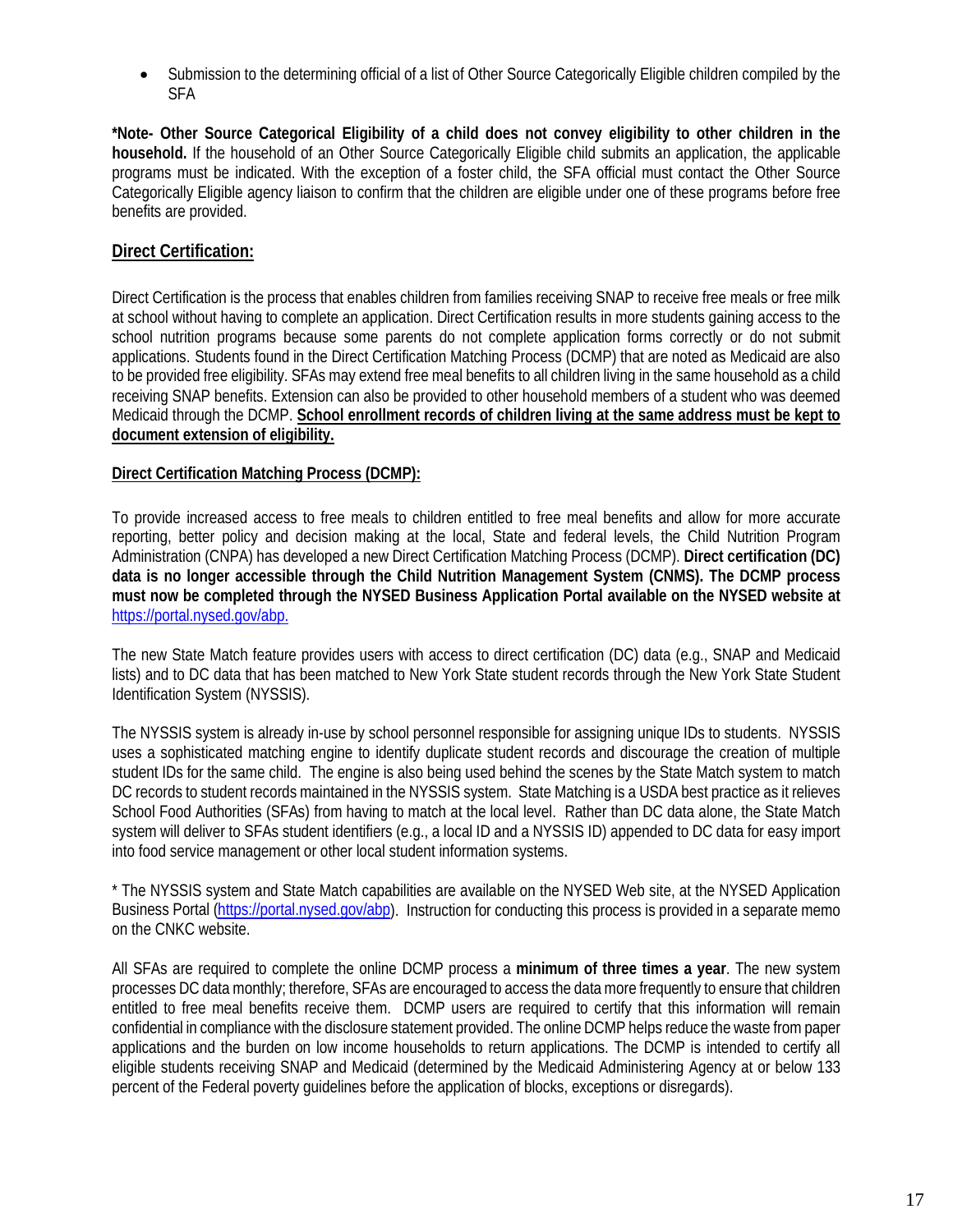SFAs must inform directly certified families that they have been approved for meal benefits through the DCMP. The family must be provided the opportunity to decline the program benefits. SFAs should use the prototype notification letter for directly certified students on page 50 (English) and page 51 (Spanish).

### **Direct Certification Record Keeping:**

Record keeping and reporting requirements for children whose eligibility is obtained from these direct certification methods are the same as for free and reduced price application forms. Records must be maintained at the SFA level; retrievable by building; and, maintained for three years plus the current year, regardless of the child's actual attendance during this period. The number of children eligible for program benefits as a result of direct certification must be included with the count of free eligibles on reimbursement claim forms when reporting numbers of approved applicants. Schools can use students' previous year designations for the first 30 operating days of the new school year only.

# **Eligibility Letters:**

The Eligibility Letters for School Meals/Milk have been discontinued with the start of the new Direct Certification Statewide Match System.

# **Application Processing:**

Applications must be reviewed in a timely manner. An eligibility determination must be made, the family notified of its status, and the status implemented within 10 operating days of the receipt of the application. Whenever possible, applications should be processed immediately, particularly for children who do not have approved applications on file from the previous year. Once an eligibility determination is made, households should be notified immediately.

A new eligibility determination that reduces benefits (e.g. free to reduced price) should be implemented only after the household has been notified.

Determining officials must record the eligibility determination as follows:

- Indicate approval date;
- Indicate the level of benefit for which each child is approved (if levels are different); and
- Sign or initial and date the application.

The determining official must sign/initial and date each application, or sign/initial and date a cover sheet attached to a group of applications. A computer system can be used to capture the original date of approval, the basis for the determination (the household size and income used), and update the status of applications to account for transfers, withdrawals, terminations, and other changes. A notation should be made to an electronic file.

# **Duration of Eligibility:**

Once an eligibility determination is made, a child's eligibility status remains in effect for one year. At the start of the subsequent school year, children retain their previous year's eligibility status for 30 operating days or until a new determination is made, whichever comes first. Also see Carryover of Previous Year's Eligibility section.

If no new application is submitted and eligibility is not established through direct certification by the end of the 30-day carryover period, eligibility for free or reduced price meals expires and the SFA must discontinue benefits for these children. The school or SFA is encouraged to provide households with a reminder notice that their free or reduced price meal benefits will end on a specified date if the household does not submit a new application or the school has not received notice that the child is eligible through Assistance Programs or is Other Source Categorically Eligible. The reminder notice also could include the cost of paid meals.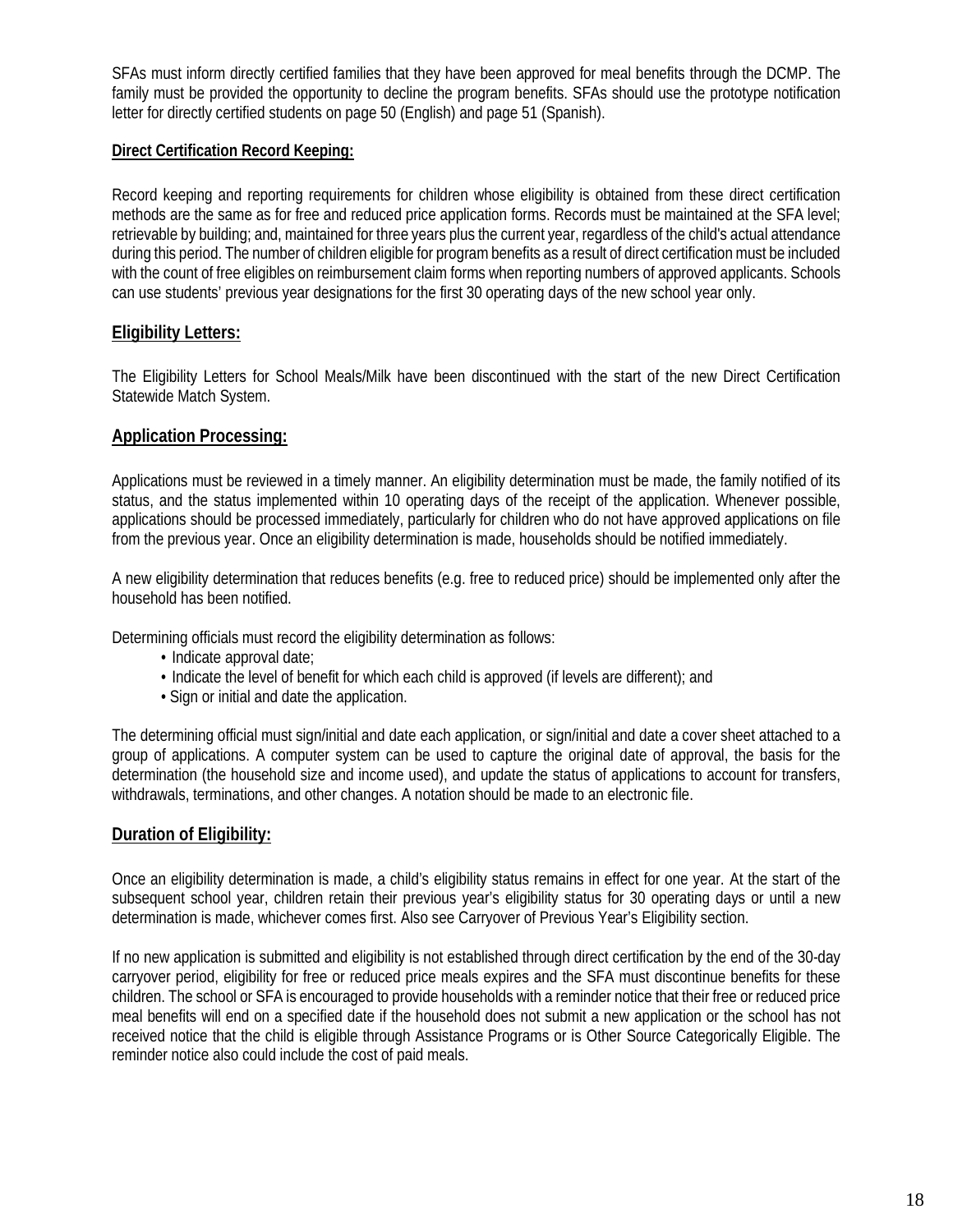# **Flexibility in Determining the Effective Date for Children receiving free or reduced price benefits:**

# **Applications**

Children have generally been certified eligible for free or reduced price meal benefits on the date the household application is approved. However, SFAs have flexibility concerning the effective date of certification for Program benefits. **If the SFA chooses, it could establish the date of submission of an application as the effective date of eligibility, rather than the date the official approves it.** SFAs can use this flexibility when processing household income applications, as well as when waiting for documentation of other source categorical eligibility (e.g., for homeless or migrant children) indicated on a household application.

# **To use this flexibility when approving applications, SFAs must:**

- Notify their Child Nutrition Program Representative in writing
- Exercise the flexibility for all students in all participating schools and Programs
- Have a method to document the date the application was submitted, such as a date stamp
- Refund any money paid by or on behalf of the child for a reimbursable meal or milk prior to the eligibility determination, including forgiving accrued debt.

# **Automated Data Matching Method**

SFAs may consider the effective date of eligibility for free school meal or milk benefits to be the date the automated data matching file (or benefit recipient file from another agency) is made available to the SFA which first identifies the student as eligible for direct certification, rather than the date the SFA accesses and processes the automated data matching file into their local point of service (POS) system. To be used for this purpose, the data file must have been generated and received by the SFA in the current school year.

# **Letter Method and Lists or Other Forms of Documentation**

SFAs may consider the effective date of eligibility for free school meal or milk benefits to be the date the household or appropriate State or local agency submitted the letter, list or other form of documentation to the SFA, rather than the date the school official approves the documentation.

# **To use this flexibility, SFAs must:**

- Notify their Child Nutrition Program Representative in writing
- Do so consistently for all the direct certification methods (i.e., automated data matching, and lists or other forms of documentation)
- Apply the direct certification eligibility effective date flexibility consistently to all students directly certified across all participating schools and school meal programs within the SFA
- Document the effective date used, such as a date stamp, to document the date lists or letters from other agencies were received, or the documented and traceable run date of automated match files or recipient benefit files from another appropriate agency
- If categorical eligibility is based on SNAP, TANF or FDPIR, the extended eligibility provision in 7 CFR  $245.6(b)(7)$  also applies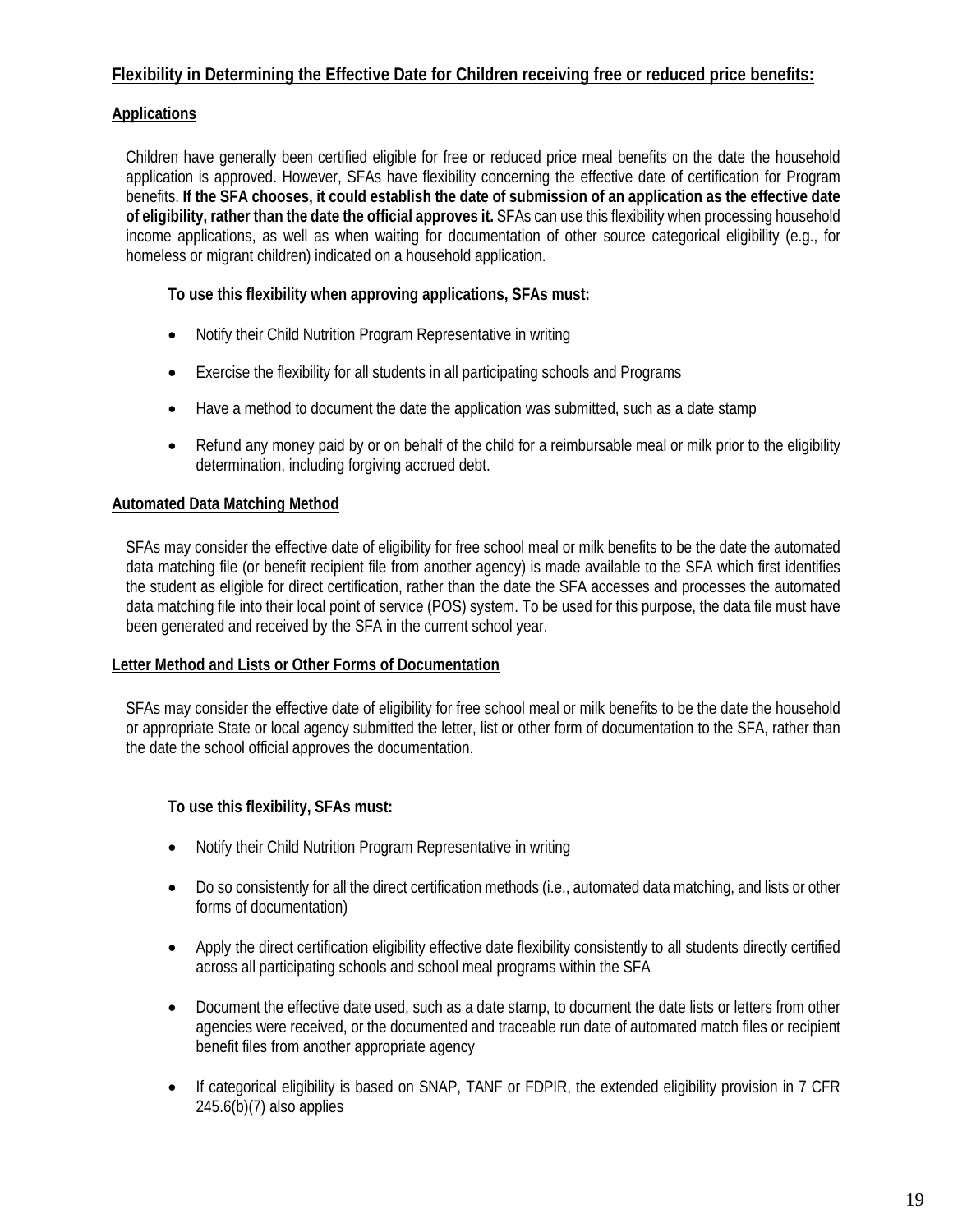# **Please see the USDA Eligibility Manual for School Meals for more information.**

# **Change in Household Circumstance:**

Once an eligibility determination is made, a child's eligibility status remains in effect for one year. At the start of the subsequent school year, children retain their previous year's eligibility status for 30 operating days or until a new determination is made, whichever comes first. A new eligibility determination can be made through the approval or denial of a new application or through direct certification. Temporary approval of eligibility is not permitted because of the year-long duration of eligibility.

#### **Households are NOT required to report changes in income, household size, or changes with regard to participation in a program that makes the children categorically eligible. Eligibility, once established, remains in effect for the entire school year.**

However, households may voluntarily report a change. If a change is reported that will increase benefits, the SFA must put that change into effect.

Please see the USDA Eligibility Manual for School Meals for additional information.

# **Notification of Eligibility:**

Households must be notified, either in writing or verbally, of their child's approved free or reduced eligibility status within 10 operating days of receipt of the application. The SFA may e-mail the notification of the household's approval for meal benefits to the adult household member who signed the application.

### **Notification to Households Denied Benefits**

Households with children who are denied benefits must be provided with prompt written notification of the denial. The notification may be provided by mail or e-mail to the adult household member who signed the application. Posting the denial on the "notification" page of an online system does not meet this requirement. Likewise, informing the household of denial via telephone does not meet this requirement.

#### The denial notification must advise the household of:

- o Reason for denial of benefits;
- o Right to appeal;
- o Instructions on how to appeal; and
- o Ability to re-apply for free and reduced price benefits at any time during the school year

#### **Notification of Eligibility Established through Direct Certification**

The SFA must notify the household about eligibility established through direct certification.

#### The notification must include the following information:

- The child is eligible for free benefits;
- No further application is necessary;
- An explanation of extended eligibility and how to notify the SFA of any additional children in the household not listed on the notification; and
- How to notify the SFA if free benefits for directly certified children are not wanted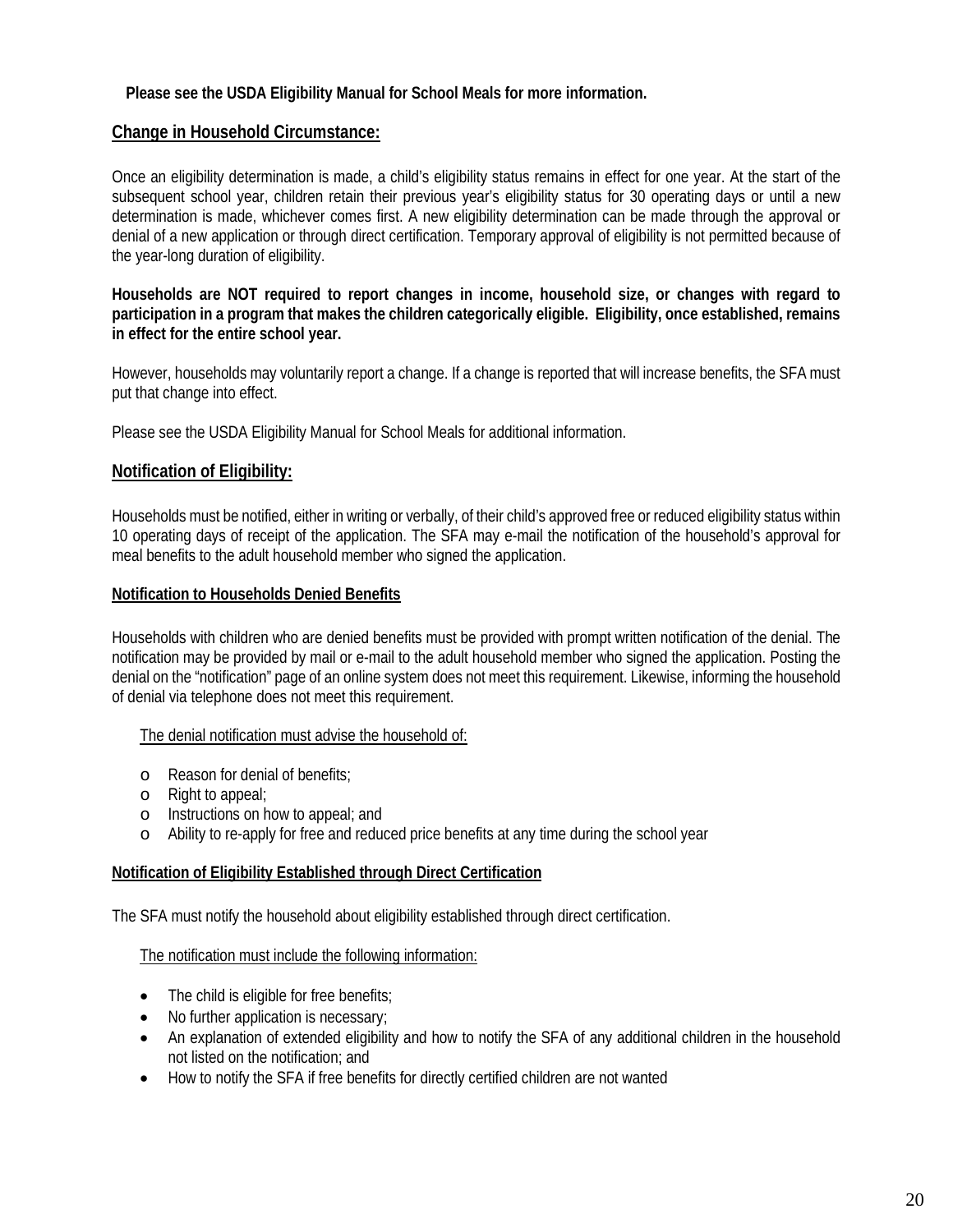This notification must also be provided to households with children directly certified through the letter method or through contacts with officials, such as the SFA's homeless liaison or a foster care agency.

\*Note- Prototype notification letters that include all required information and should be use are included in this booklet.

# **Special Situations:**

# **Military Benefits:**

For non-deployed service members, income includes benefits paid directly to the service member, such as food and clothing allowances. Income also includes housing allowances for households living off-base in the general commercial or private real estate market.

For deployed service members, income only includes the portion of a deployed service member's income made available to the household by the deployed service member, (or on their behalf). For more information, see: SP 06- 2010, CACFP 03-2010, SFSP 04-2010: Exclusion of Military Combat Pay, [https://www.fns.usda.gov/cacfp-03-2010r](https://www.fns.usda.gov/cacfp-03-2010r-exclusion-military-combat-pay)[exclusion-military-combat-pay.](https://www.fns.usda.gov/cacfp-03-2010r-exclusion-military-combat-pay)

# **Military Compensation to be excluded as reportable income:**

- Payments under the Agent Orange Compensation Exclusion Act, P.L. 101-201.
- Family Subsistence Supplemental Allowance (FSSA). See: SP 30-2006, CACFP 14-2006, SFSP 07-2006: U.S. Armed Forces Family Supplemental Subsistence Allowance – Permanently Excluded from Income Consideration for the Child Nutrition Programs, [https://www.fns.usda.gov/us-armed-forces-family](https://www.fns.usda.gov/us-armed-forces-family-supplemental-subsistence-allowance-%E2%80%93-permanently-excluded-income-1)[supplemental-subsistence-allowance-%E2%80%93-permanently-excluded-income-1.](https://www.fns.usda.gov/us-armed-forces-family-supplemental-subsistence-allowance-%E2%80%93-permanently-excluded-income-1)
- Privatized housing allowances to service members living in housing covered under the Military Housing Privatization Initiative. (See: Department of Defense (DOD) Military Housing Privatization for a description of this type of housing, [http://www.acq.osd.mil/housing/\)](http://www.acq.osd.mil/housing/).

# **Combat Pay to be excluded as reportable income:**

- Deployment Extension Incentive Pay (DEIP) given to active-duty service members who agree to extend their military service by completing deployment with their units without re-enlisting. This exemption applies only until the service members return to their home station. DEIP payments provided to service members who are not considered deployed are not exempt.
- Also exclude combat pay:
	- o Received in addition to the service member's basic pay;
	- o Received as a result of deployment to (or service in) an area that has been designated as a combat zone; and
	- o Not received by the service member prior to deployment to or service in the designated combat zone.

# **Medicaid or Medicare**

Medicaid or Medicare information on an application for meal benefits does not qualify students for free or reduced price meals. Only students and extension to other household members may be provided free meal benefits based on Medicaid if found during the DCMP. **The only eligible Medicaid students reside in the DCMP data**. If you find two records for a child in the DCMP data- one for SNAP and one for Medicaid, you should certify the student free eligible based on SNAP, as DCMP SNAP is the highest level of free eligibility in Child Nutrition Programs.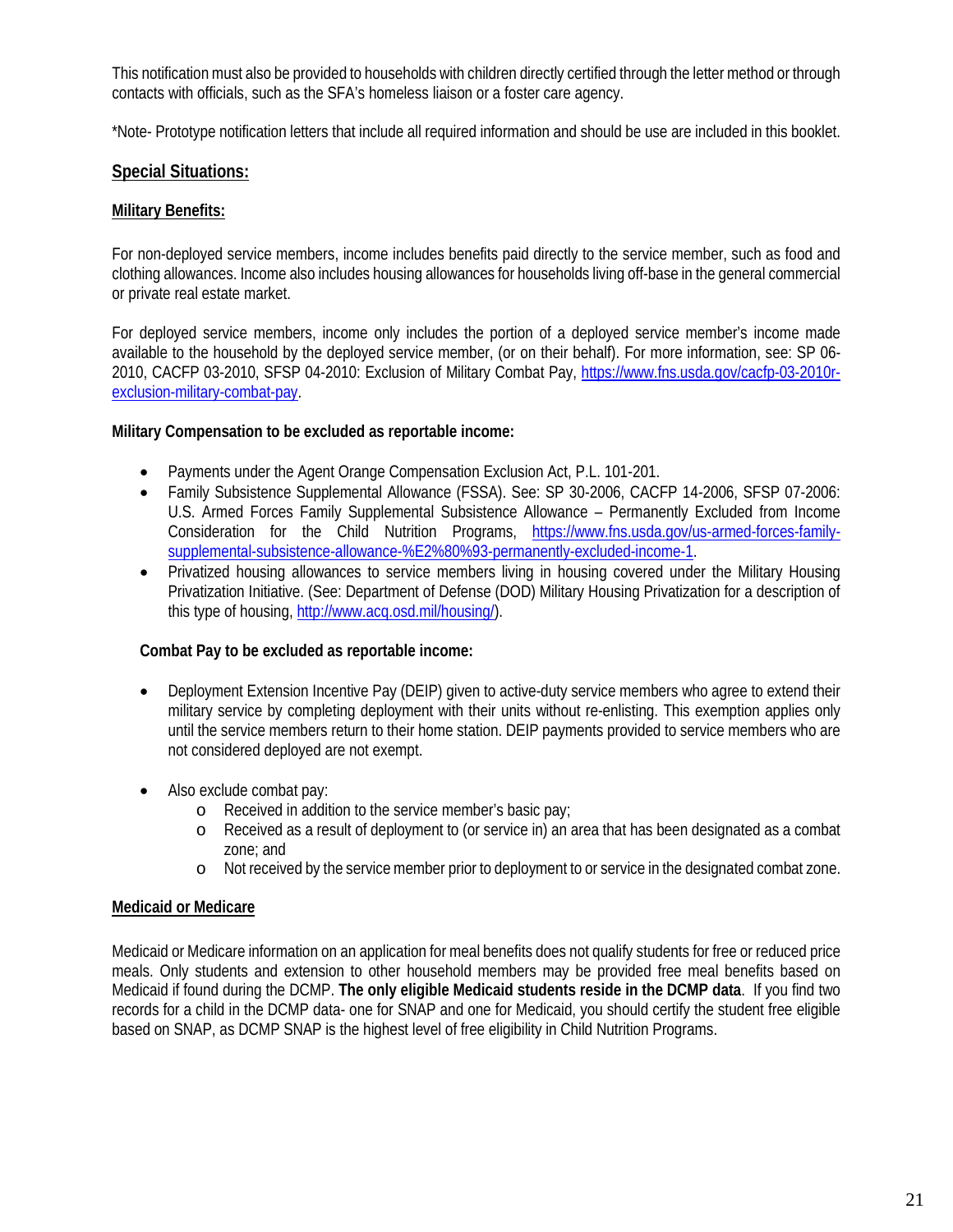# **Special Education/Foreign Exchange/Immigrant/Refugee Students**

Special education, foreign exchange, immigrant and refugee students are not automatically eligible for free meals. These students qualify for free, reduced price and paid meals by using the same income guidelines or categorical criteria used for all students. The SFA may claim these students for free or reduced price reimbursement only if a correctly approved application or other certification documentation is on file.

#### **Universal Pre-K (UPK)**

Students enrolled in Universal Pre-K programs are not automatically eligible for free meal benefits. These students are not necessarily from economically disadvantaged backgrounds. Only UPK students with direct certification eligibility or approved income applications on file would be eligible for free or reduced price benefits.

#### **Alimony and Child Support**

Any money received by a household in the form of alimony or child support is considered income to the receiving household. Money paid by a household in the form of alimony or child support is not excluded as income for that household.

### **Income for the Self-Employed**

Self-employed persons may use their previous year's income as a basis to project their current year's net income, unless their current net income provides a more accurate measure.

Self-employed persons are credited with net income rather than gross income. Net income for self-employed farmers, for example, is figured by subtracting the farmer's operating expenses from the gross receipts. See the USDA Eligibility Manual for a listing of deductible and non-deductible business expenses, gross receipts and operating expenses.

#### **Income from Wages and Self-Employment**

For a household with income from wages and self-employment, each amount must be listed separately. When a household experiences a business loss, income from wages must not be reduced by the amount of the business loss. If income from self-employment is negative, it is listed as zero.

#### **Projected Income for Seasonal Workers**

Certain workers, such as seasonal workers, experience income fluctuations throughout the year, meaning they earn more money in some months than in other months. For these workers, reporting the previous month's income may distort the household's actual financial circumstances. In these situations, the household may project its annual rate of income, and report this amount as its current income. If the prior year's income provides an accurate reflection of the household's current annual rate of income, the prior year may be used as a basis for the projected annual rate of income.

The SFA must determine the period of time any earnings are received for seasonal workers, as well as the amount and source. Seasonal workers with annual employment contracts, such as school employees, may choose to have their salaries paid over a shorter period of time. To treat these employees in the same manner as employees who choose to have their salaries paid over the full year, the SFA must determine the full amount of income available contractually on an annual basis, and convert all income sources to annual amounts.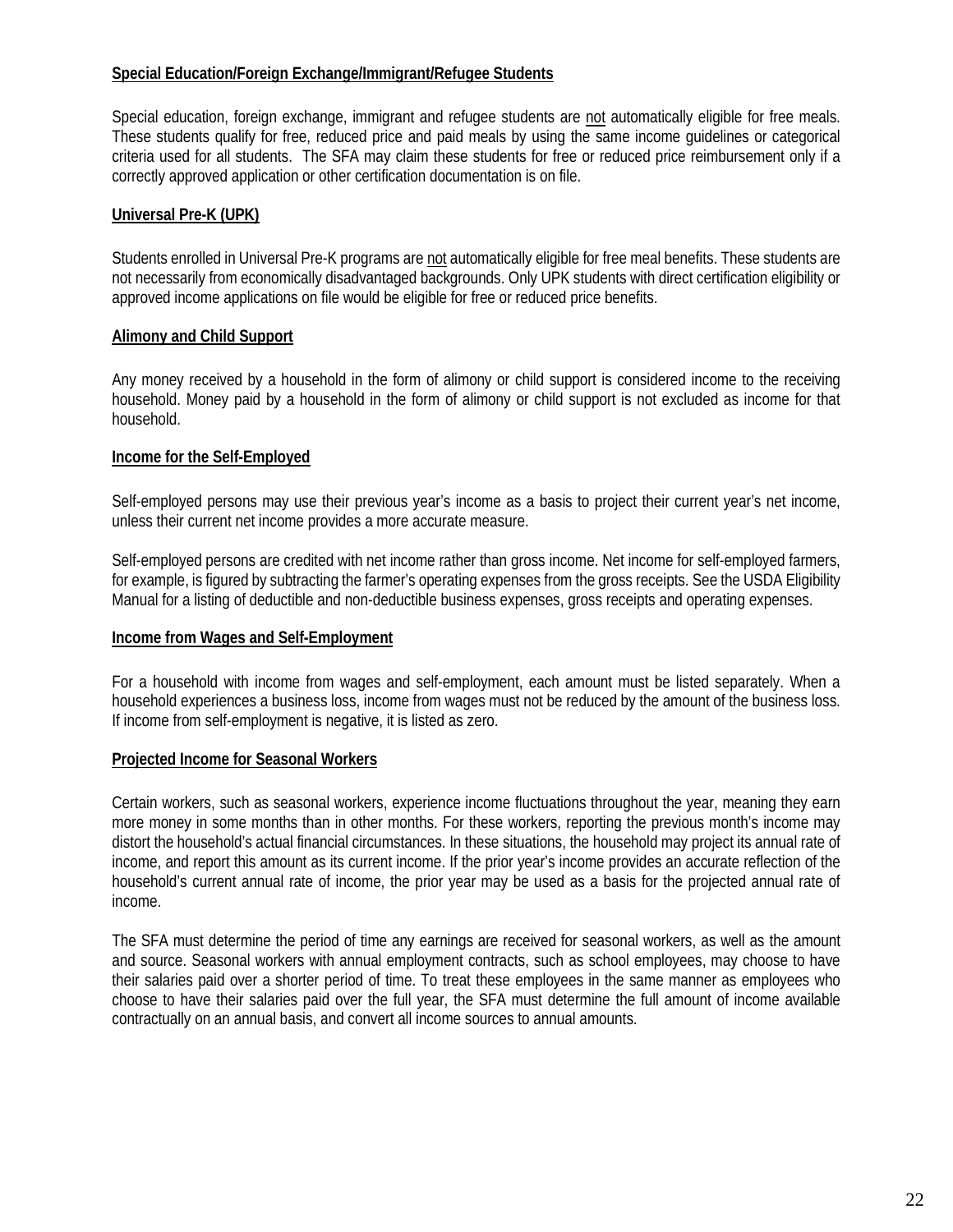### **Eligible Households that Have Not Applied (Administrative Prerogative)**

According to 7 CFR 245.6(d), local school officials may complete an application for a child known to be eligible for meal benefits if, after household applications have been disseminated, the household has not applied. **This option is intended for limited use in individual situations and must not be used to make eligibility determinations for categories or groups of children.** Documented prior efforts must be made by the SFA to obtain a completed application from the parent or guardian.

This limited use option acknowledges the various reasons that a family may fail to apply for free or reduced price meals, such as lack of understanding, fear of authority, alien status, substance abuse, etc.

When exercising this option, the school official must complete the application on behalf of the child based on the household size and income information or Other Source Categorical Eligibility status known to the official and must notify the household that their child has been certified to receive free or reduced price benefits. The source of the information used by the school official to determine eligibility must be noted on the application. Names of household members, the last four digits of the Social Security Number, and the signature of an adult household member are not required. These applications are excluded from verification.

This option must be used judiciously and only after repeated efforts to obtain applications from families have been unsuccessful. It is to be used on an individual basis and must not be used to provide eligibility determinations for large numbers of students. **It also may not be used when family income is above the eligibility guidelines, even though the children are coming to school without a meal or money.** Family economic status must remain the criterion for administratively making the decision to provide the student access to free or reduced price meals.

Reimbursement funds will be reclaimed for improper use of administrative prerogative.

#### **Eligible Households that Have Not Applied- Questions and Answers:**

#### **1. Can a student be approved for free or reduced price meals without an application from the parent or guardian?**

Yes. Under special circumstances, a school official may use administrative prerogative and fill out an application for a student whom they have reason to believe would be eligible if the household were to apply. However, the school must first attempt to obtain an application from the household. This prerogative should not be indiscriminately used to claim ineligible students for free meals or to generate aid for other federal programs.

#### **2. How can a school show that attempts have been made to obtain the application from the household?**

Copies of mailings to the household and documentation of conversations with the parent/guardian or a responsible adult in the household must be kept on file. An administrator cannot arbitrarily qualify students from families who did not reapply from the prior year.

#### **3. If the parent/guardian of the student cannot be reached or communicated with due to language barriers, etc., who may be contacted for household information?**

An employer, a Social Service official, immigration official, or a relative suggested by either the student or the student's teacher may be contacted to urge the household to apply.

#### **4. Is there a specific time-period that the school must allow to pass before attempts to obtain an application are deemed unsuccessful?**

No specific time-period is required. The process should be facilitated as quickly as possible so that the student is not going without meals in school.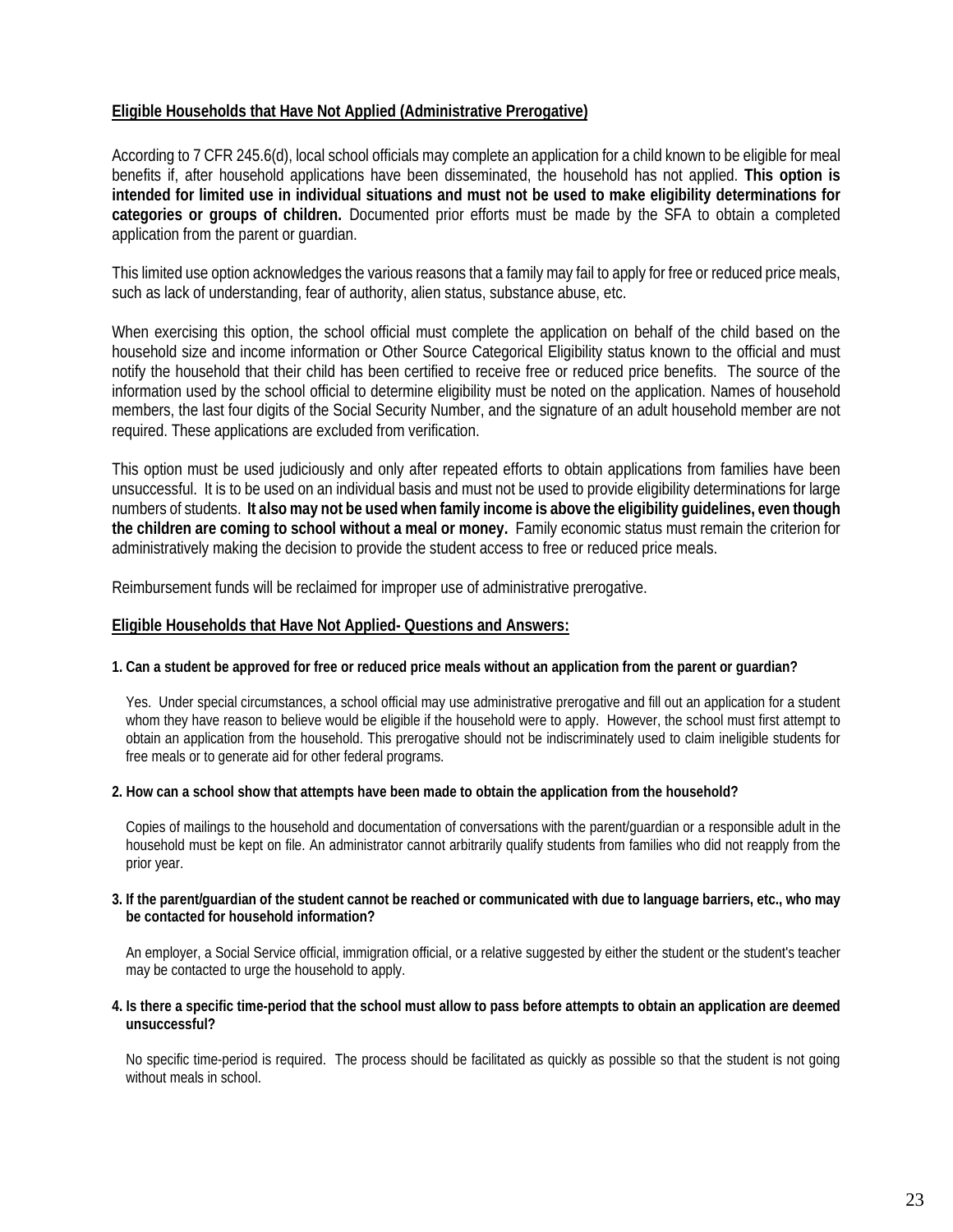#### **5. Can an administrative prerogative be implemented during the period of time in which the school is attempting to obtain an application from the household?**

If the school has reason to believe that the student is going without meals in school on a regular basis due to financial need, the school may implement an administrative prerogative immediately.

#### **6.Can a school official simply write a note to the food service manager to add a student's name to the list of eligible students?**

No. The school official must complete an application that contains the name of the student, the household size, an estimated family income, and a signature of the school official. The source of information must be noted on the application.

#### **7. How should the school tell the student and the household that the student would have access to free meals in the school cafeteria?**

The household must be informed of the decision via phone, correspondence, or in person. The student may be told by the teacher, school nurse, or other school official.

#### **8. Is an application completed by a school official handled in the same way as those submitted by households?**

Yes. Like other applications, it must be counted for purposes of the claim for reimbursement and retrievable by building during a review. However, the application should not be included in the verification process.

#### **9. Can the administrative prerogative be implemented for families or groups of students who appear to be lacking proper nutrition?**

No. Applications must be completed on an individual basis.

#### **10. Can an application be completed for a student who appears to be lacking proper nourishment, if the household has indicated that it is not eligible for benefits?**

No. An application can only be completed for students who appear to be missing meals for reasons of financial need. Other problems occurring in a household that may result in poor eating habits, but are not a reflection of family economic status, should not be resolved by this measure.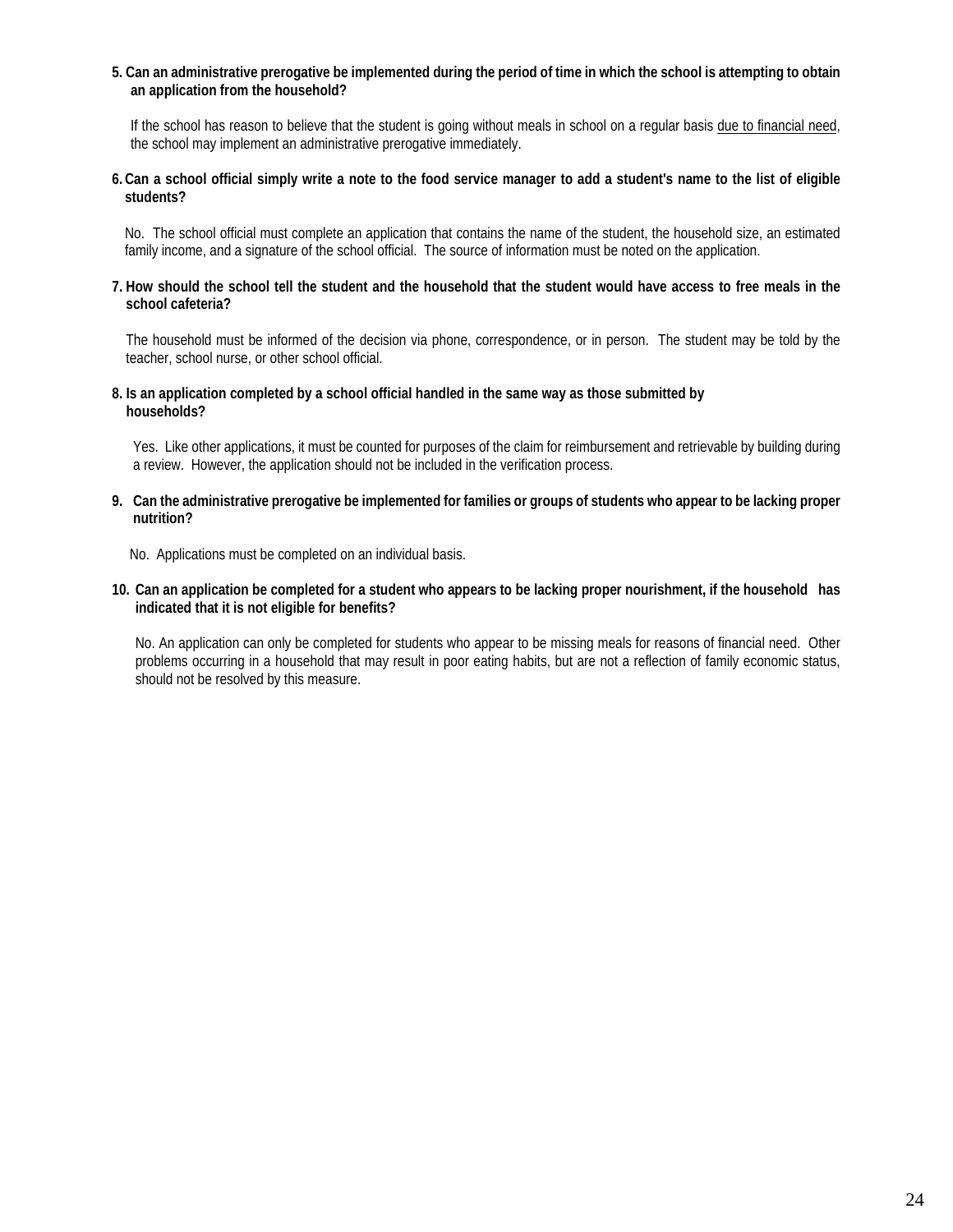# **POLICY STATEMENT FOR FREE AND REDUCED PRICE MEALS OR FREE MILK**

\_\_\_\_\_\_\_\_\_\_\_\_\_\_\_\_\_\_ , (Local Education Agency or governing body) responsible for administration of one or more schools referred to as the school food authority (SFA), has entered into agreement to participate in the National School Lunch Program, School Breakfast Program, and/or Special Milk Program and accepts responsibility for providing free and reduced price meals and/or free milk to eligible children in the schools under its jurisdiction.

The SFA assures the State Education Department that it will uniformly implement the following policy with respect to determining the eligibility of children for free and reduced price meals in each school building under its jurisdiction that participates in the programs mentioned above.

In fulfilling its responsibilities, the SFA agrees to the following:

### **A. Free Meals and (For Milk Only Schools) Free Milk**

To serve meals or milk at no charge to children from families whose income is at or below the income levels for free meals and milk listed on the annual income eligibility guidelines, or to children from Supplemental Nutrition Assistance Program (SNAP) households, Temporary Assistance to Needy Families (TANF) households, households participating in the Food Distribution Program on Indian Reservations (FDPIR) that provide a case number, or households that are identified through the SNAP/MEDICAID Direct Certification Matching Process.

# **B. Reduced Price Meals**

To serve breakfast and/or lunch and/or snacks served through the Afterschool snack program at no charge to children from families whose income is within the range of the annual income eligibility guidelines for reduced price meals.

# **C. Special Conditions**

To serve free meals/milk to foster children in cases where the court or welfare agency is legally responsible for the child. Documentation from an appropriate State or local agency supports the foster child's status. Foster children are categorically eligible for free meals and may be included as a member of the foster family if the foster family chooses to also apply for benefits for other children. Including children in foster care as household members can help other children in the household qualify for free or reduced price meals. If the foster family is not eligible for free or reduced price meal benefits, the foster child will still be provided free meal benefits.

To provide free or reduced price meals or free milk to children whose parents or guardians have become unemployed, provided the loss of income causes the family income during the period of unemployment to be within the eligibility criteria. These students must be approved using one of the methods noted in this eligibility guidance booklet.

# **D. Non-Discrimination**

1. That there will be no physical segregation of, or any other discrimination against, any child because of his/her inability to pay the full price of the meal or milk. LEAs selling competitive foods during a meal service are encouraged to include in the description of how the cafeteria and meal service prevents overt identification of the children receiving free and reduced price meals or free milk. The names of children eligible to receive free or reduced price meals or free milk shall not be published, posted, or announced in any manner, and there shall be no overt identification of any such children by use of special tokens or tickets, or by any other means. Further assurance is given that children eligible for free or reduced price meals or free milk shall not be required to: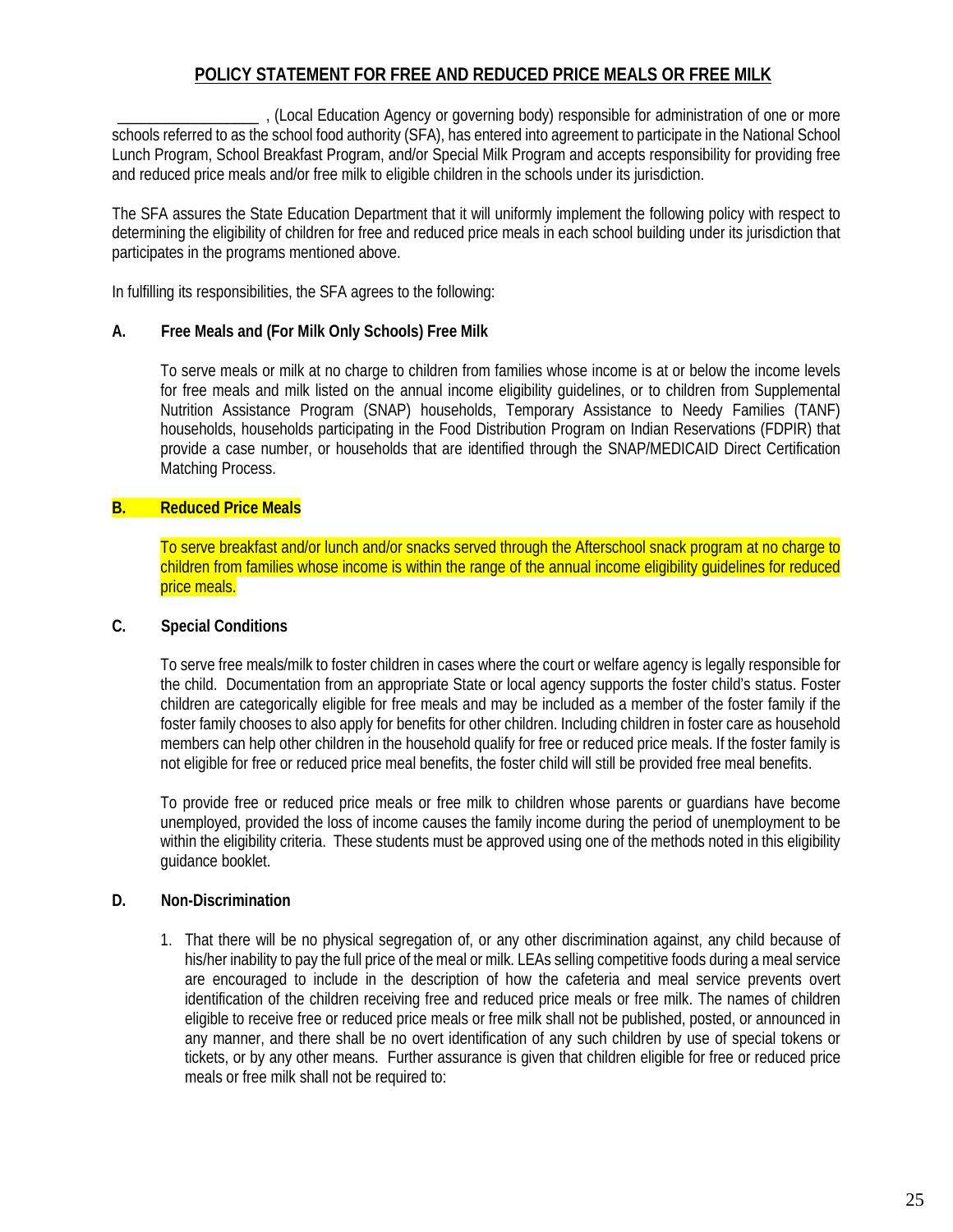- Work for their meals or milk.
- Use a separate lunchroom.
- Go through a separate serving line.
- Enter the lunchroom through a separate entrance.
- Eat meals or drink milk at a different time.
- Eat a meal different from the meal sold to children paying the full price for the same meal or drink milk different from that sold to children paying the full price.
- 2. That in the operation of Child Nutrition Programs, no child shall be discriminated against because of his or her race, sex, age, color, disability, national origin, or reprisal or retaliation for prior civil rights activity in any program or activity conducted or funded by USDA.

# **E. Hearing Procedures**

To establish and use a fair hearing procedure in cases of appeal by parents of the school's decision on applications and in cases where the school official challenges the accuracy of information contained in an application or of the continued eligibility of any child for a free or reduced price meal or free milk. During appeal, hearing, and disposition of the case, the child will receive free or reduced price meals or free milk.

To maintain, for a period of three years plus the current year, records of all such appeals, challenges, and dispositions.

That in initiating the hearing procedure, the parent or local school official may request a conference to provide an opportunity for the parent and school official to discuss the situation, present information, and obtain an explanation of data submitted on the application and decisions rendered. Such a conference shall not in any way prejudice or diminish the right to a fair hearing.

That the hearing procedure shall provide:

- 1. A simple, publicly announced method for making an oral or written request for a hearing;
- 2. An opportunity to be assisted or represented by an attorney or other person in presenting an appeal;
- 3. An opportunity to examine, prior to and during the hearing, the documents and records presented to support the decision under appeal;
- 4. That the hearing shall be held with reasonable promptness and convenience and that adequate notice shall be given as to the time and place of the hearing:
- 5. An opportunity to present oral or documentary evidence and arguments supporting the position;
- 6. An opportunity to question or refute any testimony or other evidence and to confront and cross-examine any adverse witnesses;
- 7. That the hearing shall be conducted and the decision made by a hearing official who did not participate in making the decision under appeal or in any previous conference;
- 8. That the decision of the hearing official, who may not be the same person as the reviewing and/or the verification official, shall be based on the oral and documentary evidence presented at the hearing and made a part of the hearing record;
- 9. That the parties concerned and their designated representative shall be notified in writing of the decision of the hearing official;
- 10. That a written record shall be prepared with respect to each hearing which shall include: the decision under appeal; any documentary evidence and a summary of any oral testimony presented at the hearing; the decision of the hearing official, including the reasons therefore and a copy of the notification to the parties concerned of the decision of the hearing official; and
- 11. That such written record of each hearing shall be preserved for a period of three years plus the current year and shall be available for examination by the parties concerned or their representative at any reasonable time and place during such period.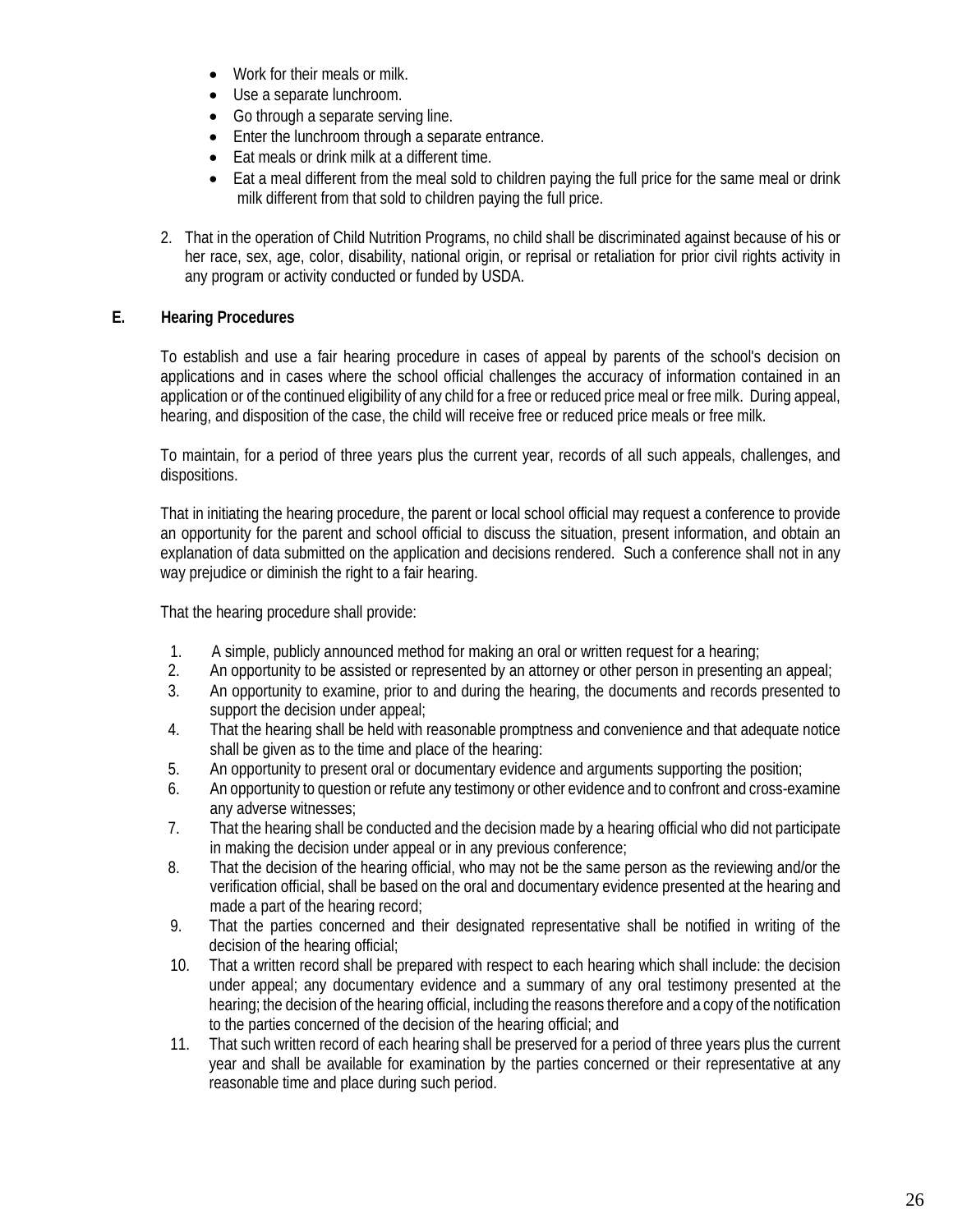# **F. Reviewing Official**

A reviewing official shall review and make determinations of eligibility using the criteria outlined in this policy to determine which individual children are eligible for free or reduced-price meals or free milk. The official should sign, date, and indicate the eligibility determination on each application.

### **G. Notice to Parents**

To send at the beginning of each school year, and whenever there is an increase in eligibility, to the parent or guardian of each child, a letter such as the prototypes in Attachment VII, VIII, or IX including a form on which to make application for free or reduced price meals or free milk, and a parent disclosure letter and consent statement.

### **H. Applications**

To advise parents to complete the application and return it to the reviewing official for eligibility determination.

To maintain applications and documentation of action taken, for three years after the end of the school year to which they pertain.

To accept applications at any time during the year and to supply applications to any parent enrolling a child in a school for the first time.

To accept the application of a child who transfers from one school to another under the jurisdiction of the SFA. Copies of the application and eligibility dates should be retained with the records of both schools. The application from the transfer student from another SFA should be reviewed to ensure that it is correctly approved.

To inform parents of eligibility determinations. Parents must be notified in writing of the reason(s) for denial of their application, notification of the right to appeal, instructions on how to appeal, and a reminder to parents that they may reapply for free and reduced price benefits at any time during the school year. Copies of denial letters to parents must be maintained for three years plus the current year.

# **I. Verification of Applications**

Verify the eligibility of applicant households **by November 15** in accordance with program regulations and annually maintain records.

# **J. Anonymity and Accountability**

To establish a procedure to collect money from children who pay for their meals or milk which prevents overt identification, and accounts, at the point of service, for the number of free, reduced and full price meals served or the number of half-pints of free and full price milk served. The procedure(s) adopted will be used in order that no other child in the school will consciously be made aware, by such procedure, of the identity of the children receiving reduced price meals, free meals, or free milk. The LEA will develop measures to prevent disclosure of confidential free and reduced price eligibility information as required and include the steps with this policy statement.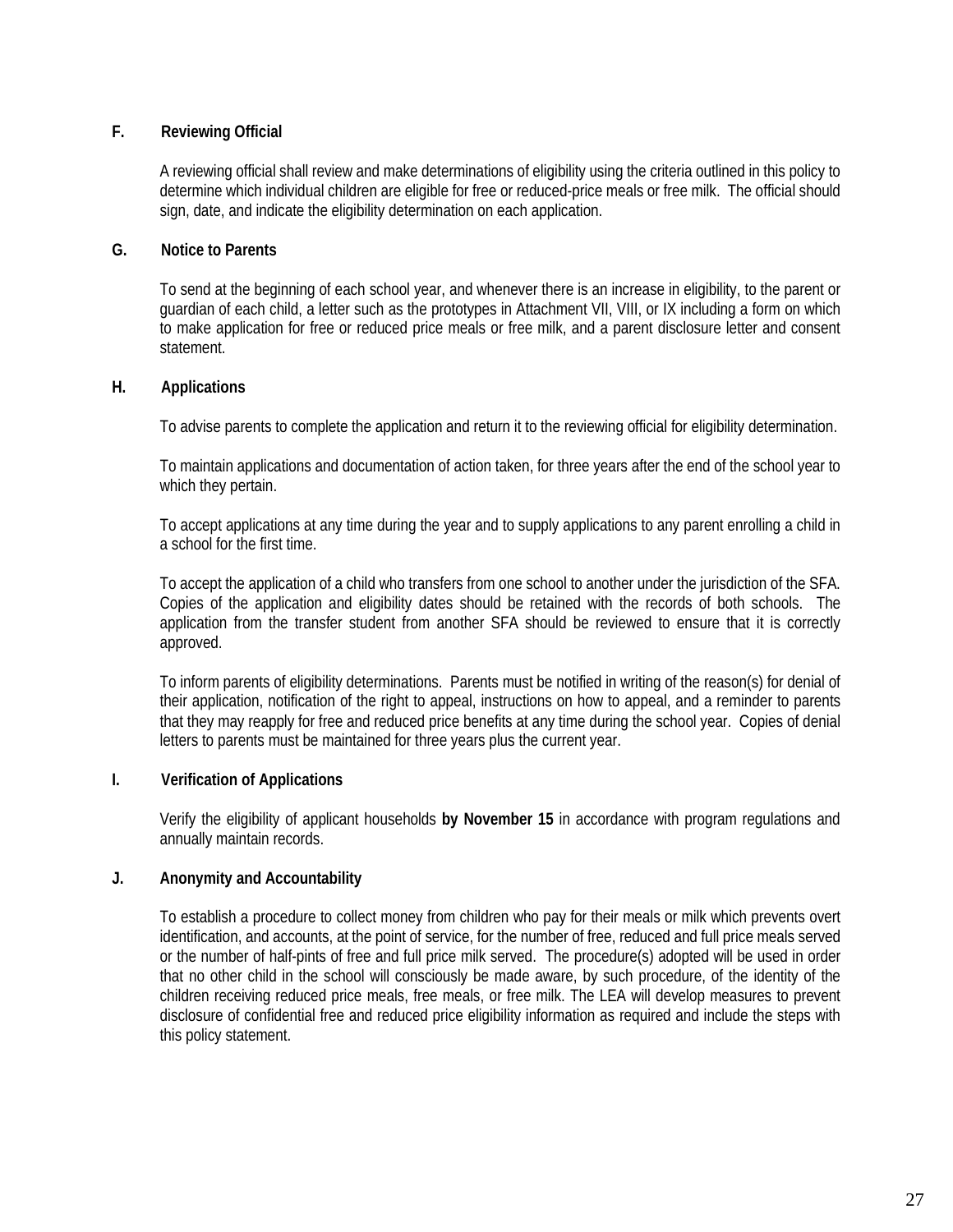# **K. Amendments to Policies**

To submit to the State Education Department any alterations or amendments to the policy including eligibility criteria, applications, public announcements, etc., for approval prior to implementation. Such changes will be effective following approval by the NYSED Child Nutrition Program Administration office. Any and all changes in eligibility criteria shall be publicly announced in the same manner used at the beginning of the school year. Changes in content to any prototype documents from this guidance booklet require prior State Agency approval.

# **L. Records**

To maintain a file of the following records for three years plus the current year after the end of the fiscal year to which they pertain:

- 1. All eligibility determinations obtained through the Direct Certification Matching Process (DCMP) (SNAP, Medicaid, Foster)
- 2. All applications and documents to support homeless, migrant, head start, etc.
- 3. Records of all appeals and challenges and their disposition.
- 4. All notifications of eligibility determinations, including denial letters.
- 5. Records of all verification efforts and resulting eligibility changes.

# **M. Public Release**

At the beginning of the school year, a public release containing the same information supplied to parents and including both free and reduced price eligibility criteria should be provided to the media (local newspaper), the local unemployment office, and any major employers contemplating large layoffs in the areas from which the school draws its attendance. Documentation must be kept on file for three years plus the current year identifying where the public release was sent.

# **N. Special Assistance - Provision 2 and Community Eligibility Provision**

Provision 2: In schools where all enrolled children, regardless of their category of eligibility, are served meals at no charge; notify parents, distribute, and certify applications for free and reduced price students once every four consecutive school years. For three years after the base year, the school is not required to count meals served by category for claiming purposes. After the base year, the building's monthly reimbursement is based on total meal counts and monthly claim statistics from the base year. Maintain accountability and record keeping requirements as mandated by program regulations for this alternate reimbursement system.

**\* If your school year begins in September, you must notify your Child Nutrition representative by September 1, 2020 if you intend to participate in Provision 2 for the 2020-2021 school year. If your school year begins in July, you must notify us by July 1, 2020.**

Community Eligibility Provision: Schools where at least 40 percent of enrolled students have been deemed free eligible through a means other than an income application (i.e., directly certified using electronic SNAP/Medicaid, homeless, migrant, runaway, foster, and head start) using data from anytime between April 1, 2020 to June 30, 2020, may participate in the Community Eligibility Provision for the 2020-2021 school year. The schools will receive reimbursement in the free and paid category based on the percentage of directly certified students as noted above times a multiplier (as written in federal regulation). For more details about participation and how to apply, please see the CEP Memo on the Child Nutrition Knowledge Center website.

# **O. Administrative Prerogative**

In certain circumstances when households fail to apply for free or reduced price meals, the nutritional needs of students who are obviously at an economic disadvantage may be addressed by local officials.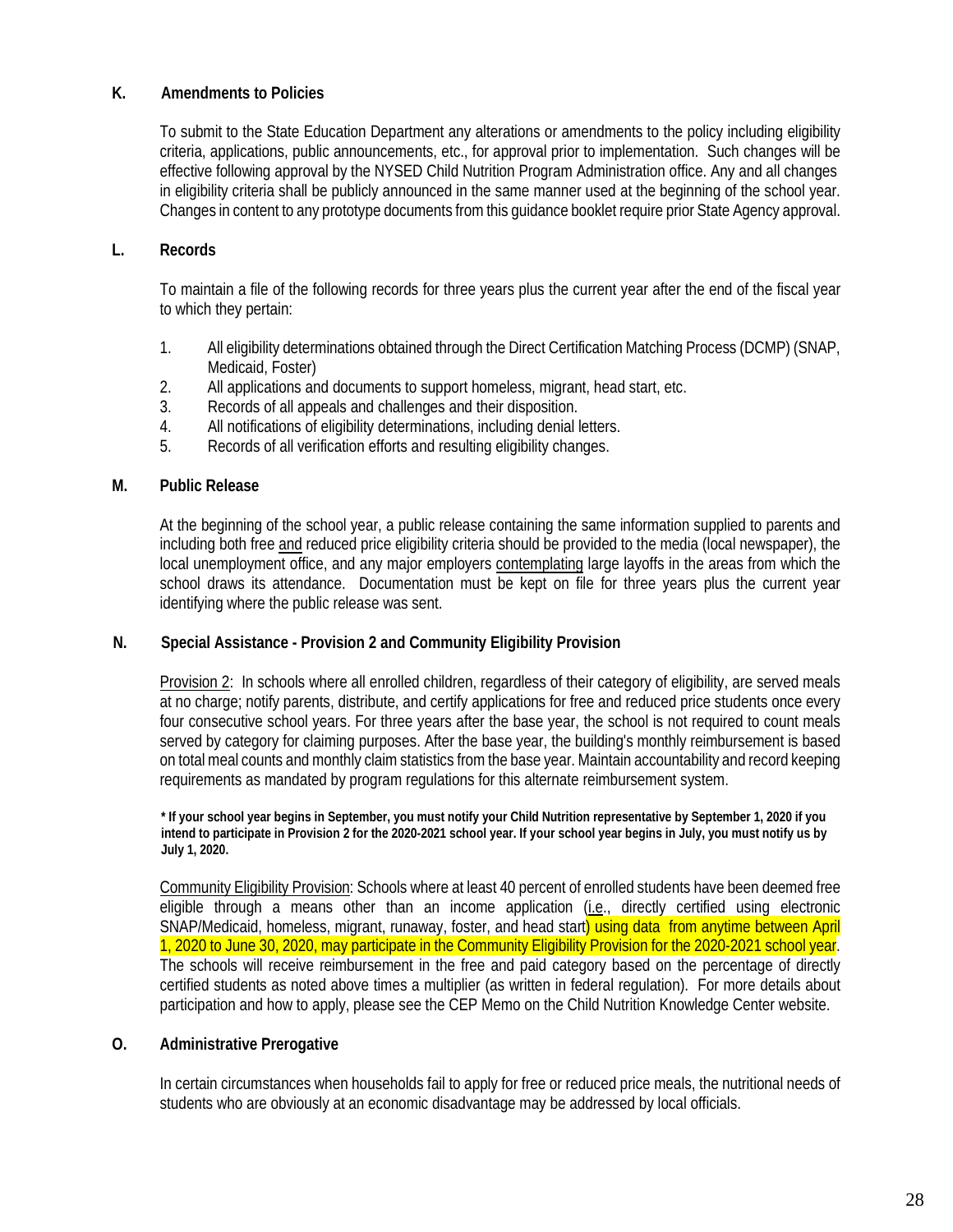Using administrative prerogative, local officials may complete an application for a student known to be eligible if the household had applied. This limited use option acknowledges the various reasons that a family may fail to apply for free or reduced price meals, such as lack of understanding, fear of authority, alien status, substance abuse, etc.

To exercise this option properly, an application must be completed on behalf of the student, based on the best family size and income information available. The source of this information must be noted on the application. Documented prior efforts must be made by the SFA to obtain a completed application from the parent or guardian.

The names of all household members, a social security number, or an adult signature need not be secured. Instead, the name of the student, household size, estimated family income including source, and the administrator's signature must be provided. The household must be notified of the student's approval status for free or reduced price meals. These applications should be excluded from the verification process.

This option must be used **judiciously and only after repeated efforts to obtain applications from families have been unsuccessful.** It is to be used on an individual basis and must not be used to provide eligibility determinations for large numbers of students. It also may not be used when family income is above the eligibility guidelines, even though the children are coming to school without a meal or money. Family economic status must remain the criterion for administratively making the decision to provide the student access to free or reduced price meals.

# **P. Meal Eligibility for Homeless/Migrant/Runaway Children**

Children who are categorically eligible under Other Source Categorically Eligible Programs should contact the school for assistance in receiving benefits and indicate the source of their status on the application.

The United States Department of Agriculture (USDA) has acknowledged that the number of homeless, migrant and runaway children has risen considerably in the last few years, that parents/guardians who are homeless or migrant often fail to return a free meal application, and these children are often not included in the direct certification process. While administrators can exercise the administrative prerogative option for determining program eligibility, this process is only intended to be exercised on a case-by-case basis and becomes burdensome in areas where there are many homeless/runaway children residing in shelters or migrant status children. USDA has therefore established the following procedures for all Child Nutrition Programs when an application is not submitted by the household or it is not anticipated that an application will be submitted:

• The migrant coordinator, homeless liaison or runaway provider may provide you with a list of eligible children based on established criteria. The list must be dated and signed by the coordinator, liaison or provider. These children are then directly certified for free meals for the school year. No other documentation is needed. This is the preferred option.

Other options:

- The director of the homeless shelter at which the child resides can complete and submit an application for the child, or send a list of all children residing in the shelter to the school;
- Local level officials may complete an application for a child and approve the child for free meals based solely on their knowledge that the child's address is a homeless shelter or that the child has no known address and is indeed homeless;
- If large numbers of homeless children make it impractical for a homeless shelter or school officials to complete individual applications, the school administrator may establish a list of eligible students based on his/her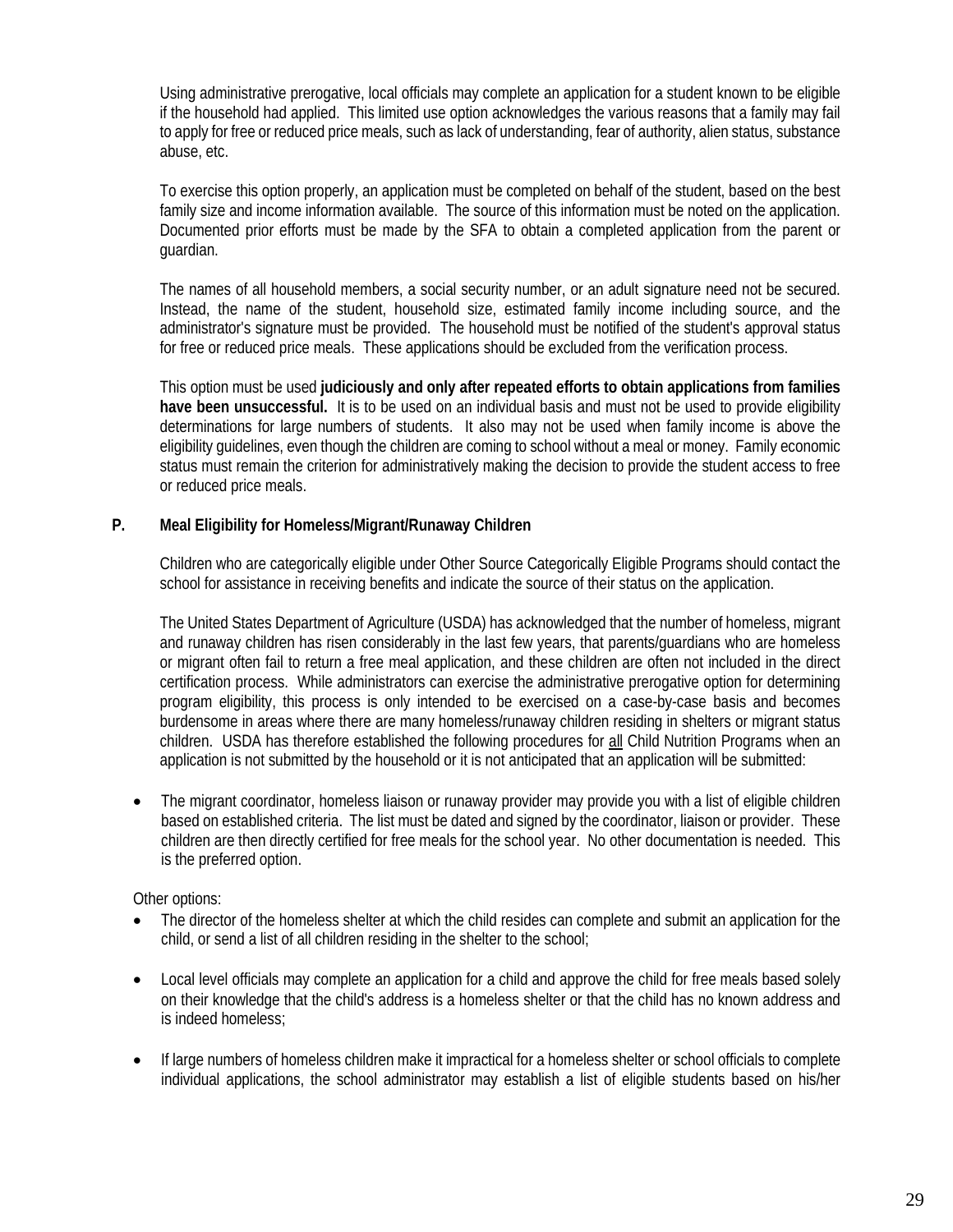knowledge of the family's residence (shelter, address, car, etc.). The documentation necessary to substantiate free meal eligibility for a list of children must contain at a minimum the following information:

- The child's name
- The effective date of eligibility determination
- The name of the shelter, etc., where the child resides
- The signature of the determining official
- Documentation of migrant status children should be maintained by the school migrant coordinator as documentation to substantiate free meal eligibility. This should include the date, the child's name, and signature of the migrant coordinator. For a list of contacts in your school, go t[o www.nysteaches.org.](http://www.nysteaches.org/)

# **Q. Food Distribution Program on Indian Reservation (FDPIR)**

Public and nonpublic schools participating in the School Lunch, Breakfast, or Special Milk Programs may accept a Food Distribution Program on Indian Reservation (FDPIR) case number in lieu of household income, SNAP or TANF number.

### **R. Food Substitutions for Children With Disabilities**

Federal regulations governing the operation of Child Nutrition Programs and Section 504 of the Rehabilitation Act of 1973 require that children with disabilities be offered the opportunity to participate in all academic and nonacademic activities including the school nutrition programs. To ensure that these children are not denied reasonable access to the programs, the Department of Agriculture's regulations require schools and institutions to make reasonable accommodations, such as providing substitutions in the regular meal patterns, for children who have a disability and whose disability restricts their diet. A student with a disability is defined in 7 CFR part 15b.3 as one who has a physical or mental impairment which substantially limits one or more major life activities of such individual, a record of such an impairment or being regarded as having such an impairment. Major life activities include but are not limited to: functions such as caring for one's self, performing manual tasks, seeing, hearing, eating, sleeping, walking, standing, lifting, bending, speaking, breathing, learning, reading, concentrating, thinking, communicating, and working.

Accordingly, meal substitutions must be made for children with disabilities and must be supported by a medical statement signed from a State licensed healthcare professional. These meals must be offered at no extra charge. Substitutions may also be made for non-disabled children who are unable to consume the regular meal because of medical or other special dietary needs, though schools are not required to do so in these instances. Substitutions for non-disabled children must be supported by a statement signed by a recognized medical authority. **Children with disabilities are not automatically eligible for free meal benefits.** Parents must adhere to the same income eligibility criteria and procedures used for all children.

# **S. Limited English Proficient (LEP) Households**

LEAs will ensure there are no barriers for participation in Child Nutrition Programs for Limited English Proficient (LEP) families and must communicate with parents and guardians in a language they can understand throughout the certification and verification processes.

# **T. Meal Charge Policy**

LEAs will establish a written and clearly communicated policy to address student meal charges when payment cannot be collected at the point of service. Charge policies will be reasonable, well-defined and maintain the integrity and dignity of students and households to minimize harm to the student.

# **U. Prohibition Against Meal Shaming Plan**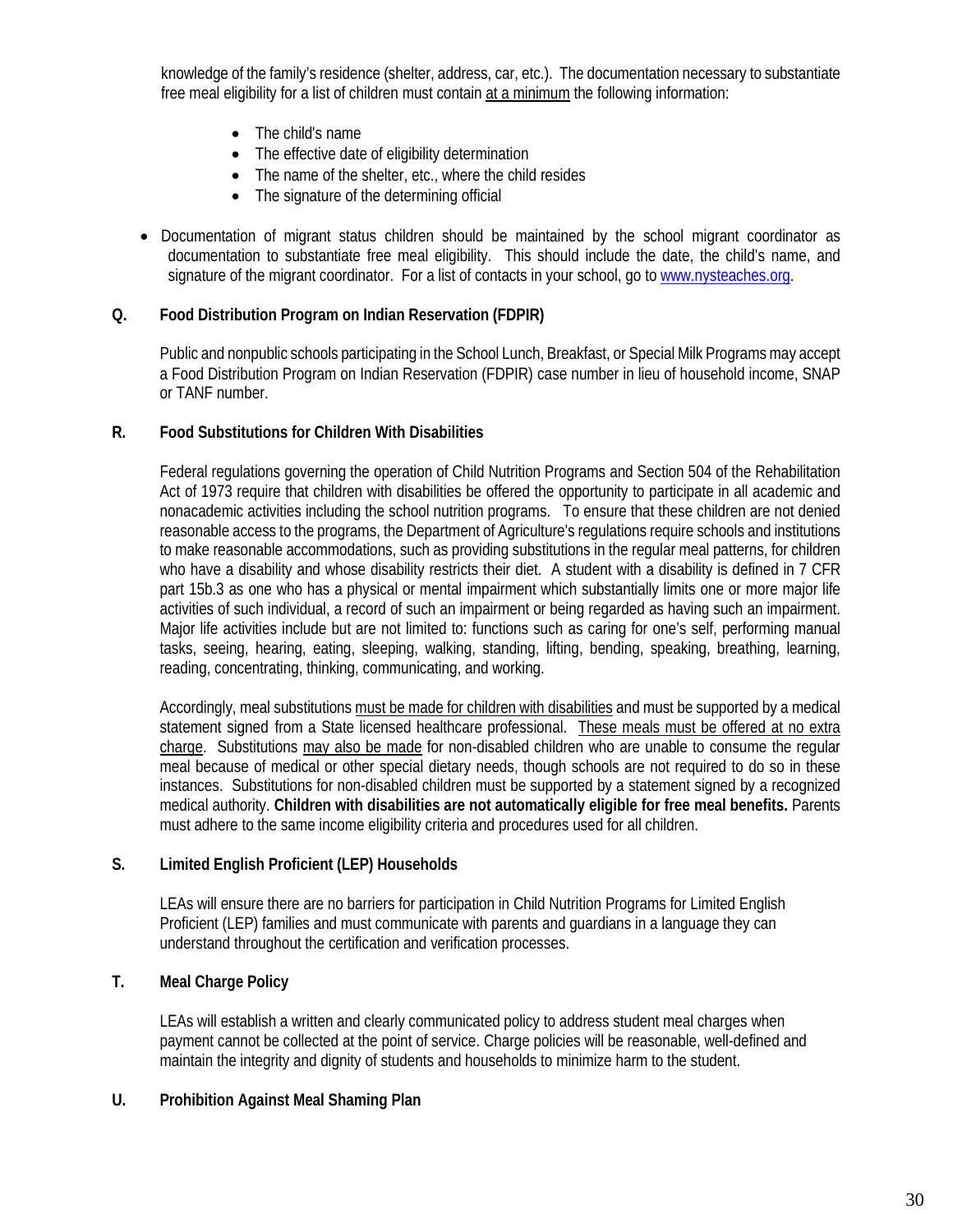LEAs will establish a written and clearly communicated plan that ensures a student whose parent or guardian has unpaid meal charges is not shamed or treated differently than a student whose parent or guardian does not have unpaid school meal charges. The plan will include the requirement to provide students with the reimbursable meal of their choice and identify other prohibited actions to decrease student distress or the embarrassment associated with no having adequate funds to pay for a school meal.

**V. Program Terminations:** To provide 60 days advance written notice to parents and to immediately inform the NYSED Child Nutrition Program Administration of intent to discontinue participation in NSLP/SBP for public school districts. Non-public schools must send a letter on official letterhead notifying the Child Nutrition Office of the effective date they will no longer participate and the last month they intend to claim meals.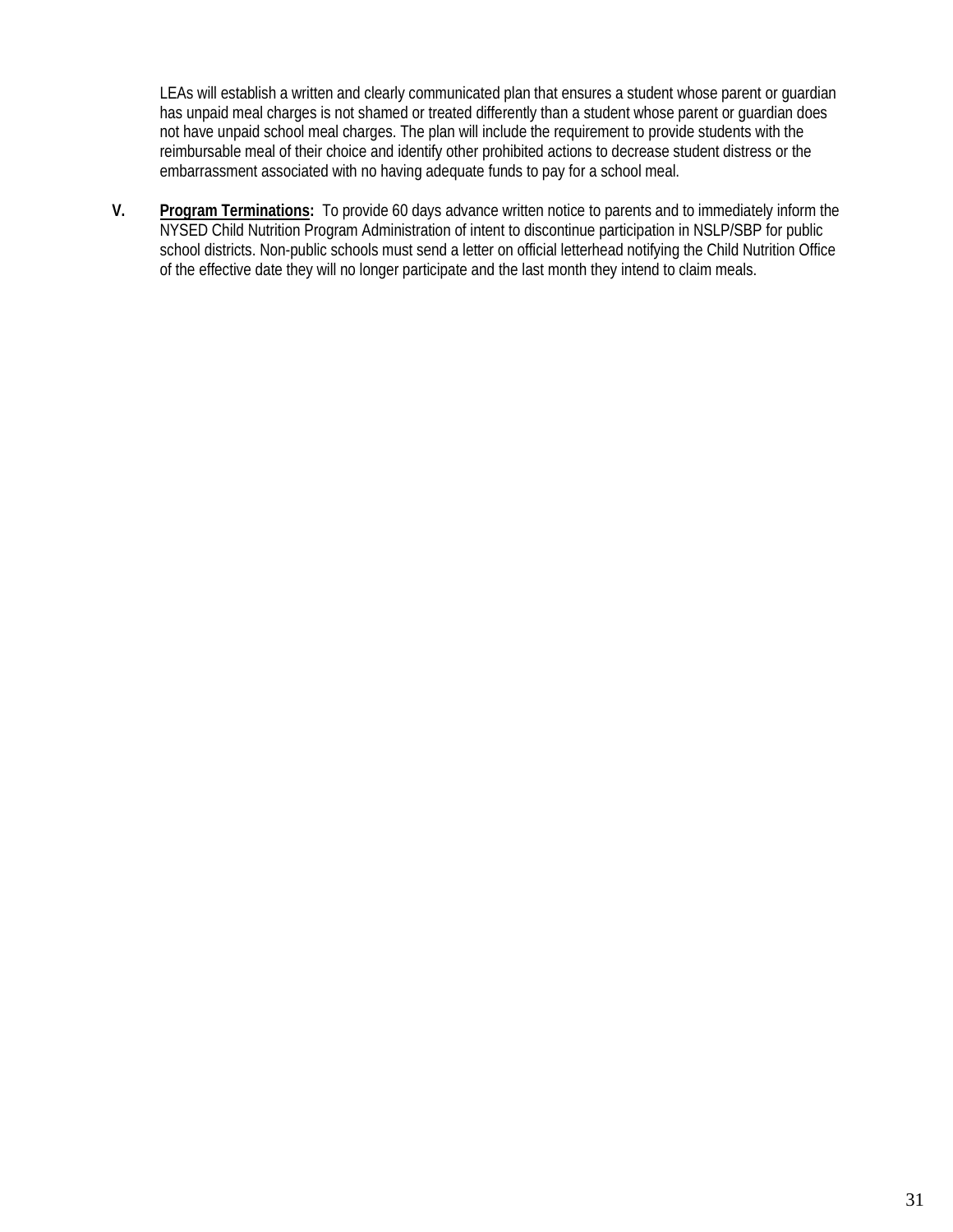# **Disclosure Chart**

The NSLA specifies that persons directly connected with the administration or enforcement of certain programs or activities are permitted to have access to children's eligibility information. The following chart shows the circumstances for disclosing eligibility information. If you have concerns or questions about disclosing children's eligibility information, refer to the USDA Eligibility Manual for School Meals or contact your Child Nutrition Program representative for further guidance. Prototype parent consent forms are included in this booklet.

| <b>Recipient of Information</b>                                                                                                                                                                                                                                       | What May be Disclosed                                                                    | Requirements                                                                                                       |  |
|-----------------------------------------------------------------------------------------------------------------------------------------------------------------------------------------------------------------------------------------------------------------------|------------------------------------------------------------------------------------------|--------------------------------------------------------------------------------------------------------------------|--|
| Programs under the National School Lunch Act<br>or Child Nutrition Act                                                                                                                                                                                                | All Eligibility information                                                              | Prior notice and consent not<br>required                                                                           |  |
| Federal/State or local means tested nutrition<br>programs with eligibility standards comparable<br>to the NSLP                                                                                                                                                        | Eligibility status only                                                                  | Prior notice and consent not<br>required                                                                           |  |
| Federal education programs                                                                                                                                                                                                                                            | Eligibility status only                                                                  | Prior notice and consent not<br>required                                                                           |  |
| State education programs administered by a<br>State agency or local education agency                                                                                                                                                                                  | Eligibility status only                                                                  | Prior notice and consent not<br>required                                                                           |  |
| Local education programs                                                                                                                                                                                                                                              | NO eligibility information, unless<br>parental consent is obtained                       | Parental consent                                                                                                   |  |
| Medicaid or the State Children's Health<br>Insurance Programs (SCHIP), administered by<br>a State or local agency authorized under titles<br>XIX or XXI of the Social Security Act to identify<br>and enroll eligible children                                        | All Eligibility information unless<br>parents elect not to have information<br>disclosed | Must give prior notice to parents and<br>opportunity for parents to decline to<br>have their information Disclosed |  |
| State health programs other than<br>Medicaid/SCHIP, administered by a State<br>agency or local education agency                                                                                                                                                       | Eligibility status only                                                                  | Prior consent not required                                                                                         |  |
| Federal health programs other than<br>Medicaid/SCHIP                                                                                                                                                                                                                  | NO eligibility information, unless<br>parental consent is obtained                       | <b>Parental Consent</b>                                                                                            |  |
| Local health program                                                                                                                                                                                                                                                  | NO eligibility information, unless<br>parental consent is obtained                       | <b>Parental Consent</b>                                                                                            |  |
| Comptroller General of the United States for<br>purposes of audit and examination                                                                                                                                                                                     | All eligibility information                                                              | Prior notice and consent not required                                                                              |  |
| Federal, State, or local law enforcement of<br>officials investigating alleged violations of any of<br>the programs under NSLA and CAN or<br>investigating violations of any of the programs<br>that are authorized to have access to names<br>and eligibility status | All eligibility information                                                              | Prior notice and consent not required                                                                              |  |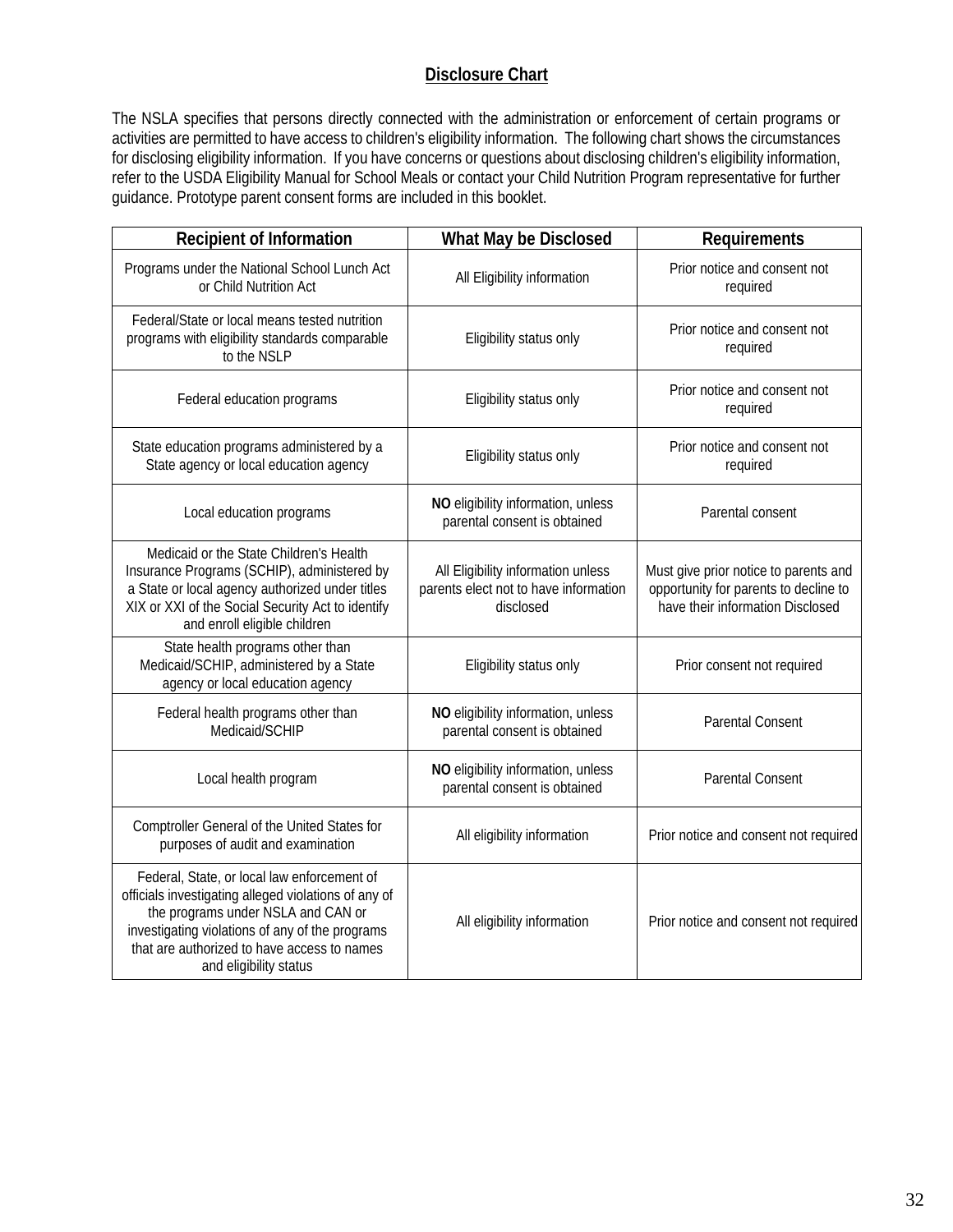|                                         | <b>FREE ELIGIBILITY</b>                                                      |                                                                                                               | <b>REDUCED ELIGIBILITY</b>                                                                            |
|-----------------------------------------|------------------------------------------------------------------------------|---------------------------------------------------------------------------------------------------------------|-------------------------------------------------------------------------------------------------------|
| <b>Direct Certification</b>             | <b>Categorical Eligibility</b>                                               | <b>Free Application</b>                                                                                       | <b>Reduced Application</b>                                                                            |
| Supplemental Nutrition Assistance       | Temporary Assistance For                                                     | Free and Reduced price                                                                                        | Free and Reduced price                                                                                |
| Program (SNAP)                          | Needy Families (TANF)                                                        | meal applicant approved to                                                                                    | meal applicant approved to                                                                            |
| - Automated Data Matching Method        | - Indicated Case Number on<br>the Free and Reduced<br>Price Meal Application | receive free school<br>meals/milk determined by<br>the income indicated on the<br>application was at or below | receive reduced price<br>school meals determined<br>by the income indicated on<br>the application was |
| Temporary Assistance for Needy          | Food Distribution Program On                                                 | 130 percent of the Federal                                                                                    | between 130 and at or                                                                                 |
| Families (TANF)                         | Indian Reservations (FDPIR)                                                  | poverty guidelines.                                                                                           | below 185 percent of the                                                                              |
| - Automated Data Matching Method        | - Indicated Case Number on<br>the Free and Reduced<br>Price Meal Application |                                                                                                               | Federal poverty guidelines.                                                                           |
| Medicaid recipients at or below 133     | <b>Supplemental Nutrition</b>                                                |                                                                                                               |                                                                                                       |
| percent of the Federal poverty          | Assistance Program (SNAP)                                                    |                                                                                                               |                                                                                                       |
| guidelines, determined by the           | - Re-certification Letter, or                                                |                                                                                                               |                                                                                                       |
| Medicaid Program                        | indicated Case Number on                                                     |                                                                                                               |                                                                                                       |
|                                         | the Free and Reduced                                                         |                                                                                                               |                                                                                                       |
| - Automated Data Matching Method        | Price Meal Application                                                       |                                                                                                               |                                                                                                       |
|                                         |                                                                              |                                                                                                               |                                                                                                       |
| * Data Matching Systems indicate the    | Homeless                                                                     |                                                                                                               |                                                                                                       |
| corresponding Assistance Program        | - List obtained from the                                                     |                                                                                                               |                                                                                                       |
|                                         | McKinney Vento liaison                                                       |                                                                                                               |                                                                                                       |
|                                         | (visit www.nysteachs.org                                                     |                                                                                                               |                                                                                                       |
|                                         | for a list of homeless                                                       |                                                                                                               |                                                                                                       |
|                                         | liaisons)                                                                    |                                                                                                               |                                                                                                       |
| <b>EXTENSION OF CATEGORICAL</b>         | Runaway                                                                      |                                                                                                               |                                                                                                       |
| ELIGIBILITY means that all children in  | - List obtained from the                                                     |                                                                                                               |                                                                                                       |
| a household with at least one child or  | runaway provider                                                             |                                                                                                               |                                                                                                       |
| household member who receives           | Migrant                                                                      |                                                                                                               |                                                                                                       |
| benefits from an Assistance Program     | - List obtained from the                                                     |                                                                                                               |                                                                                                       |
| are categorically eligible for free     | migrant coordinator                                                          |                                                                                                               |                                                                                                       |
| meals. Any one child's or household     | Foster                                                                       |                                                                                                               |                                                                                                       |
| member's receipt of benefits from an    | - List obtained from the                                                     |                                                                                                               |                                                                                                       |
| Assistance Program extends free         | Office of Children and                                                       |                                                                                                               |                                                                                                       |
| school meal eligibility to all children | Family Services (OCFS) or                                                    |                                                                                                               |                                                                                                       |
| who are members of the household.       | indicated on the Free and                                                    |                                                                                                               |                                                                                                       |
|                                         | Reduced Price Meal                                                           |                                                                                                               |                                                                                                       |
|                                         | Application                                                                  |                                                                                                               |                                                                                                       |
|                                         | Head Start and Even Start                                                    |                                                                                                               |                                                                                                       |
|                                         | Enrollment records                                                           |                                                                                                               |                                                                                                       |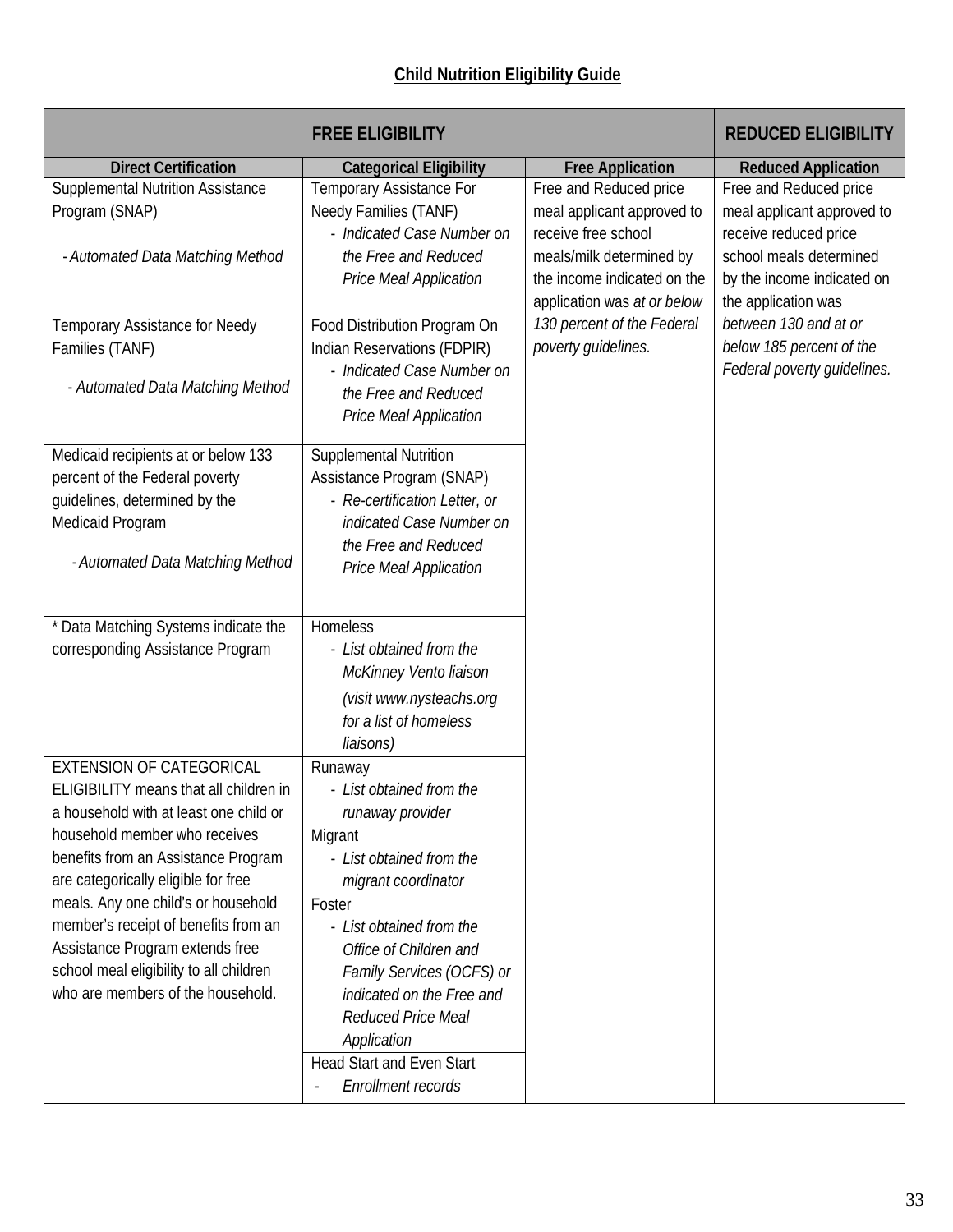# **2020-2021 FREE AND REDUCED PRICE INCOME ELIGIBILITY ATTACHMENTS**

 **The following attachments are also available in Spanish on the CNKC website**

#### **I Income Eligibility Guidelines**

These scales are published each year by the federal government and must be used to determine eligibility for free and reduced price meals for the effective dates prescribed.

#### **II Annual News Release - Public Announcement**

Prior to the beginning of the school year this release, along with the income eligibility scales for both free and reduced price meals, must be provided to the local news media, the local unemployment office, and to any major employers contemplating large layoffs in the area.

#### **III Certification of Acceptance for Districts and Nonpublic Schools**

The Certification of Acceptance must be completed on the Child Nutrition Management System (CNMS) through the annual renewal process prior to the start of the school year.

#### **IV Certification of Acceptance for Residential Child Care Institutions (RCCIs)**

The Certification of Acceptance must be completed on the Child Nutrition Management System (CNMS) through the annual renewal process prior to the start of the school year.

#### **Va Application for Free and Reduced Price School Meals/Milk**

Along with the parent letter (Attachment VII), the Application for Free and Reduced Price School Meals/Milk must be distributed to all parents of children in attendance at school at the beginning of the school year and for new students when entering during the school year. Each family should complete only one application for their household. Spanish Family application (Attachment Vb) is also available on the CNKC.

# **VI Free and Reduced Price Application Fact Sheet**

At the option of the SFA, this fact sheet may be sent home with the application or made available at the school.

#### **VII Parent Letter: School Meal Programs**

Prototype letter that must be sent to parents each year announcing the availability of the Child Nutrition Programs. **Only the Reduced Price eligibility scale from Attachment I is included in the breakfast/lunch parent letter.** The prototype parent letters included in this packet contain the appropriate scales for the 2020-2021 school year.

#### **IX Parent Letters: Special Milk**

Those schools which sponsor the Special (Free) Milk program may adapt the Special Milk parent letter accordingly. Include only the free income eligibility scale from Attachment I when preparing the Special Milk parent letter.

#### **X Notification Letter**

All parents who submit applications must be informed of the approval or denial of such applications. Written notification must be provided to each family denied program benefits in order to provide the family with the hearing and appeals process and a copy of such written notification must be retained on file.

#### **XI Notification Letter to Parents from Direct Certification Matching Process (DCMP)**

Notification must be provided to households with children directly certified through the DCMP, letter method or through contacts with officials, such as the SFA's homeless liaison or a foster care agency.

#### **XII Notification Letter to Parents from Direct Certification Matching Process (Spanish)** *\*Available on the CNKC*

- **XIII Parent Letter - Children with Disabilities**
- **XIV Parent/Guardian Consent Letter**
- **XV Parent/Guardian Consent Statement (Single Program)**
- **XVI Parent/Guardian Consent Statement (Multiple Programs)**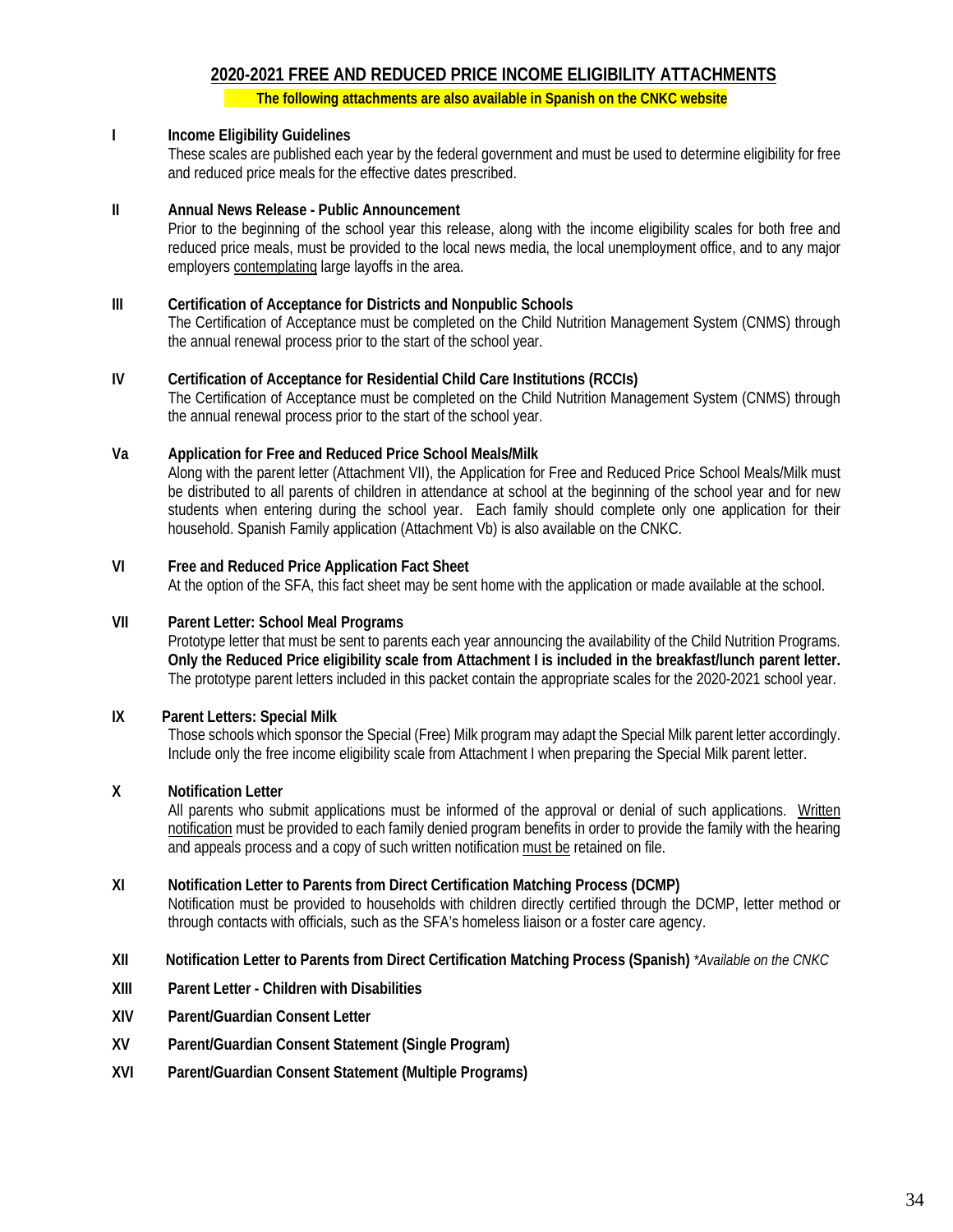Attachment I

| <b>Free Eligibility Scale</b>     |          |         |         |                              |                                |                          | <b>Reduced Price Eligibility Scale</b> |         |         |                              |         |
|-----------------------------------|----------|---------|---------|------------------------------|--------------------------------|--------------------------|----------------------------------------|---------|---------|------------------------------|---------|
| Free Lunch, Breakfast, Milk       |          |         |         |                              | Reduced Price Lunch, Breakfast |                          |                                        |         |         |                              |         |
| Household<br>Size                 | Annual   | Monthly | Month   | Twice per Every Two<br>Weeks | Weekly                         | Household<br>Size        | Annual                                 | Monthly | Month   | Twice per Every Two<br>Weeks | Weekly  |
| 1                                 | \$16,588 | \$1,383 | \$692   | \$638                        | \$319                          | 1                        | \$23,606                               | \$1,968 | \$984   | \$908                        | \$454   |
| $\overline{2}$                    | \$22,412 | \$1,868 | \$934   | \$862                        | \$431                          | $\overline{2}$           | \$31,894                               | \$2,658 | \$1,329 | \$1,227                      | \$614   |
| $\mathfrak{Z}$                    | \$28,236 | \$2,353 | \$1,177 | \$1,086                      | \$543                          | $\sqrt{3}$               | \$40,182                               | \$3,349 | \$1,675 | \$1,546                      | \$773   |
| 4                                 | \$34,060 | \$2,839 | \$1,420 | \$1,310                      | \$655                          | 4                        | \$48,470                               | \$4,040 | \$2,020 | \$1,865                      | \$933   |
| 5                                 | \$39,884 | \$3,324 | \$1,662 | \$1,534                      | \$767                          | 5                        | \$56,758                               | \$4,730 | \$2,365 | \$2,183                      | \$1,092 |
| 6                                 | \$45,708 | \$3,809 | \$1,905 | \$1,758                      | \$879                          | 6                        | \$65,046                               | \$5,421 | \$2,711 | \$2,502                      | \$1,251 |
| 7                                 | \$51,532 | \$4,295 | \$2,148 | \$1,982                      | \$991                          | $\overline{7}$           | \$73,334                               | \$6,112 | \$3,056 | \$2,821                      | \$1,411 |
| 8                                 | \$57,356 | \$4,780 | \$2,390 | \$2,206                      | \$1,103                        | 8                        | \$81,622                               | \$6,802 | \$3,401 | \$3,140                      | \$1,570 |
| Each Add'l<br>person add $$5,824$ |          | \$486   | \$243   | \$224                        | \$112                          | Each Add'l<br>person add | \$8,288                                | \$691   | \$346   | \$319                        | \$160   |

# **2020-2021 INCOME ELIGIBILITY GUIDELINES FOR FREE AND REDUCED PRICE MEALS OR FREE MILK**

BOTH of the above income eligibility scales should appear in the Public Announcement/release to the media (Attachment II)

ONLY the reduced price income eligibility scale can appear in the Letter to Parents (for those schools participating in the National School Lunch or Breakfast Program). (Attachment VII)

ONLY those schools that participate in the Special Milk Program and offer Free Milk can publish the Free Eligibility Scale in both the Public Announcement and the Letter to the Parent.

**Please note:** *Incomes indicated on the free and reduced price eligibility scales are maximum amounts.*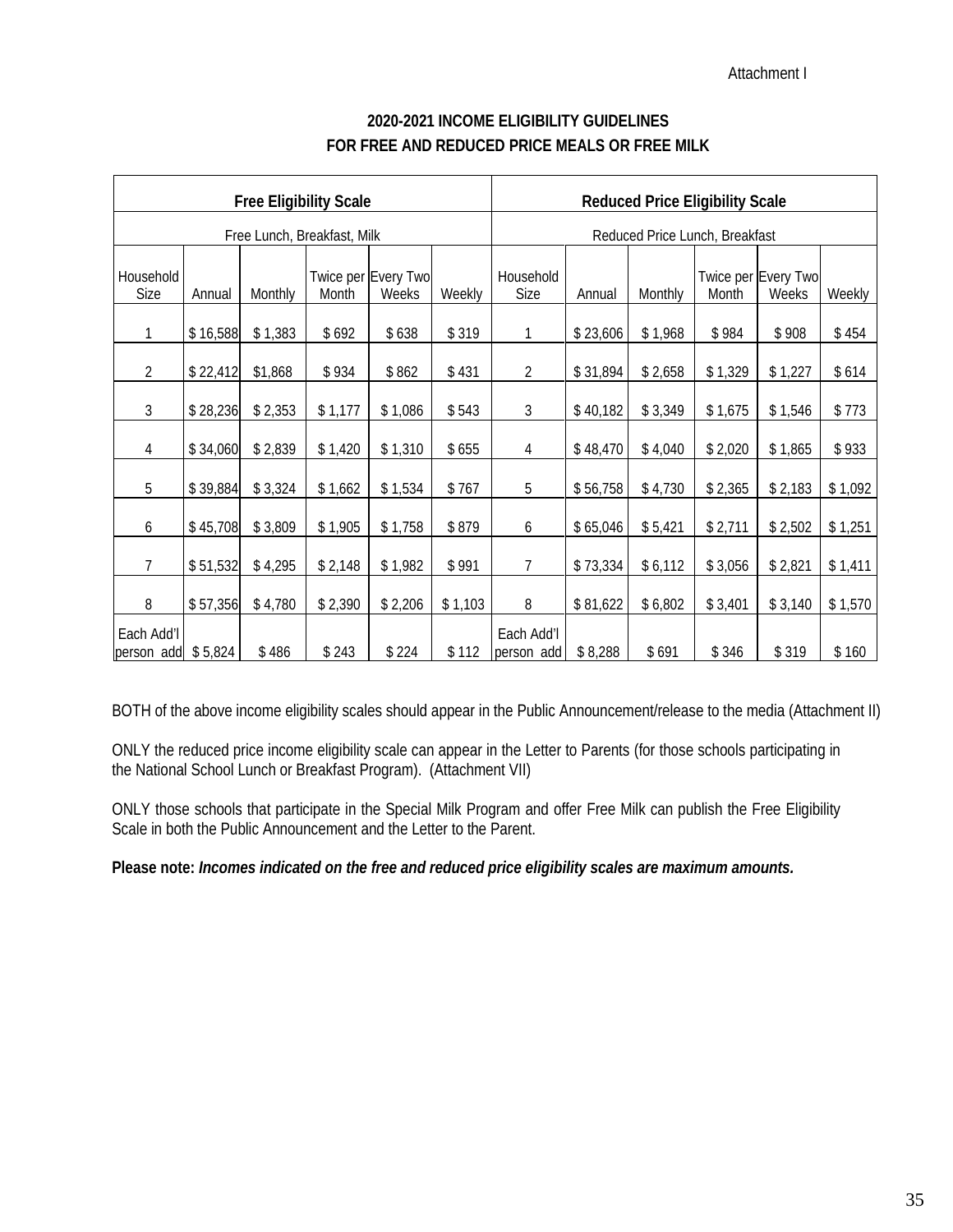#### **ANNUAL NEWS RELEASE - PUBLIC ANNOUNCEMENT**

\_\_\_\_\_\_\_\_\_\_\_\_\_\_\_\_\_\_\_\_\_\_\_\_\_\_\_\_\_\_\_ (Local School Food Authority) today announced a free and reduced price meal (Free Milk) policy for \_\_\_\_\_\_\_\_\_\_\_\_\_\_\_\_\_\_\_\_\_\_\_\_\_\_\_\_ area school children. Local school officials have adopted the following family eligibility criteria to

assist them in determining eligibility:

# **2020-2021 INCOME ELIGIBILITY GUIDELINES FOR FREE AND REDUCED PRICE MEALS OR FREE MILK**

| <b>Free Eligibility Scale</b>     |                             |         |         |                              | <b>Reduced Price Eligibility Scale</b> |                                |          |         |         |                              |         |
|-----------------------------------|-----------------------------|---------|---------|------------------------------|----------------------------------------|--------------------------------|----------|---------|---------|------------------------------|---------|
|                                   | Free Lunch, Breakfast, Milk |         |         |                              |                                        | Reduced Price Lunch, Breakfast |          |         |         |                              |         |
| Household<br>Size                 | Annual                      | Monthly | Month   | Twice per Every Two<br>Weeks | Weekly                                 | Household<br>Size              | Annual   | Monthly | Month   | Twice per Every Two<br>Weeks | Weekly  |
| 1                                 | \$16,588                    | \$1,383 | \$692   | \$638                        | \$319                                  | 1                              | \$23,606 | \$1,968 | \$984   | \$908                        | \$454   |
| 2                                 | \$22,412                    | \$1,868 | \$934   | \$862                        | \$431                                  | $\overline{2}$                 | \$31,894 | \$2,658 | \$1,329 | \$1,227                      | \$614   |
| 3                                 | \$28,236                    | \$2,353 | \$1,177 | \$1,086                      | \$543                                  | $\sqrt{3}$                     | \$40,182 | \$3,349 | \$1,675 | \$1,546                      | \$773   |
| 4                                 | \$34,060                    | \$2,839 | \$1,420 | \$1,310                      | \$655                                  | 4                              | \$48,470 | \$4,040 | \$2,020 | \$1,865                      | \$933   |
| 5                                 | \$39,884                    | \$3,324 | \$1,662 | \$1,534                      | \$767                                  | 5                              | \$56,758 | \$4,730 | \$2,365 | \$2,183                      | \$1,092 |
| 6                                 | \$45,708                    | \$3,809 | \$1,905 | \$1,758                      | \$879                                  | 6                              | \$65,046 | \$5,421 | \$2,711 | \$2,502                      | \$1,251 |
| $\overline{7}$                    | \$51,532                    | \$4,295 | \$2,148 | \$1,982                      | \$991                                  | 7                              | \$73,334 | \$6,112 | \$3,056 | \$2,821                      | \$1,411 |
| 8                                 | \$57,356                    | \$4,780 | \$2,390 | \$2,206                      | \$1,103                                | 8                              | \$81,622 | \$6,802 | \$3,401 | \$3,140                      | \$1,570 |
| Each Add'l<br>person add $$5,824$ |                             | \$486   | \$243   | \$224                        | \$112                                  | Each Add'l<br>person add       | \$8,288  | \$691   | \$346   | \$319                        | \$160   |

**SNAP/TANF/FDPIR Households:** Households that currently include children who receive the Supplemental Nutrition Assistance Program (SNAP) but who are not found during the Direct Certification Matching Process (DCMP), or households that currently receive Temporary Assistance to Needy Families (TANF), or the Food Distribution Program on Indian Reservations (FDPIR) must complete an application listing the child's name, a valid SNAP, TANF, or FDPIR case number and the signature of an adult household member. Eligibility for free meal benefits based on participation in SNAP, TANF or FDPIR is extended to all children in the household. When known to the School Food Authority, households will be notified of their children's eligibility for free meals based on their participation in the SNAP, TANF or the FDPIR programs. No application is necessary if the household was notified by the SFA their children have been directly certified. If the household is not sure if their children have been directly certified, the household should contact the school.

**Other Source Categorical Eligibility:** When known to the School Food Authority, households will be notified of any child's eligibility for free meals based on the individual child's designation as Other Source Categorically Eligible, as defined by law. Children are determined Other Source Categorically Eligible if they are Homeless, Migrant, Runaway, A foster child, or Enrolled in Head Start or an eligible pre-kindergarten program.

If children or households receive benefits under Assistance Programs or Other Source Categorically Eligible Programs and are not listed on the notice of eligibility and are not notified by the School Food Authority of their free meal benefits, the parent or guardian should contact the school or should submit an income application.

**Other Households:** Households with income the same or below the amounts listed above for family size may be eligible for and are urged to apply for free and/or reduced price meals (or free milk). They may do so by completing the application sent home with the letter to parents. One application for all children in the household should be submitted. Additional copies are available at the principal's office in each school. Applications may be submitted any time during the school year to **Calculation** (Title of Reviewing Official). Please contact \_ at \_\_\_\_\_\_\_\_\_\_\_\_ with any questions regarding the application process.

36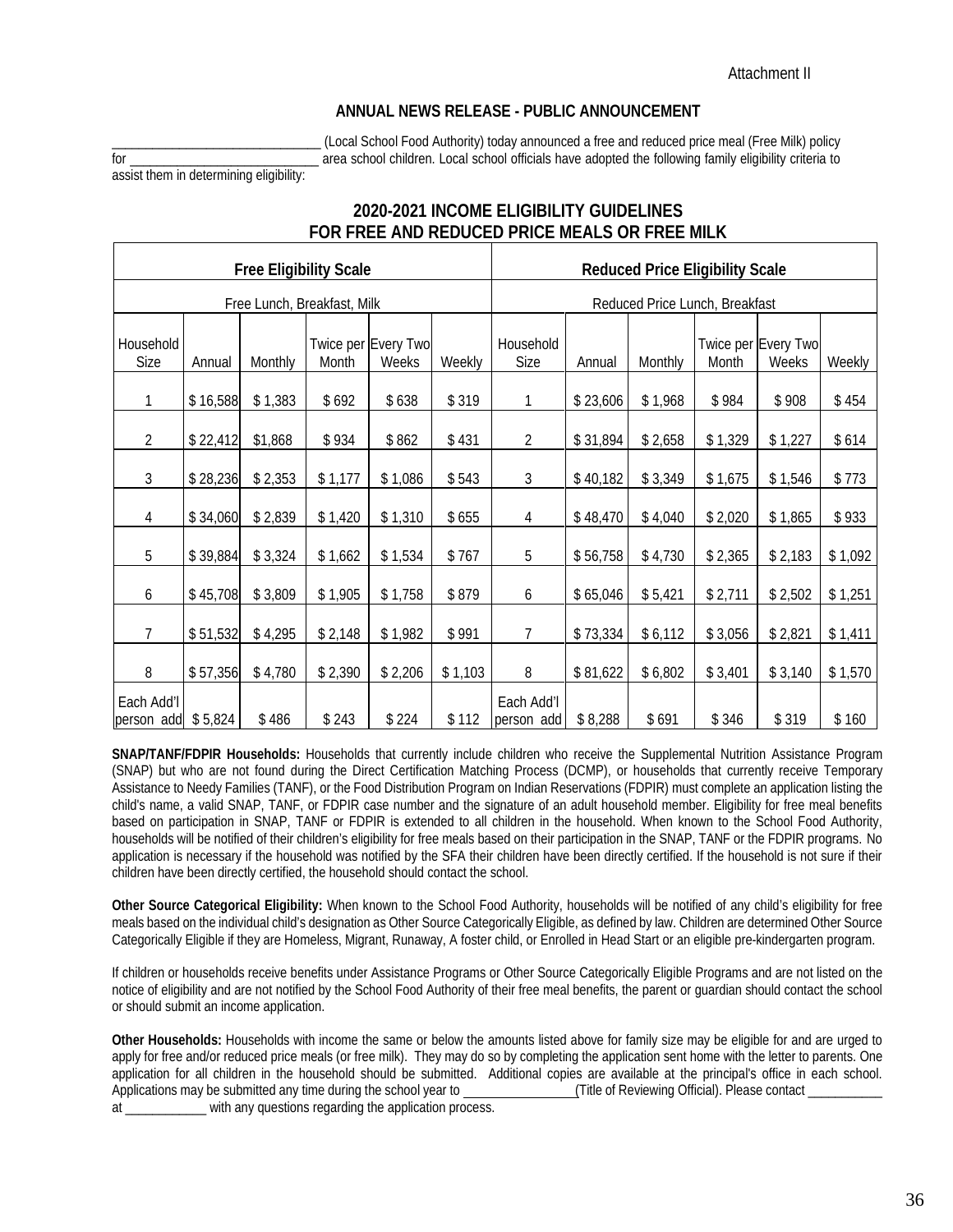Households notified of their children's eligibility must contact the School Food Authority if they choose to decline the free meal benefits. Households may apply for benefits at any time throughout the school year. Children of parents or guardians who become unemployed or experience a financial hardship mid-year may become eligible for free and reduced price meals or free milk at any point during the school year.

For up to 30 operating days into the new school year (or until a new eligibility determination is made, whichever comes first) an individual child's free or reduced price eligibility status from the previous year will continue within the same SFA. When the carryover period ends, unless the household is notified that their children are directly certified or the household submits an application that is approved, the children's meals must be claimed at the paid rate. Though encouraged to do so, the SFA is not required to send a reminder or a notice of expired eligibility.

The information provided on the application will be confidential and will be used for determining eligibility. The names and eligibility status of participants may also be used for the allocation of funds to federal education programs such as Title I and National Assessment of Educational Progress (NAEP), State health or State education programs, provided the State agency or local education agency administers the programs, and for federal, State or local means-tested nutrition programs with eligibility standards comparable to the NSLP. Eligibility information may also be released to programs authorized under the National School Lunch Act (NSLA) or the Child Nutrition Act (CNA). The release of information to any program or entity not specifically authorized by the NSLA will require a written consent statement from the parent or guardian.

The School Food Authority does, however, have the right to verify at any time during the school year the information on the application. If a parent does not give the school this information, the child/children will no longer be able to receive free or reduced price meals (free milk).

Foster children are eligible for free meal benefits. A separate application for a foster child is no longer necessary. Foster children may be listed on the application as a member of the family where they reside. Applications must include the foster child's name and personal use income.

Under the provisions of the policy, the designated official will review applications and determine eligibility. If a parent is dissatisfied with the ruling of the designated official, he/she may make a request either orally or in writing for a hearing to appeal the decision. (Title), whose address is has been designated as the Hearing Official. Hearing procedures are outlined in the policy. However, prior to initiating the hearing procedure, the parent or School Food Authority may request a conference to provide an opportunity for the parent and official to discuss the situation, present information, and obtain an explanation of the data submitted in the application or the decisions rendered. The request for a conference shall not in any way prejudice or diminish the right to a fair hearing.

Only complete applications can be approved. This includes complete and accurate information regarding: the SNAP, TANF, or FDPIR case number; the names of all household members; on an income application, the last four digits of the social security number of the person who signs the form or an indication that the adult does not have one, and the amount and source of income received by each household member. In addition, the parent or guardian must sign the application form, certifying the information is true and correct.

#### **Beginning July 1, 2019, students in New York State that are approved for reduced price meals will receive breakfast and lunch meals at no charge.**

**Nondiscrimination Statement:** This explains what to do if you believe you have been treated unfairly.

In accordance with Federal civil rights law and U.S. Department of Agriculture (USDA) civil rights regulations and policies, the USDA, its Agencies, offices, and employees, and institutions participating in or administering USDA programs are prohibited from discriminating based on race, color, national origin, sex, disability, age, or reprisal or retaliation for prior civil rights activity in any program or activity conducted or funded by USDA.

Persons with disabilities who require alternative means of communication for program information (e.g. Braille, large print, audiotape, American Sign Language, etc.), should contact the Agency (State or local) where they applied for benefits. Individuals who are deaf, hard of hearing or have speech disabilities may contact USDA through the Federal Relay Service at (800) 877-8339. Additionally, program information may be made available in languages other than English.

To file a program complaint of discrimination, complete the [USDA Program Discrimination Complaint Form,](http://www.ocio.usda.gov/sites/default/files/docs/2012/Complain_combined_6_8_12.pdf) (AD-3027) found online at: http://www.ascr.usda.gov/complaint filing cust.html, and at any USDA office, or write a letter addressed to USDA and provide in the letter all of the information requested in the form. To request a copy of the complaint form, call (866) 632-9992. Submit your completed form or letter to USDA by:

- (1) mail: U.S. Department of Agriculture Office of the Assistant Secretary for Civil Rights 1400 Independence Avenue, SW Washington, D.C. 20250-9410;
- (2) fax: (202) 690-7442; or
- (3) email: program.intake@usda.gov.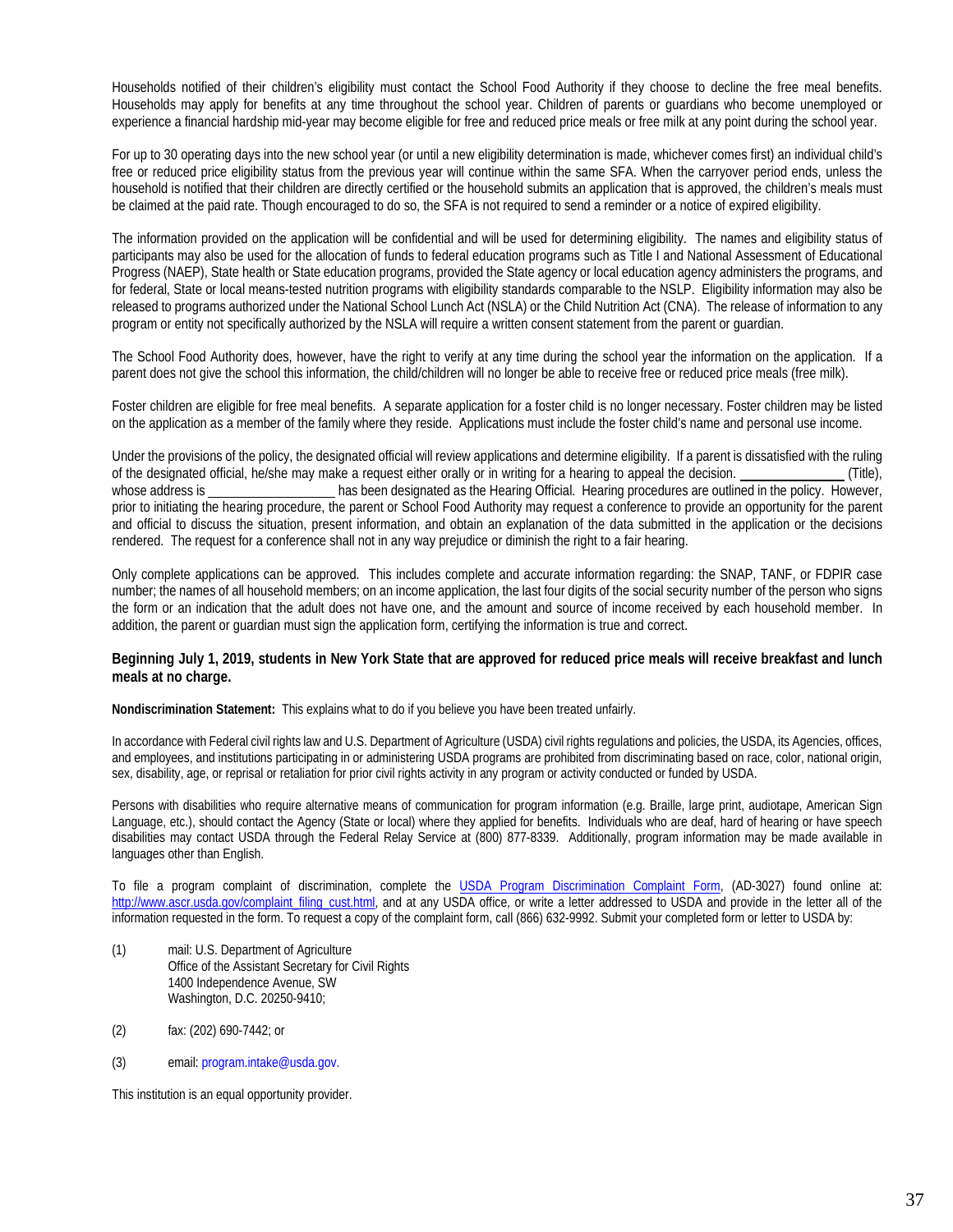# **KEEP THIS FORM ON FILE. DO NOT RETURN TO SED**

### **CERTIFICATION OF ACCEPTANCE FOR DISTRICTS AND NONPUBLIC SCHOOLS**

Please complete the following information during the annual renewal process on the Child Nutrition Management System and **retain on file** for examination by members of this Department or USDA during a review of your Child Nutrition Program. **Do not send the Certification of Acceptance to NYSED.**

### **SCHOOL FOOD AUTHORITY NAME:\_\_\_\_\_\_\_\_\_\_\_\_\_\_\_\_\_\_\_\_\_\_\_\_\_\_\_\_\_\_\_\_\_\_\_\_\_\_\_\_\_\_\_\_\_\_\_\_\_\_\_\_\_\_\_\_\_\_\_\_\_\_**

**12-Digit LEA Code: \_\_\_ \_\_\_ \_\_\_ \_\_\_ \_\_\_ \_\_\_ \_\_\_ \_\_\_ \_\_\_ \_\_\_ \_\_\_ \_\_\_**

The governing body of this School Food Authority accepts this Free and Reduced Price Meal or Special Milk Program Policy Statement, including the Family Income Eligibility Criteria and all required attachments and as indicated below:

### **Titles of Designated Officials**

A**.** REVIEWING OFFICIAL

Address &Telephone

B. HEARING OFFICIAL

Address & Telephone

C. VERIFICATION OFFICIAL

Address & Telephone

An officer of the Board of Education or chairman of the community school board, pastor or executive director of the corporation operating a private or parochial school, or the headmaster or principal of a nonpublic school must sign this form.

\_\_\_\_\_\_\_\_\_\_\_\_\_\_\_\_\_\_\_\_\_\_\_\_\_\_\_\_\_\_\_\_\_\_\_\_\_\_\_\_\_\_\_\_\_\_\_\_\_\_\_\_\_\_\_\_\_\_\_\_\_\_\_ **ORIGINAL SIGNATURE OF SCHOOL OFFICIAL**

\_\_\_\_\_\_\_\_\_\_\_\_\_\_\_\_\_\_\_\_\_\_\_\_\_\_\_\_\_\_\_\_\_\_\_\_\_\_\_\_\_\_\_\_\_\_\_\_\_\_\_\_\_\_\_\_\_\_\_\_\_

**TITLE**

\_\_\_\_\_\_\_\_\_\_\_\_\_\_\_\_\_\_\_\_\_\_\_\_\_\_\_\_\_\_\_\_\_\_\_\_\_\_\_\_\_\_\_\_\_\_\_\_\_\_\_\_\_\_\_\_\_\_\_\_\_ **DATE**

2020-2021

• **The Reviewing and Verification Official may be the same person. The Hearing Official cannot be the Reviewing or Verification Official.**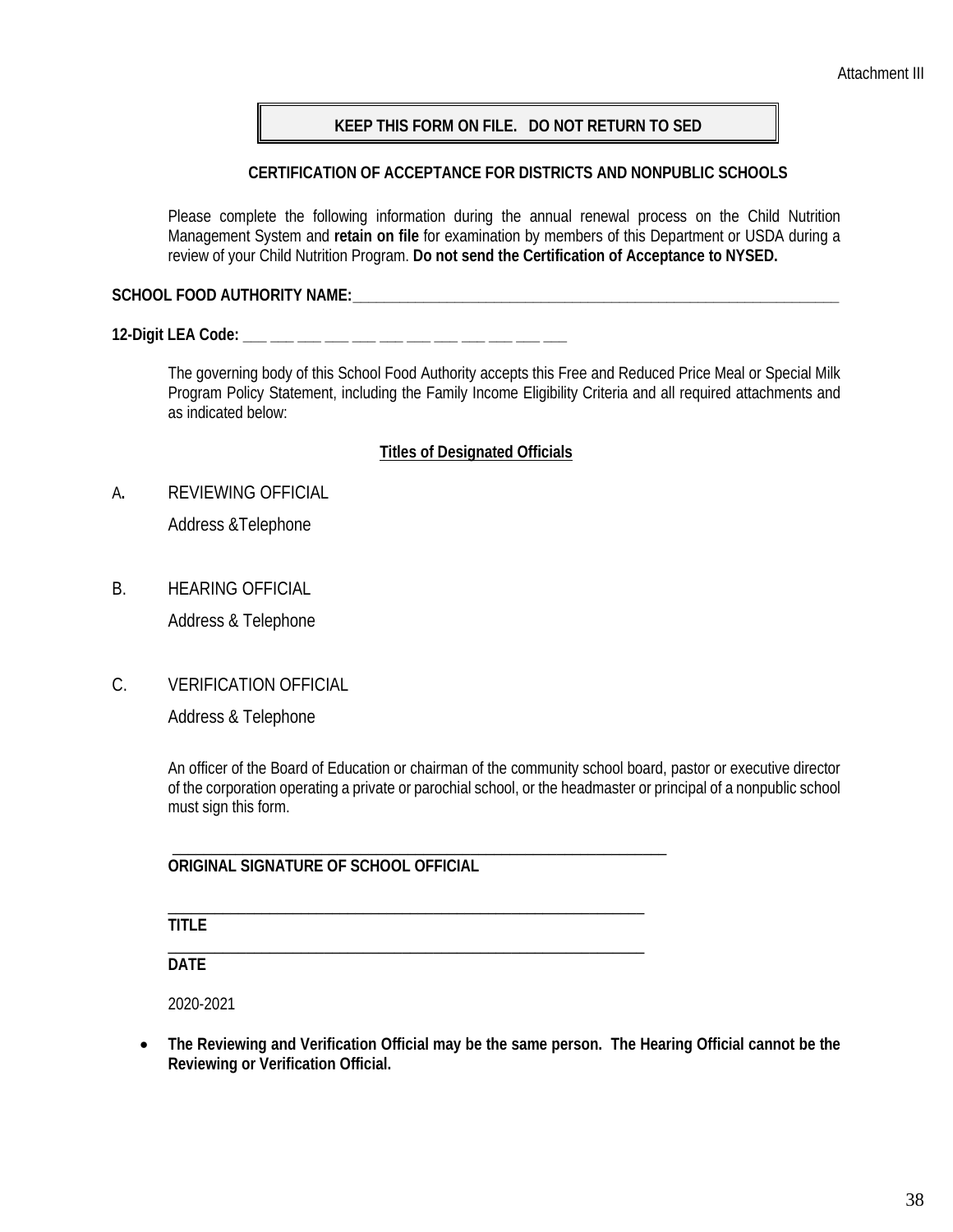Attachment IV

# **KEEP THIS FORM ON FILE. DO NOT RETURN TO SED**

# **CERTIFICATION OF ACCEPTANCE FOR RESIDENTIAL CHILD CARE INSTITUTIONS (RCCIs)**

Please complete the following information during the annual renewal process on the Child Nutrition Management System and **retain on file** for examination by members of this Department or USDA during a review of your Child Nutrition Program. **Do not send the Certification of Acceptance to NYSED.**

**SCHOOL FOOD AUTHORITY NAME:\_\_\_\_\_\_\_\_\_\_\_\_\_\_\_\_\_\_\_\_\_\_\_\_\_\_\_\_\_\_\_\_\_\_\_\_\_\_\_\_\_\_\_\_\_\_\_\_\_\_\_\_\_\_\_\_\_\_\_\_\_\_**

**12-Digit LEA Code: \_\_\_ \_\_\_ \_\_\_ \_\_\_ \_\_\_ \_\_\_ \_\_\_ \_\_\_ \_\_\_ \_\_\_ \_\_\_ \_\_\_**

The governing body of this School Food Authority accepts this Free and Reduced Price Meal or Special Milk Program Policy Statement, including the Family Income Eligibility Criteria and all required attachments and as indicated below:

### **Titles of Designated Officials**

A**.** REVIEWING OFFICIAL

Address &Telephone

(Sections B & C are only applicable to RCCIs with day treatment students)

B. HEARING OFFICIAL

Address & Telephone

C. VERIFICATION OFFICIAL

Address & Telephone

An officer of the Board of Directors or the Executive Director must sign this form.

\_\_\_\_\_\_\_\_\_\_\_\_\_\_\_\_\_\_\_\_\_\_\_\_\_\_\_\_\_\_\_\_\_\_\_\_\_\_\_\_\_\_\_\_\_\_\_\_\_\_\_\_\_\_\_\_\_\_\_\_\_\_\_

### **ORIGINAL SIGNATURE OF SCHOOL OFFICIAL**

\_\_\_\_\_\_\_\_\_\_\_\_\_\_\_\_\_\_\_\_\_\_\_\_\_\_\_\_\_\_\_\_\_\_\_\_\_\_\_\_\_\_\_\_\_\_\_\_\_\_\_\_\_\_\_\_\_\_\_\_\_\_\_\_\_\_\_\_\_\_\_\_\_\_\_\_\_\_\_\_\_\_\_\_\_ **TITLE**

\_\_\_\_\_\_\_\_\_\_\_\_\_\_\_\_\_\_\_\_\_\_\_\_\_\_\_\_\_\_\_\_\_\_\_\_\_\_\_\_\_\_\_\_\_\_\_\_\_\_\_\_\_\_\_\_\_\_\_\_\_\_\_\_\_\_\_\_\_\_\_\_\_\_\_\_\_\_\_\_\_\_\_\_\_ **DATE**

2020-2021

• **The Reviewing and Verification Official may be the same person. The Hearing Official cannot be the Reviewing or Verification Official.**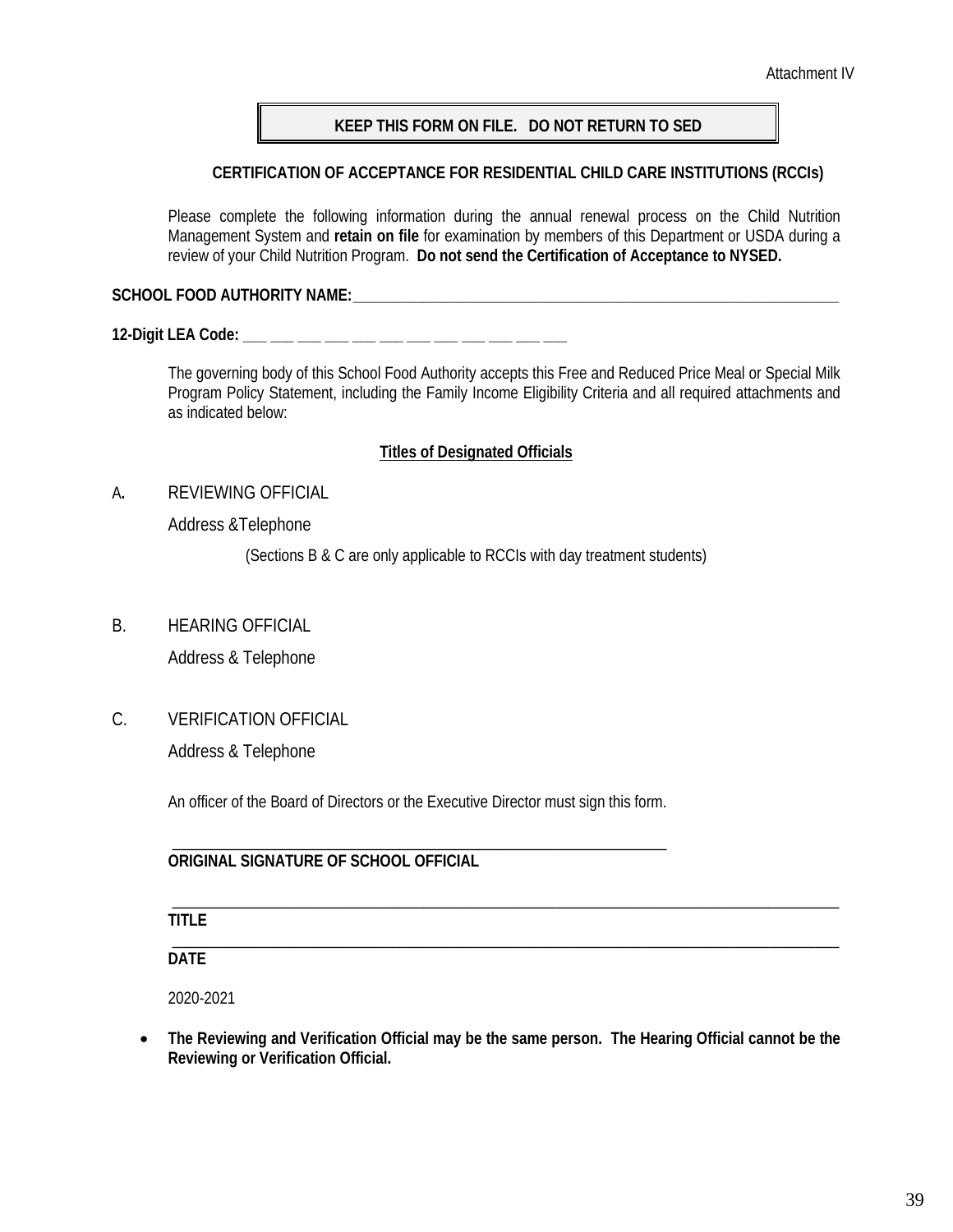Date Withdrew\_\_\_\_\_\_\_\_\_\_ **Attachment Va** F \_\_\_\_R \_\_\_\_\_D\_\_\_\_\_

#### **2020-2021 Application for Free and Reduced Price School Meals/Milk**

To apply for free and reduced price meals for your children, read the instructions on the back, complete **only one** form for your household, sign your name and **return it to the address listed below.** Call **(***phone number),* if you need help. Additional names may be listed on a separate paper.

#### **Return Completed Applications to: (School Name)**

**(Street Name) (City, State , Zip Code)**

1. List all children in your household who attend school:

| <b>Student Name</b> | School | Grade/Teacher | <b>Foster Child</b> | Homeless<br>Migrant,<br>Runaway |
|---------------------|--------|---------------|---------------------|---------------------------------|
|                     |        |               |                     |                                 |
|                     |        |               |                     |                                 |
|                     |        |               |                     |                                 |
|                     |        |               |                     |                                 |
|                     |        |               |                     |                                 |
|                     |        |               |                     |                                 |

#### 2. SNAP/TANF/FDPIR Benefits:

If anyone in your household receives either SNAP, TANF or FDPIR benefits, list their name and CASE # here. **Skip to Part 4, and sign the application.**

| ∙arı |  |
|------|--|
|      |  |

Name: \_\_\_\_\_\_\_\_\_\_\_\_\_\_\_\_\_\_\_\_\_\_\_\_\_\_\_\_\_\_\_\_\_\_\_\_\_\_ CASE #: \_\_\_\_\_\_\_\_\_\_\_\_\_\_\_\_\_\_\_\_\_\_\_\_\_\_\_\_\_\_\_\_\_\_

3. Report all income for ALL Household Members (Skip this step if you answered 'yes' to step 2)

#### **All Household Members (including yourself and all children that have income).**

List all Household members not listed in Step 1 (including yourself) **even if they do not receive income**. For each Household Member listed, if they do receive income, report total income for each source in whole dollars only. If they do not receive income from any other source, write '0'. If you enter '0' or leave any fields blank, you are certifying (promising) that there is no income to report.

| Name of household member   | Earnings from work<br>before deductions<br><b>Amount / How Often</b> | Child Support, Alimony<br><b>Amount / How Often</b> | Pensions, Retirement<br>Payments<br><b>Amount / How Often</b> | Other Income, Social<br>Security<br><b>Amount / How Often</b> | No.<br>Income |
|----------------------------|----------------------------------------------------------------------|-----------------------------------------------------|---------------------------------------------------------------|---------------------------------------------------------------|---------------|
|                            |                                                                      |                                                     |                                                               |                                                               | П             |
|                            |                                                                      |                                                     |                                                               |                                                               | п             |
|                            |                                                                      |                                                     |                                                               |                                                               | ⊓             |
|                            |                                                                      |                                                     |                                                               |                                                               | П             |
|                            |                                                                      |                                                     |                                                               |                                                               |               |
| Total Linear ball is 1.100 |                                                                      |                                                     |                                                               |                                                               | I do not      |

Total Household Members (Children and Adults)

\*Last Four Digits of Social Security Number: XXX-XX-

have a  $SS#$ 

<sub>0</sub>

\*When completing section 3, an adult household member must provide the last four digits of their Social Security Number (SS#), or mark the "I do not have a SS# box" before the application can be approved.

4. Signature: An adult household member must sign this application before it can be approved.

I certify (promise) that all the information on this application is true and that all income is reported. I understand that the information is being given so the school will get federal funds; the school officials may verify the information and if I purposely give false information, I may be prosecuted under applicable State and federal laws, and my children may lose meal benefits.

| Signature:                          | −ate: |
|-------------------------------------|-------|
| $T_{\text{model}}$ $\Delta$ ddragos |       |

Email Address: \_\_\_\_\_\_\_\_\_\_\_\_\_\_\_\_\_\_\_\_\_\_\_\_\_\_\_\_\_\_\_\_\_\_\_\_\_\_\_\_\_\_\_\_\_\_\_\_

Home Phone: \_\_\_\_\_\_\_\_\_\_\_\_\_\_\_\_\_\_\_\_\_ Work Phone: \_\_\_\_\_\_\_\_\_\_\_\_\_\_\_\_\_\_\_\_\_\_\_\_\_ Home Address:\_\_\_\_\_\_\_\_\_\_\_\_\_\_\_\_\_\_\_\_\_\_\_\_\_\_\_\_\_\_\_\_\_\_\_\_\_\_\_\_\_\_\_\_

5. Ethnicity and Race are optional; responding to this section does not affect your children's eligibility for free or reduced price meals.

Ethnicity:  $\Box$  Hispanic or Latino  $\Box$  Not Hispanic or Latino

Race (Check one or more) :  $\Box$ American Indian or Alaskan Native  $\Box$ Asian  $\Box$ Black or African American  $\Box$ Native Hawaiian or Other Pacific Island  $\Box$ White

# DO NOT WRITE BELOW THIS LINE – FOR SCHOOL USE ONLY

**Annual Income Conversion (Only convert when multiple income frequencies are reported on application) Weekly X 52; Every Two Weeks (bi-weekly) X 26; Twice Per Month X 24; Monthly X 12** SNAP/TANF/Foster

| Free Meals | Income Household: Total Household Income/How Often:<br>□ Reduced Price Meals | Denied/Paid | Household Size:          |
|------------|------------------------------------------------------------------------------|-------------|--------------------------|
|            | <b>Signature of Reviewing Official</b>                                       |             | <b>Date Notice Sent:</b> |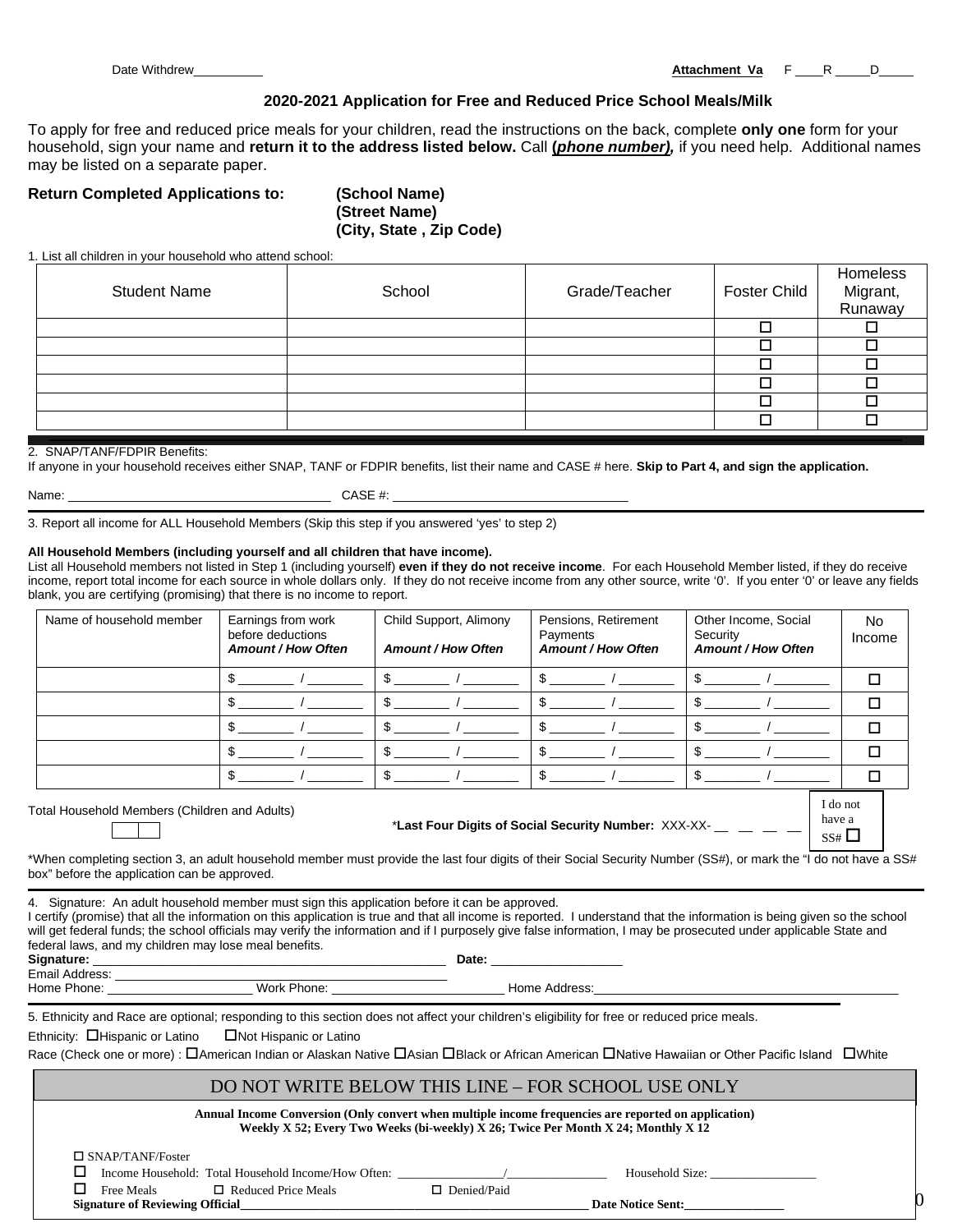#### **APPLICATION INSTRUCTIONS**

To apply for free and reduced price meals, complete only one application for your household using the instructions below. Sign the application and return the application to

If you have a foster child in your household, you may include them on your application. A separate application is not needed. Call the school if you need help: Ensure that all information is provided. Failure to do so may result in denial of benefits for your child or unnecessary delay

in approving your application.

#### **PART 1 ALL HOUSEHOLDS MUST COMPLETE STUDENT INFORMATION. DO NOT FILL OUT MORE THAN ONE APPLICATION FOR YOUR HOUSEHOLD.**

- (1) Print the names of the children, including foster children, for whom you are applying on one application.
- (2) List their grade and school.
- (3) Check the box to indicate a foster child living in your household, or if you believe any child meets the description for homeless, migrant, runaway (a school staff will confirm this eligibility).

#### **PART 2 HOUSEHOLDS GETTING SNAP, TANF OR FDPIR SHOULD COMPLETE PART 2 AND SIGN PART 4.**

- (1) List a current SNAP, TANF or FDPIR (Food Distribution Program on Indian Reservations) case number of anyone living in your household. The case number is provided on your benefit letter.
- (2) An adult household member must sign the application in PART 4. SKIP PART 3. Do not list names of household members or income if you list a SNAP case number, TANF or FDPIR number.

#### **PART 3 ALL OTHER HOUSEHOLDS MUST COMPLETE THESE PARTS AND ALL OF PART 4.**

- (1) Write the names of everyone in your household, whether or not they get income. Include yourself, the children you are applying for, all other children, your spouse, grandparents, and other related and unrelated people in your household. Use another piece of paper if you need more space.
- (2) Write the amount of current income each household member receives, before taxes or anything else is taken out, and indicate where it came from, such as earnings, welfare, pensions and other income. If the current income was more or less than usual, write that person's usual income. **Specify how often this income amount is received: weekly, every other week (bi-weekly), 2 x per month, monthly. If no income, check the box.** The value of any child care provided or arranged, or any amount received as payment for such child care or reimbursement for costs incurred for such care under the Child Care and Development Block Grant, TANF and At Risk Child Care Programs should **not** be considered as income for this program.
- (3) Enter the total number of household members in the box provided. This number should include all adults and children in the household and should reflect the members listed in PART 1 and PART 3.
- (4) The application must include the last four digits only of the social security number of the adult who signs **PART 4** if Part 3 is completed. If the adult does not have a social security number, check the box. **If you listed a SNAP, TANF or FDPIR number, a social security number is not needed.**
- (5) An adult household member must sign the application in PART 4.

**OTHER BENEFITS:** Your child may be eligible for benefits such as Medicaid or Children's Health Insurance Program (CHIP). To determine if your child is eligible, program officials need information from your free and reduced price meal application. Your written consent is required before any information may be released. Please refer to the attached parent Disclosure Letter and Consent Statement for information about other benefits.

#### **USE OF INFORMATION STATEMENT**

Use of Information Statement: The Richard B. Russell National School Lunch Act requires the information on this application. You do not have to give the information, but if you do not submit all needed information, we cannot approve your child for free or reduced price meals. You must include the last four digits of the social security number of the primary wage earner or other adult household member who signs the application. The social security number is not required when you apply on behalf of a foster child or you list a Supplemental Nutrition Assistance Program (SNAP), Temporary Assistance for Needy Families (TANF) Program or Food Distribution Program on Indian Reservations (FDPIR) case number or other FDPIR identifier for your child or when you indicate that the adult household member signing the application does not have a social security number. We will use your information to determine if your child is eligible for free or reduced price meals, and for administration and enforcement of the lunch and breakfast programs.

We may share your eligibility information with education, health, and nutrition programs to help them evaluate, fund, or determine benefits for their programs, auditors for program reviews, and law enforcement officials to help them look into violations of program rules.

#### **DISCRIMINATION COMPLAINTS**

In accordance with Federal civil rights law and U.S. Department of Agriculture (USDA) civil rights regulations and policies, the USDA, its Agencies, offices, and employees, and institutions participating in or administering USDA programs are prohibited from discriminating based on race, color, national origin, sex, disability, age, or reprisal or retaliation for prior civil rights activity in any program or activity conducted or funded by USDA.

Persons with disabilities who require alternative means of communication for program information (e.g. Braille, large print, audiotape, American Sign Language, etc.), should contact the Agency (State or local) where they applied for benefits. Individuals who are deaf, hard of hearing or have speech disabilities may contact USDA through the Federal Relay Service at (800) 877-8339. Additionally, program information may be made available in languages other than English.

To file a program complaint of discrimination, complete th[e USDA Program Discrimination Complaint Form,](http://www.ocio.usda.gov/sites/default/files/docs/2012/Complain_combined_6_8_12.pdf) (AD-3027) found online at: http://www.ascr.usda.gov/complaint\_filing\_cust.html, and at any USDA office, or write a letter addressed to USDA and provide in the letter all of the information requested in the form. To request a copy of the complaint form, call (866) 632-9992. Submit your completed form or letter to USDA by:

- (1) mail: U.S. Department of Agriculture Office of the Assistant Secretary for Civil Rights 1400 Independence Avenue, SW Washington, D.C. 20250-9410;
- (2) fax: (202) 690-7442; or
- (3) email: program.intake@usda.gov.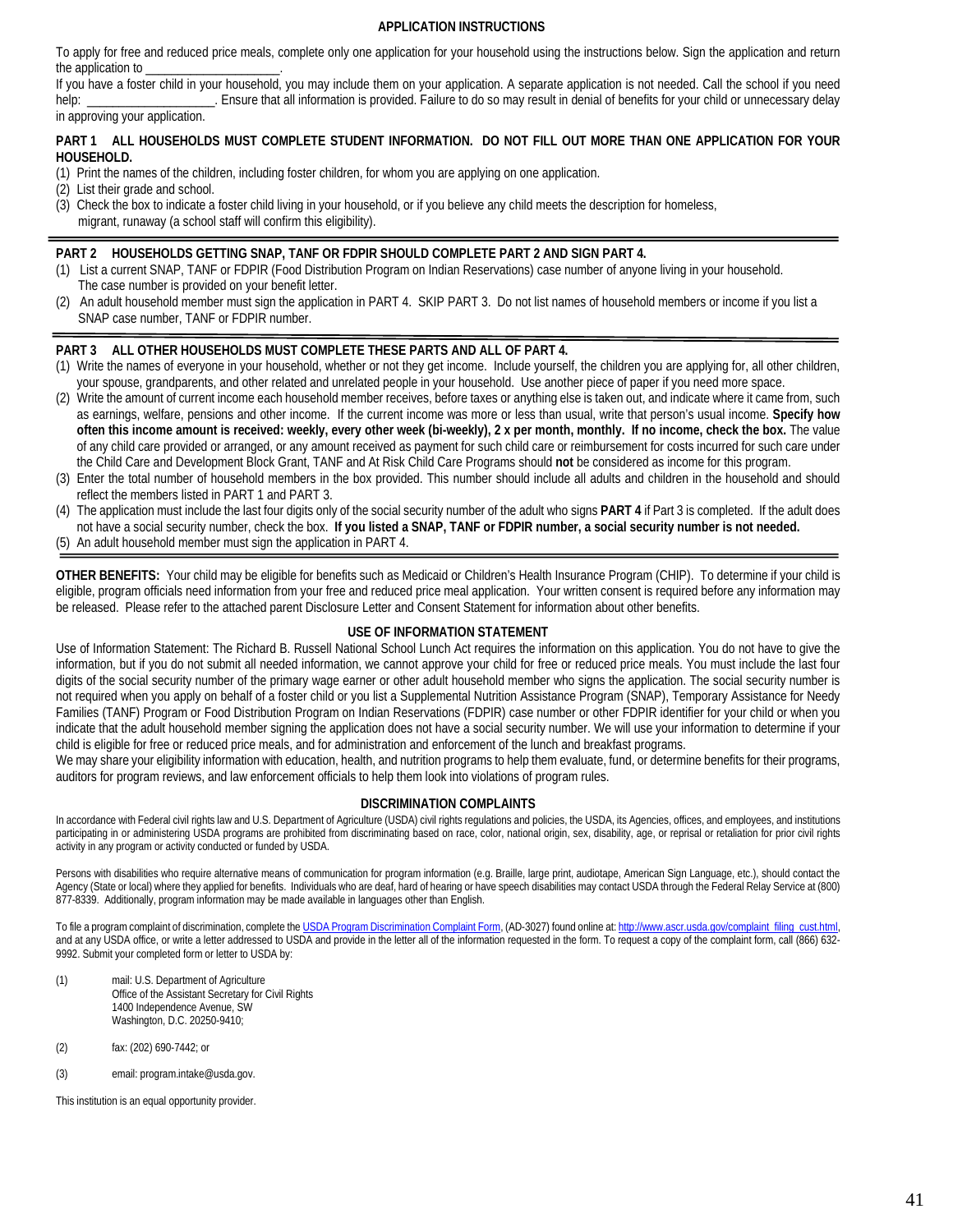Date Withdrew\_\_\_\_\_\_\_\_\_\_ **Attachment Vb** F \_\_\_\_R \_\_\_\_\_D\_\_\_\_\_

#### **2020-2021 Solicitud de Familia para las Comidas Escolares y Leche Gratis o Precios Reducidos**

Para solicitar por comidas gratuitas o precios reducidos para sus niños, lea las instrucciones en el reverse, complete este formulario para su hogar, firme su nombre y volver a. Llame si usted necesita ayuda. Nombres adicionales se pueden ser listados en un documento separado.

Devuelva aplicaciones completas a: (Nombre de Escuela)

(Nombre de Calle)

(Ciudad, Estado, Código postal)

1. Lista todos los niños en su hogar que asisten una escuela:

| Grado/Profesor(a) | Hijo/a de crianza | Sin Ingreso,<br>Emigrante,<br>Fugitivo |
|-------------------|-------------------|----------------------------------------|
|                   |                   |                                        |
|                   |                   |                                        |
|                   |                   |                                        |
|                   |                   |                                        |
|                   |                   |                                        |
|                   |                   |                                        |
|                   |                   |                                        |

#### 2. SNAP/TANF/FDPIR beneficios:

Si alguien en su hogar recibe cupones de alimentos, o beneficios de TANF o FDPIR, liste su nombre y CASO # aquí. Vaya a la parte 4, y firme la solicitud.

|  |  | Nombre: |  |
|--|--|---------|--|
|  |  |         |  |

Nombre: \_\_\_\_\_\_\_\_\_\_\_\_\_\_\_\_\_\_\_\_\_\_\_\_\_\_\_\_\_\_\_\_\_\_\_\_\_\_ CASO #\_\_\_\_\_\_\_\_\_\_\_\_\_\_\_\_\_\_\_\_\_\_\_\_\_\_\_\_\_\_\_\_\_\_

3. Informe todos los ingresos para TODOS los miembros del hogar (Omita este paso si usted respondió 'sí' al paso 2)

#### **Todos los miembros del hogar (incluyendo a ti mismo y todos los niños que tienen ingresos).**

Lista todos los miembros de la Familia no aparece en el paso 1 (incluido usted mismo) incluso si no reciben ingresos. Por cada miembro de su familia, si no reciben ingresos, informe los ingresos totales de cada fuente en su conjunto sólo dólares. Si no reciben cualquier otra fuente de ingresos, escriba ' 0 '. Si introduce ' 0' o dejar los campos en blanco, está certificando (prometedor) que no hay informe de ingresos.

| Nombre del miembro del<br>hogar | Ganancias del trabajo<br>antes de las<br>deducciones<br>Cantidad/Frecuencia | La manutención de<br>menores, pensión<br>alimenticia<br>Cantidad/Frecuencia | Pensiones, los pagos<br>de jubilación<br><b>Cantidad/Frecuencia</b> | Otros ingresos,<br>Seguridad Social<br>Cantidad/Frecuencia | Sin<br>Ingreso,<br>Emigrante,<br>Fugitivo |
|---------------------------------|-----------------------------------------------------------------------------|-----------------------------------------------------------------------------|---------------------------------------------------------------------|------------------------------------------------------------|-------------------------------------------|
|                                 |                                                                             |                                                                             |                                                                     |                                                            |                                           |
|                                 |                                                                             |                                                                             |                                                                     |                                                            |                                           |
|                                 |                                                                             |                                                                             |                                                                     |                                                            |                                           |
|                                 |                                                                             |                                                                             |                                                                     |                                                            |                                           |
|                                 |                                                                             |                                                                             |                                                                     |                                                            |                                           |

Totales miembros de la familia (niños y adultos)

**Últimos cuatros dígitos del Numero de Seguridad Social:** XXX-XX- \_\_ \_\_ \_\_ \_\_

| No tengo |
|----------|
| un SS#   |

 $\frac{1}{2}$ 

\* Al completar la sección 3, un miembro de adulto del hogar tiene que proveer los últimos cuatro dígitos de su número de Seguro Social (SS#), o marcar el " no tengo un numero de SS#" antes de que la aplicación puede ser aprobada.

4. Firma: Un miembro adulto del hogar tiene que firmar esta aplicación antes de que puede ser aprobado.

Certifico (prometo) que toda la información en esta aplicación es verdadera y que todos los ingresos están reportado. Entiendo que les doy esta información para que la escuela recibirá fondos federales; los funcionarios de la escuela pueden verificar la información, y si yo doy intencionalmente información falsa, puedo ser procesado bajo leyes federales y estatales aplicables, y mis hijos pueden perder beneficios de comida.

| Firma:                           |                       | Fecha:                |
|----------------------------------|-----------------------|-----------------------|
| Dirección de correo electrónico: |                       |                       |
| Teléfono de la casa:             | Teléfono del trabaio: | Dirección de la casa: |

5. Estamos obligados a solicitar información sobre la raza de sus niños y su origen étnico. Esta información es importante y ayudaa garantizar que servimos completamente a nuestra comunidad. Responder a esta sección es opcional y sus niños seguirán teniendo derecho a solicitar comidas escolares gratis o a precio reducido.

Grupo étnico :  $\Box$  Hispano o latino  $\Box$  No hispano o latino

Raza (marque una o más): Dindio americano o nativo de Alaska DAsiático DNegro o afroamericano DNativo de Hawái u otra isla del Pacífico DBlanco

#### NO ESCRIBA DEBAJO ESTA LINEA- PARA USO DE LA ESCUELA

| $\Box$ SNAP/TANF/Foster<br>Income Household: Total Household Income/How Often:<br>Household Size: | Annual Income Conversion (Only convert when multiple income frequencies are reported on application)<br>Weekly X 52; Every Two Weeks (bi-weekly) X 26; Twice Per Month X 24; Monthly X 12 |                            |                    |  |  |  |
|---------------------------------------------------------------------------------------------------|-------------------------------------------------------------------------------------------------------------------------------------------------------------------------------------------|----------------------------|--------------------|--|--|--|
|                                                                                                   |                                                                                                                                                                                           |                            |                    |  |  |  |
|                                                                                                   |                                                                                                                                                                                           |                            |                    |  |  |  |
|                                                                                                   | Free Meals                                                                                                                                                                                | $\Box$ Reduced Price Meals | $\Box$ Denied/Paid |  |  |  |
| <b>Signature of Reviewing Official</b><br><b>Date Notice Sent:</b>                                |                                                                                                                                                                                           |                            |                    |  |  |  |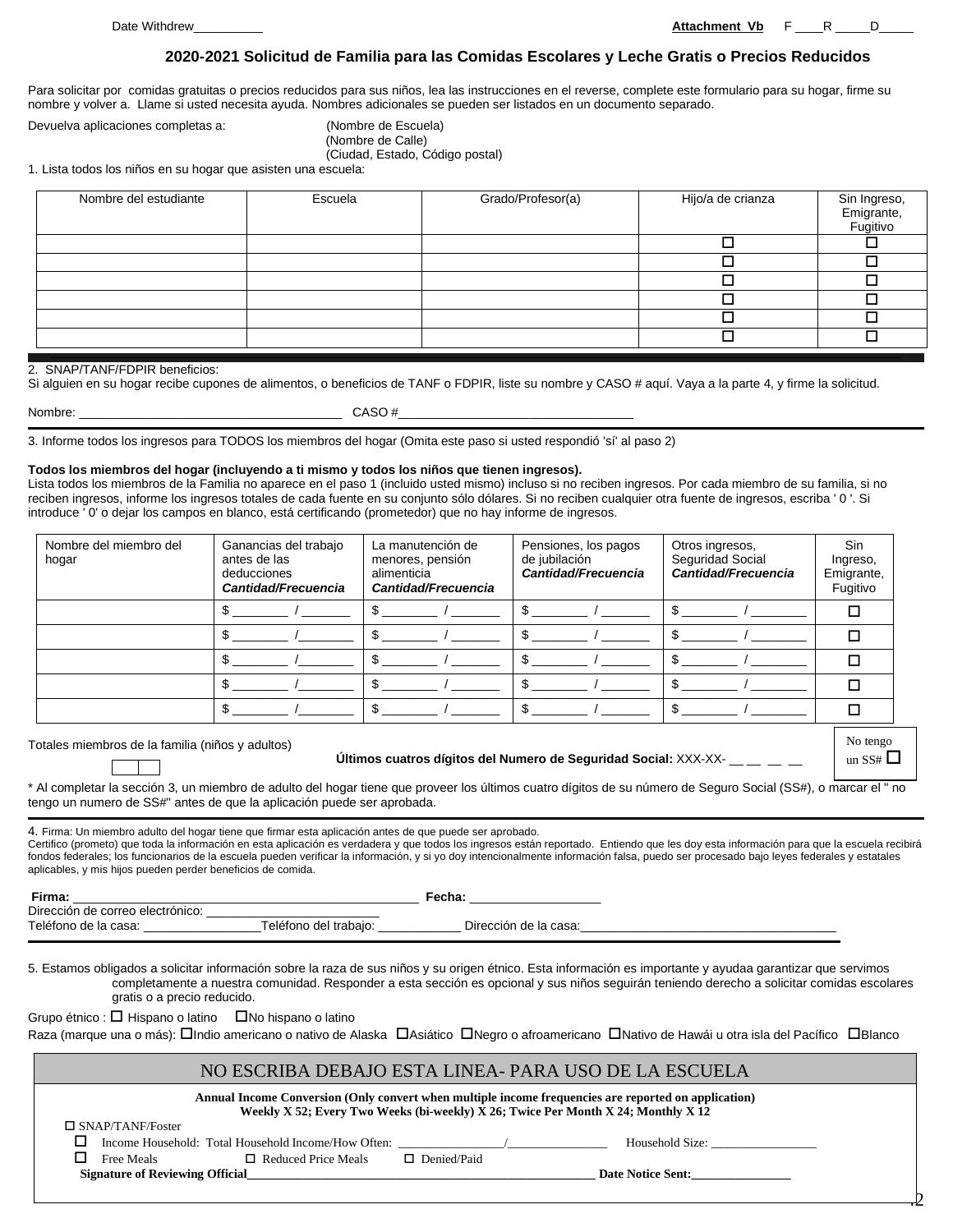#### **INSTRUCCIONES DE SOLICITUD**

| PARTE <sub>1</sub> | (1)<br>Liste su grado y escuela.<br>(2)<br>(3) | Para solicitar comidas gratuitas o precio reducido, llene sólo una solicitud de su hogar siguiendo las instrucciones. Firme la solicitud y envíela a_<br>Si tiene<br>un hijo de crianza en su hogar, usted puede incluir en su solicitud. Llame a la escuela si necesita ayuda: ___________________. Asequre de que toda la información se<br>proporciona. Si no lo hace puede resultar en la denegación de beneficios para su hijo o retrasos innecesarios en la aprobación de su solicitud.<br>TODOS LOS HOGARES NECESITEN COMPLETAR LA Información. NO LLENE MAS DE UNA SOLICITUD PARA SU HOGAR.<br>Imprima los nombres de los niños para usted está aplicando en una sola aplicación.<br>Marque el bloque para indicar un hijo de crianza que vive en su hogar, o si usted cree y niño cumple con la descripción<br>para personas sin hogar, migrante, o escapado de casa (personal de la escuela confirmará esta elegibilidad).                                                                                                                                                                                                                                                                                                                                                                                                                                                                                                                                                                                                                                                                                                                                                                                                                                                 |
|--------------------|------------------------------------------------|--------------------------------------------------------------------------------------------------------------------------------------------------------------------------------------------------------------------------------------------------------------------------------------------------------------------------------------------------------------------------------------------------------------------------------------------------------------------------------------------------------------------------------------------------------------------------------------------------------------------------------------------------------------------------------------------------------------------------------------------------------------------------------------------------------------------------------------------------------------------------------------------------------------------------------------------------------------------------------------------------------------------------------------------------------------------------------------------------------------------------------------------------------------------------------------------------------------------------------------------------------------------------------------------------------------------------------------------------------------------------------------------------------------------------------------------------------------------------------------------------------------------------------------------------------------------------------------------------------------------------------------------------------------------------------------------------------------------------------------------------------------------------------------|
| <b>PARTE 2</b>     | (6)<br>(7)                                     | HOGARES CON CUPONES DE ALIMENTOS, TANF O FDPIR DEBE COMPLETE PARTE 2 Y FIRME PARTE 4<br>Liste un presente SNAP, TANF, o FDPIR (Programa de Distribución de Alimentos en Reservaciones Indígenas) caso número de<br>alguien viviendo en su hogar. El número del caso esta proporcionado en su tarjeta de beneficios.<br>Un miembro adulto del hogar necesite firmar la solicitud en PARTE 4. Omita PARTE 3. No liste nombres de miembros del hogar o<br>ingresos si lista un caso número de SNAP, TANF o FDPIR número.                                                                                                                                                                                                                                                                                                                                                                                                                                                                                                                                                                                                                                                                                                                                                                                                                                                                                                                                                                                                                                                                                                                                                                                                                                                                |
| PARTE <sub>3</sub> | (8)<br>(9)<br>(10)<br>(11)<br>(12)             | TODOS OTROS HOGARES NECESITEN LLENAR ESAS PARTES Y TODOS DE PARTE 4.<br>Escriba los nombres de todos en su hogar, sean o no recibe ingresos. Incluya su nombre y los niños que usted está solicitando, todos los<br>otros niños, su marido(a), abuelos, e otras personas en su hogar (familia o no). Utilice otra hoja de papel si necesita más espacio.<br>Escriba la cantidad de ingresos Corrientes de cada miembro del hogar recibe, antes de impuestos o otras deducciones, e indique de<br>donde vino, tales como sueldo, asistencia social, pensiones e otros ingresos. Si el ingreso corriente es más o menos del normal, indique<br>el ingreso normal de esa persona. Especifique la frecuencia con la cantidad de ingreso que se recibe: semanal, cada dos semanas,<br>dos veces cada mes, o mensual. El valor de cuidado de niños, proporcionado u arreglado, o cualquier cantidad recibida como pago por<br>cuidado de niños o reembolso de los gastos incurridos por ese cuidado bajo de Cuidado de Niños y Subvención de Desarrollo Bloque,<br>TANF y Programas de Cuidado de Niños de Riesgos no deben ser considerados como ingresos para este programa.<br>Pon el número total de miembros de la familia en la cajita. Este número debe incluir todos los adultos y niños en el hogar, y debe reflejar los<br>miembros enumerados en parte 1 y parte 3.<br>La aplicación debe contener sólo los últimos cuatros dígitos del Numero de Seguridad Social del adulto que firme PARTE 4 si Parte 3 está<br>Ilenando. Si el adulto no tenga un Numeró de Seguridad Social, marque la cajita. Si usted listó un número de SNAP, TANF o FDPIR, un<br>número de Seguridad Social no es necesario.<br>Un miembro adulto del hogar tiene que firmar la aplicación en Parte 4. |

**OTROS BENEFICIOS:** Su hijo(a) puede ser elegible por beneficios como Medicaid o Programa de Seguro Médico para Niños (PSMN). Para determinar si su hijo(a) es elegible, funcionarios del programa necesitan información desde la solicitud de comidas gratis o precio reducido. Su consentimiento escrito se requiere antes de que cualquier información pueda ser puesta en libertad. Por favor, refiérase a la Carta de Revelación Paternal y Declaración de Consentimiento para obtener información sobre otros beneficios.

#### **USO DE INFORMACIÓN DECLARACIÓN**

**USO DE INFORMACIÓN DECLARACIÓN**: El Richard B. Russell Ley Nacional de Almuerzo Escolar exige la información en esta solicitud. Usted no necesita dar la información, pero si no lo hace, nosotros no podemos aprobar su hijo(a) por comidas gratis o a precios reducidos. Debe incluir los últimos cuatro dígitos del número de Seguridad Social del miembro adulto asalariado primario del hogar o cualquier adulto en el hogar que firme la aplicación. Los últimos cuatro dígitos del número de Seguridad Social no son necesarios si usted está solicitando para un hijo de crianza o usted lista un numero de Cupones de Alimentos, Temporal Asistencia para Familias Necesitadas (TANF) o el Programa de Distribución de Alimentos en Reservaciones Indígenas (PDARI) u otro identificador PDARI para su niño o cuando usted indica que el miembro adulto del hogar que firma la solicitud no tiene número de Seguridad Social. Nosotros usaremos su información para determinar si su niño es elegible para recibir comidas gratis o a precio reducido, y para la administración y la ejecución de los programas de almuerzo y desayuno. Es posible que compartiremos su información de elegibilidad con programas de educación, salud, y nutrición para ayudarles a evaluar, financiar, o determinar beneficios para sus programas, auditores para revisar programas, y funcionarios del orden para ayudarles a investigar violaciones de las reglas del programa.

#### **QUEJAS DE DISCRIMINACIÓN**

De conformidad con la Ley Federal de Derechos Civiles y los reglamentos y políticas de derechos civiles del Departamento de Agricultura de los EE. UU. (USDA, por sus siglas en ingles), se prohíbe que el USDA, sus agencias, oficinas, empleados e instituciones que participan o administran programas del USDA discriminen sobre la base de raza, color, nacionalidad, sexo, discapacidad, edad, o en represalia o venganza por actividades previas de derechos civiles en algún programa o actividad realizados o financiados por el USDA.

Las personas con discapacidades que necesiten medios alternativos para la comunicación de la información del programa (por ejemplo, sistema Braille, letras grandes, cintas de audio, lenguaje de seas americano, etc.), deben ponerse en contacto con la agencia (estatal o local) en la que solicitaron los beneficios. Las personas sordas, con dificultades de audición o discapacidades del habla pueden comunicarse con el USDA por medio del Federal Relay Service [Servicio Federal de Retransmisión] al (800) 877-8339. Además, la información del programa se puede proporcionar en otros idiomas.

Para presentar una denuncia de discriminación, complete el [Formulario de Denuncia de Discriminacion del Programa del USDA,](http://www.ocio.usda.gov/sites/default/files/docs/2012/Complain_combined_6_8_12.pdf) (AD-3027) que está disponible en línea en[: http://www.ocio.usda.gov/sites/default/files/docs/2012/Spanish\\_Form\\_508\\_Compliant\\_6\\_8\\_12\\_0.pdf.](http://www.ocio.usda.gov/sites/default/files/docs/2012/Spanish_Form_508_Compliant_6_8_12_0.pdf) y en cualquier oficina del USDA, o bien escriba una carta dirigida al USDA e incluya en la carta toda la información solicitada en el formulario. Para solicitar una copia del formulario de denuncia, llame al (866) 632-9992. Haga llegar su formulario lleno o carta al USDA por:

- (1) correo: U.S. Department of Agriculture Office of the Assistant Secretary for Civil Rights 1400 Independence Avenue, SW Washington, D.C. 20250-9410;
- (2) fax: (202) 690-7442; o
- (3) correo electrónico: program.intake@usda.gov.

Esta institución es un proveedor que ofrece igualdad de oportunidades.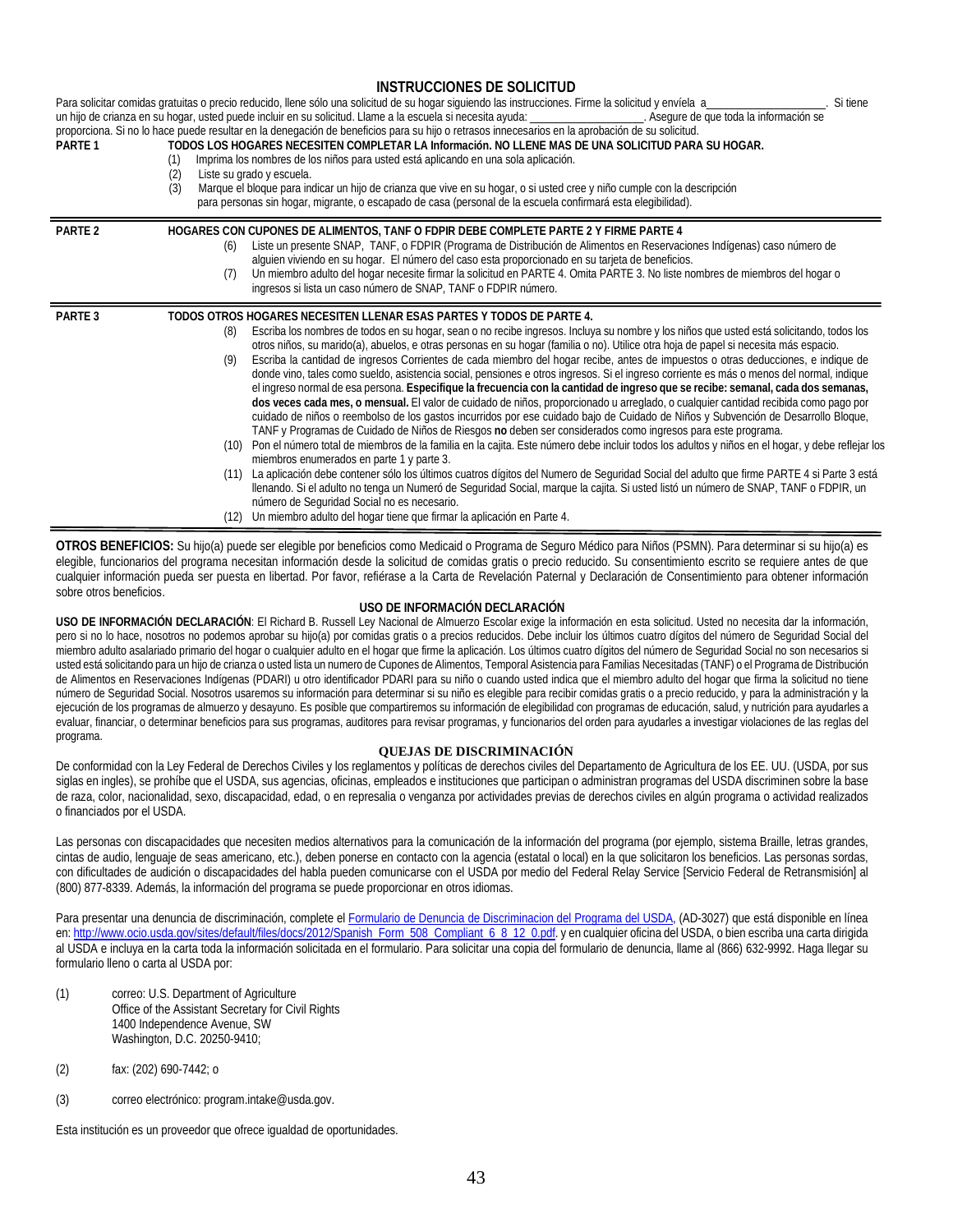# **FREE AND REDUCED PRICE MEAL APPLICATION FACT SHEET**

When filling out the application form, please pay careful attention to these helpful hints.

**SNAP/TANF/FDPIR case number:** This must be the complete valid case number supplied to you by the agency including all numbers and letters, for example, E123456, or whatever combination is used in your county. Refer to a letter you received from your local Department of Social Services for your case number or contact them for your number.

**Foster Child:** A child who is living with a family but who is under the legal care of the welfare agency or court may be listed on your family application. List the child's "personal use" income. This includes only those funds provided by the agency which are identified for the personal use of the child, such as personal spending allowances, money received by his/her family, or from a job. Funds provided for housing, food and care, medical, and therapeutic needs are not considered income to the foster child. Write "0" if the child has no personal use income.

**Household:** A group of related or non-related people who are living in one house and share income and expenses.

**Adult Family Members:** All related and non-related people who are 21 years of age and older living in your house.

**Financially Independent:** A person is financially independent and a separate economic unit/household when his or her earnings and expenses are not shared by the family/household. Separate economic units in the same residence are characterized by prorating expenses and by economic independence from one another.

**Current Gross Income:** Money earned or received at the present time by each member of your household before deductions. Examples of deductions are federal tax, State tax, and Social Security deductions. If you have more than one job, you must list the income from all jobs. If you receive income from more than one source (wage, alimony, child support, etc.), you must list the income from all sources. Only farmers, self-employed workers, migrant workers, and other seasonal employees may use their income for the past 12 months reported from their 1040 Tax Forms.

#### Examples of gross income are:

- Wages, salaries, tips, commissions, or income from self-employment
- Net farm income gross sales minus expenses only not losses
- Pensions, annuities, or other retirement income including Social Security retirement benefits
- Unemployment compensation
- Welfare payments (does not include value of SNAP)
- Public Assistance payments
- Adoption assistance
- Supplemental Security Income (SSI) or Social Security Survivor's Benefits
- Alimony or child support payments
- Disability benefits, including workman's compensation
- Veteran's subsistence benefits
- Interest or dividend income
- Cash withdrawn from savings, investments, trusts, and other resources which would be available to pay for a child's meals
- Other cash income

**Income Exclusions:** The value of any child care provided or arranged, or any amount received as payment for such child care or reimbursement for costs incurred for such care under the Child Care Development (Block Grant) Fund should not be considered as income for this program.

If you have any questions or need help in filling out the application form, please contact:

Name: \_\_\_\_\_\_\_\_\_\_\_\_\_\_\_\_\_\_\_\_\_\_\_\_\_\_\_\_\_\_\_\_\_\_\_\_\_Title:\_\_\_\_\_\_\_\_\_\_\_\_\_\_\_\_\_\_\_\_\_\_\_\_\_\_\_\_\_\_\_\_\_\_\_\_\_\_

Telephone Number:\_\_\_\_\_\_\_\_\_\_\_\_\_\_\_\_\_\_\_\_\_\_\_\_\_\_\_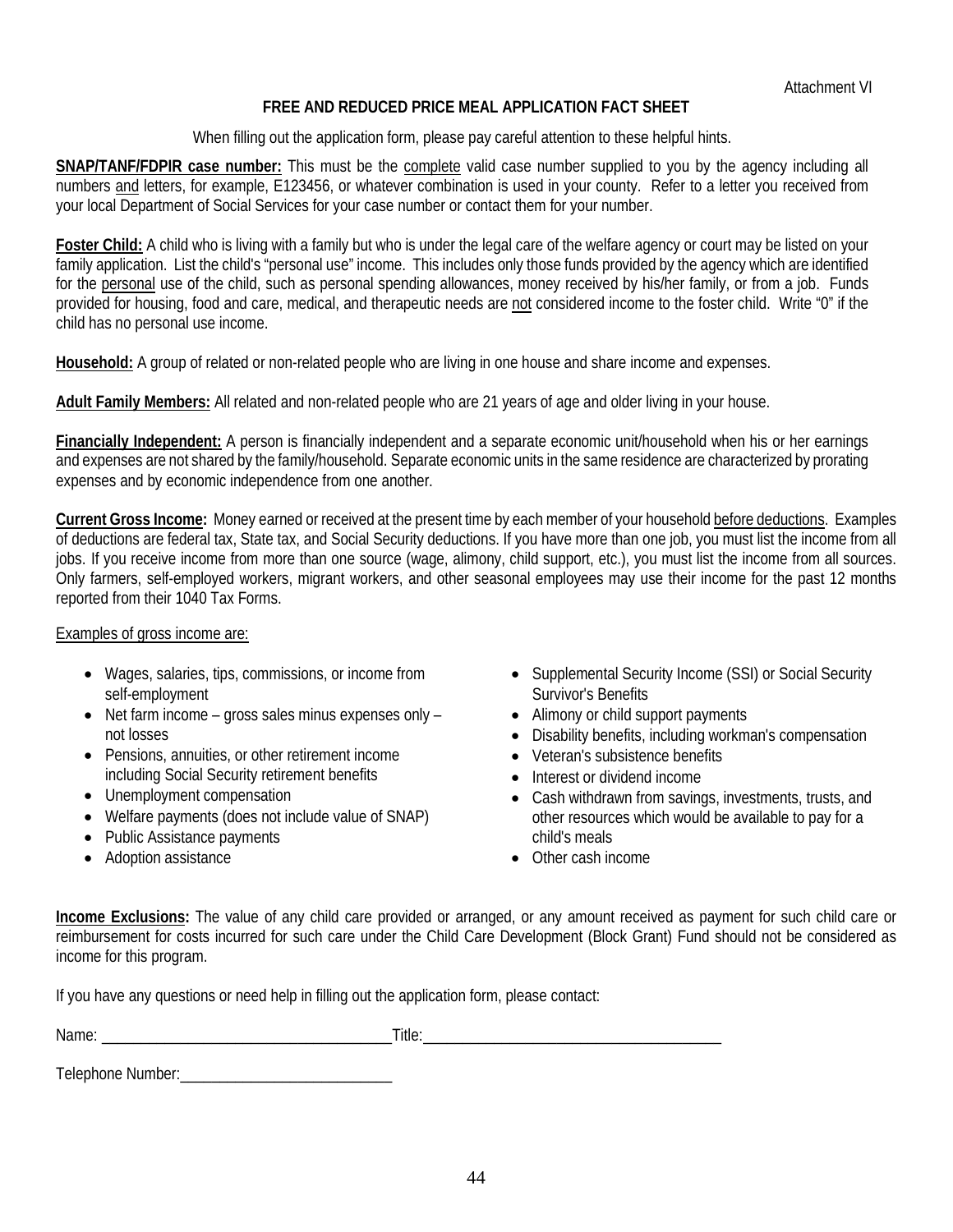#### Dear Parent/Guardian:

Children need healthy meals to learn. **[Name of School]** offers healthy meals every school day. Breakfast costs **[\$]**; lunch costs **[\$]**. Your children may qualify for free meals or for reduced price meals. Beginning July 1, 2019 students in New York State that are approved for reduced price meals will receive breakfast and lunch meals and snacks served through the Afterschool Snack Program at no charge.

- 1. DO I NEED TO FILL OUT AN APPLICATION FOR EACH CHILD? No. Complete the application to apply for free or reduced price meals. *Use one Free and Reduced Price School Meals Application for all students in your household.* We cannot approve an application that is not complete, so be sure to fill out all required information. Return the completed application to: **[name, address, phone number]**.
- 2. WHO CAN GET FREE MEALS? All children in households receiving benefits from **SNAP, the Food Distribution Program on Indian Reservations** or **TANF**, can get free meals regardless of your income. Categorical eligibility for free meal benefits is extended to all children in a household when the application lists an Assistance Program's case number for any household member. Also, your children can get free meals if your household's gross income is within the free limits on the Federal Income Eligibility Guidelines. Households with children who are categorically eligible through an Other Source Categorically Eligible designation, as defined by law, may be eligible for free benefits and should contact the SFA for assistance in receiving benefits.
- 3. CAN FOSTER CHILDREN GET FREE MEALS? Yes, foster children that are under the legal responsibility of a foster care agency or court, are eligible for free meals. Any foster child in the household is eligible for free meals regardless of income. Foster children may also be included as a member of the foster family if the foster family chooses to also apply for benefits for other children. Including children in foster care as household members may help other children in the household qualify for benefits. If non-foster children in a foster family are not eligible for free or reduced price meal benefits, an eligible foster child will still receive free benefits.
- 4. CAN HOMELESS, RUNAWAY, AND MIGRANT CHILDREN GET FREE MEALS? Yes, children who meet the definition of homeless, runaway, or migrant qualify for free meals. If you haven't been told your children will get free meals, please call or e-mail **[school, homeless liaison or migrant coordinator information]** to see if they qualify.
- 5. WHO CAN GET REDUCED PRICE MEALS? Your children may be approved as reduced price eligible if your household income is within the reduced-price limits on the Federal Eligibility Income Chart, shown on this letter. Beginning July 1, 2019, students in New York State that are approved for reduced price meals will receive breakfast and lunch meals and snacks served through the Afterschool Snack Program at no charge.
- 6. SHOULD I FILL OUT AN APPLICATION IF I RECEIVED A LETTER THIS SCHOOL YEAR SAYING MY CHILDREN ARE APPROVED FOR FREE MEALS? Please read the letter you got carefully and follow the instructions. Call the school at **[phone number]** if you have questions.
- 7. MY CHILD'S APPLICATION WAS APPROVED LAST YEAR. DO I NEED TO FILL OUT ANOTHER ONE? Yes. Your child's application is only good for that school year and for up to the first 30 operating days of this school year. You must send in a new application unless the school told you that your child is eligible for the new school year.
- 8. I GET WIC. CAN MY CHILD(REN) GET FREE MEALS? Children in households participating in WIC may be eligible for free or reduced price meals. Please fill out a FREE/REDUCED PRICE MEAL application.
- 9. WILL THE INFORMATION I GIVE BE CHECKED? Yes and we may also ask you to send written proof.
- 10. IF I DON'T QUALIFY NOW, MAY I APPLY LATER? Yes, you may apply at any time during the school year. For example, children with a parent or guardian who becomes unemployed may become eligible for free and reduced price meals if the household income drops below the income limit.
- 11. WHAT IF I DISAGREE WITH THE SCHOOL'S DECISION ABOUT MY APPLICATION? You should talk to school officials. You also may ask for a hearing by calling or writing to: **[name, address, phone number, e-mail]***.*
- 12. MAY I APPLY IF SOMEONE IN MY HOUSEHOLD IS NOT A U.S. CITIZEN? Yes. You or your child(ren) do not have to be U.S. citizens to qualify for free or reduced price meals.
- 13. WHO SHOULD I INCLUDE AS MEMBERS OF MY HOUSEHOLD? You must include all people living in your household, related or not (such as grandparents, other relatives, or friends) who share income and expenses. You must include yourself and all children living with you. If you live with other people who are economically independent (for example, people who you do not support, who do not share income with you or your children, and who pay a pro-rated share of expenses), do not include them.
- 14. WHAT IF MY INCOME IS NOT ALWAYS THE SAME? List the amount that you normally receive. For example, if you normally make \$1000 each month, but you missed some work last month and only made \$900, put down that you made \$1000 per month. If you normally get overtime, include it, but do not include it if you only work overtime sometimes. If you have lost a job or had your hours or wages reduced, use your current income.
- 15. WE ARE IN THE MILITARY. DO WE INCLUDE OUR HOUSING ALLOWANCE AS INCOME? If you get an off-base housing allowance, it must be included as income. However, if your housing is part of the Military Housing Privatization Initiative, do not include your housing allowance as income.
- 16. MY SPOUSE IS DEPLOYED TO A COMBAT ZONE. IS HER COMBAT PAY COUNTED AS INCOME? No, if the combat pay is received in addition to her basic pay because of her deployment and it wasn't received before she was deployed, combat pay is not counted as income. Contact your school for more information.
- 17. MY FAMILY NEEDS MORE HELP. ARE THERE OTHER PROGRAMS WE MIGHT APPLY FOR? To find out how to apply for **SNAP** or other assistance benefits, contact your local assistance office or call **1-800-342-3009**.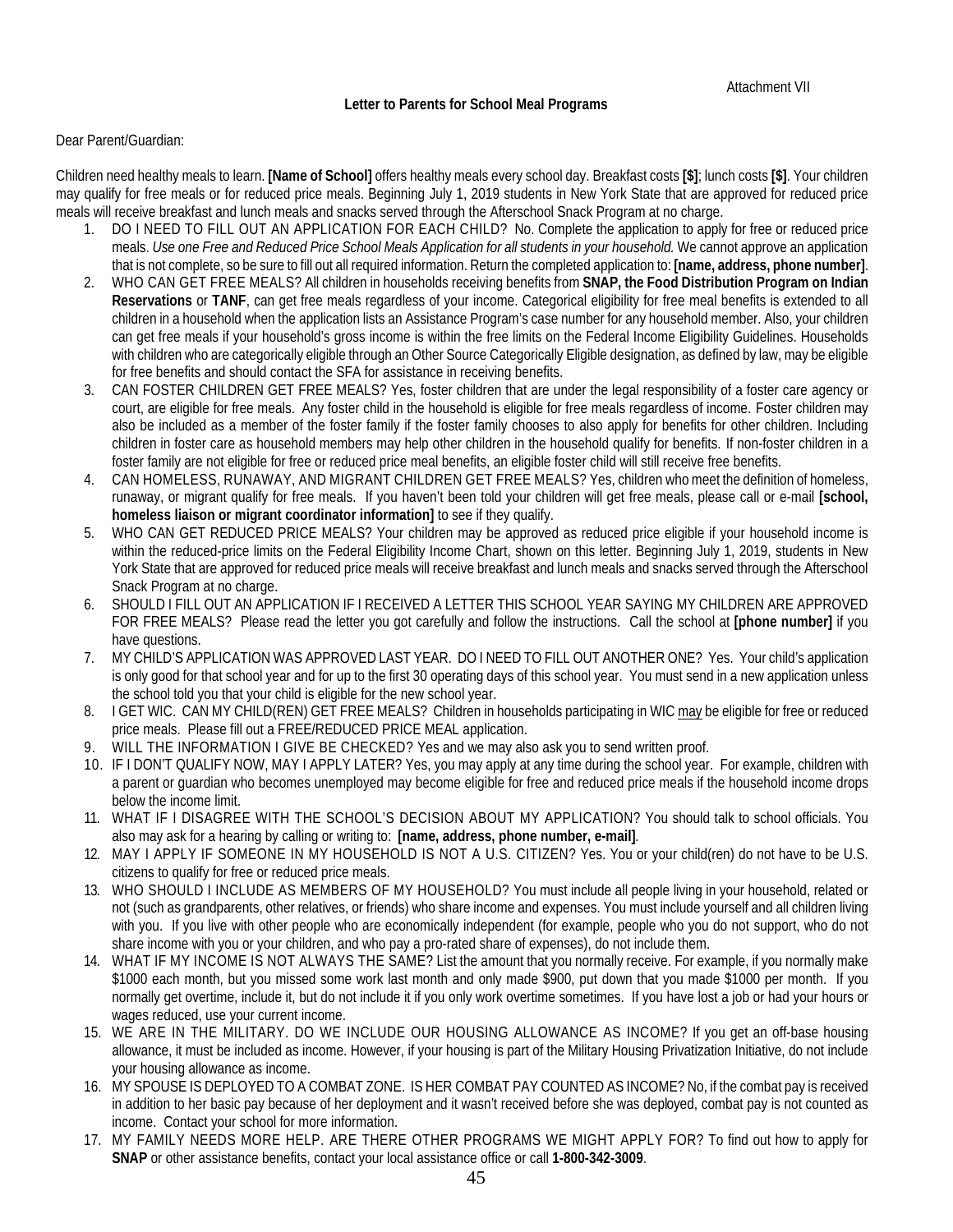#### **2020-2021 INCOME ELIGIBILITY GUIDELINES FOR FREE AND REDUCED PRICE MEALS OR FREE MILK**

| Total<br><b>Family Size</b> | Annual   | Monthly | Twice per Month | Every Two Weeks | Weekly  |
|-----------------------------|----------|---------|-----------------|-----------------|---------|
|                             | \$23,606 | \$1,968 | \$984           | \$908           | \$454   |
|                             | \$31,894 | \$2,658 | \$1,329         | \$1,227         | \$614   |
|                             | \$40,182 | \$3,349 | \$1,675         | \$1,546         | \$773   |
|                             | \$48,470 | \$4,040 | \$2,020         | \$1,865         | \$933   |
|                             | \$56,758 | \$4,730 | \$2,365         | \$2,183         | \$1,092 |
|                             | \$65,046 | \$5,421 | \$2,711         | \$2,502         | \$1,251 |
|                             | \$73,334 | \$6,112 | \$3,056         | \$2,821         | \$1,411 |
|                             | \$81,622 | \$6,802 | \$3,401         | \$3,140         | \$1,570 |
| *Each Add'l person add      | \$8,288  | \$691   | \$346           | \$319           | \$160   |

#### REDUCED PRICE ELIGIBILITY INCOME CHART

How to Apply: To get free or reduced price meals for your children carefully complete one application following the instructions for your household and return it to the designated office listed on the application. If you now receive SNAP, Temporary Assistance to Needy Families (TANF) for any children or participate in the Food Distribution Program on Indian Reservations (FDPIR), the application must include the children's names, the household SNAP, TANF or FDPIR case number and the signature of an adult household member. All children should be listed on the same application. If you do not list a SNAP, TANF or FDPIR case number for any household member, the application must include the names of everyone in the household, the amount of income each household member, and how often it is received and where it comes from. It must include the signature of an adult household member and the last four digits of that adult's social security number or check the box if the adult does not have a social security number. **An application for free and reduced price benefits cannot be approved unless complete eligibility information is submitted, as indicated on the application and in the instructions.** Contact your local Department of Social Services for your SNAP or TANF case number or complete the income portion of the application. No application is necessary if the household was notified by the SFA their children have been directly certified. If the household is not sure if their children have been directly certified, the household should contact the school.

Reporting Changes: The benefits that you are approved for at the time of application are effective for the entire school year and up to 30 operating days into the new school year (or until a new eligibility determination is made, whichever comes first). You no longer need to report changes for an increase in income or decrease in household size, or if you no longer receive SNAP.

Income Exclusions: The value of any child care provided or arranged, or any amount received as payment for such child care or reimbursement for costs incurred for such care under the Child Care Development (Block Grant) Fund should not be considered as income for this program.

#### Reduced Price Eligible Students: **Beginning July 1, 2019, students in New York State that are approved for reduced price meals will receive breakfast and lunch meals and snacks served through the Afterschool Snack Program at no charge.**

In the operation of child feeding programs, no child will be discriminated against because of race, sex, color, national origin, age or disability

Meal Service to Children With Disabilities: Federal regulations require schools and institutions to serve meals at no extra charge to children with a disability which may restrict their diet. A student with a disability is defined in 7CFR Part 15b.3 of Federal regulations, as one who has a physical or mental impairment which substantially limits one or more major life activities of such individual, a record of such an impairment or being regarded as having such an impairment. Major life activities include but are not limited to: functions such as caring for one's self, performing manual tasks, seeing, hearing, eating, sleeping, walking, standing, lifting, bending, speaking, breathing, learning, reading, concentrating, thinking, communicating, and working. You must request meal modifications from the school and provide the school with medical statement from a State licensed healthcare professional. If you believe your child needs substitutions because of a disability, please get in touch with us for further information, as there is specific information that the medical statement must contain.

Confidentiality: The United States Department of Agriculture has approved the release of students names and eligibility status, without parent/guardian consent, to persons directly connected with the administration or enforcement of federal education programs such as Title I and the National Assessment of Educational Progress (NAEP), which are United States Department of Education programs used to determine areas such as the allocation of funds to schools, to evaluate socioeconomic status of the school's attendance area, and to assess educational progress. Information may also be released to State health or State education programs administered by the State agency or local education agency, provided the State or local education agency administers the program, and federal State or local nutrition programs similar to the National School Lunch Program. Additionally, all information contained in the free and reduced price application may be released to persons directly connected with the administration or enforcement of programs authorized under the National School Lunch Act (NSLA) or Child Nutrition Act (CNA); including the National School Lunch and School Breakfast Programs, the Special Milk Program, the Child and Adult Care Food Program, Summer Food Service Program and the Special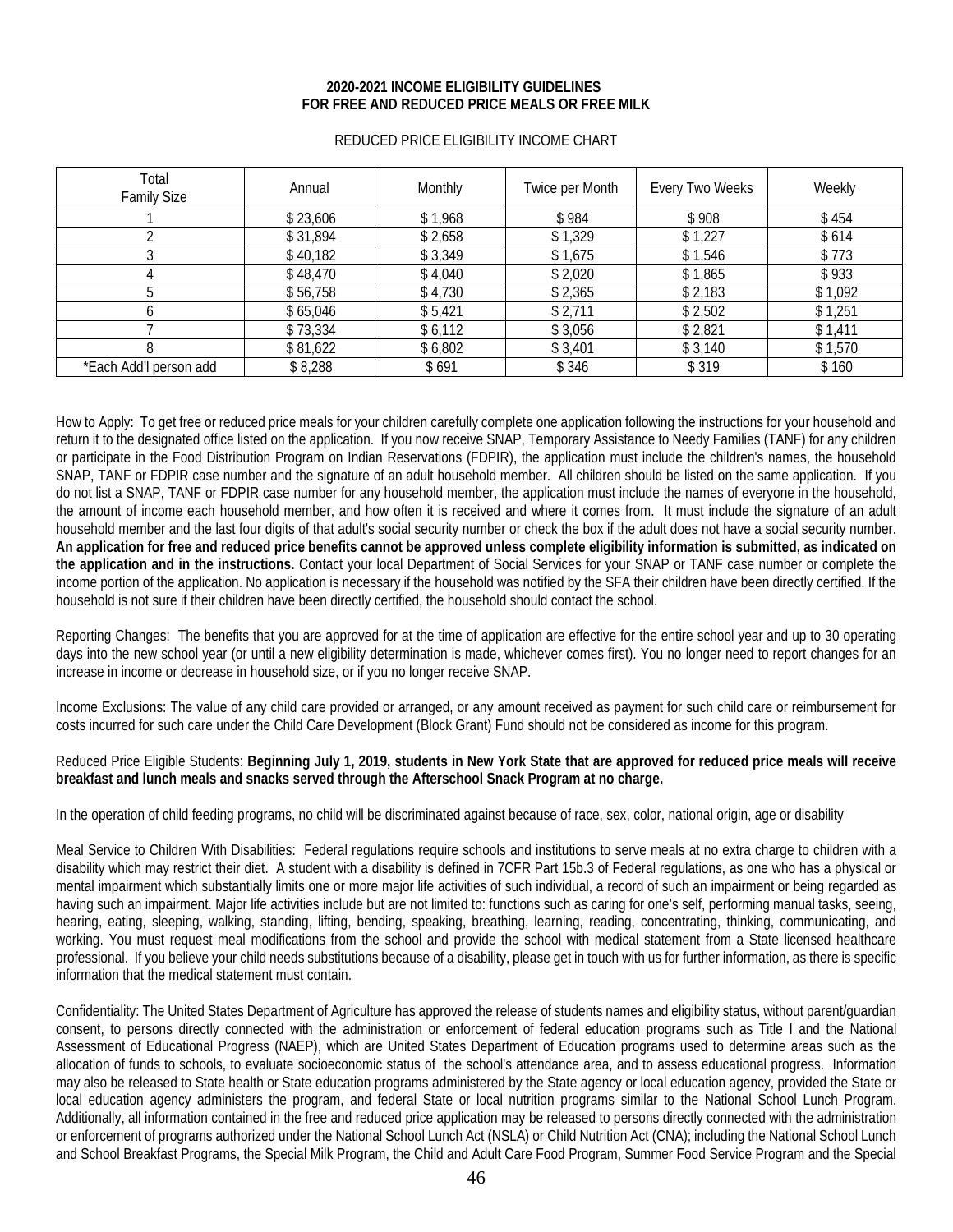Supplemental Nutrition Program for Women Infants and Children (WIC); the Comptroller General of the United States for audit purposes, and federal, State or local law enforcement officials investigating alleged violation of the programs under the NSLA or CNA.

Reapplication: You may apply for benefits any time during the school year. Also, if you are not eligible now, but during the school year become unemployed, have a decrease in household income, or an increase in family size you may request and complete an application at that time.

The disclosure of eligibility information not specifically authorized by the NSLA requires a written consent statement from the parent/guardian. We will let you know when your application is approved or denied.

Sincerely,

**Nondiscrimination Statement**: This explains what to do if you believe you have been treated unfairly.

In accordance with Federal civil rights law and U.S. Department of Agriculture (USDA) civil rights regulations and policies, the USDA, its Agencies, offices, and employees, and institutions participating in or administering USDA programs are prohibited from discriminating based on race, color, national origin, sex, disability, age, or reprisal or retaliation for prior civil rights activity in any program or activity conducted or funded by USDA.

Persons with disabilities who require alternative means of communication for program information (e.g. Braille, large print, audiotape, American Sign Language, etc.), should contact the Agency (State or local) where they applied for benefits. Individuals who are deaf, hard of hearing or have speech disabilities may contact USDA through the Federal Relay Service at (800) 877-8339. Additionally, program information may be made available in languages other than English.

To file a program complaint of discrimination, complete the [USDA Program Discrimination Complaint Form,](http://www.ocio.usda.gov/sites/default/files/docs/2012/Complain_combined_6_8_12.pdf) (AD-3027) found online at: [http://www.ascr.usda.gov/complaint\\_filing\\_cust.html,](http://www.ascr.usda.gov/complaint_filing_cust.html) and at any USDA office, or write a letter addressed to USDA and provide in the letter all of the information requested in the form. To request a copy of the complaint form, call (866) 632-9992. Submit your completed form or letter to USDA by:

- (1) mail: U.S. Department of Agriculture Office of the Assistant Secretary for Civil Rights 1400 Independence Avenue, SW Washington, D.C. 20250-9410;
- (2) fax: (202) 690-7442; or
- (3) email: program.intake@usda.gov.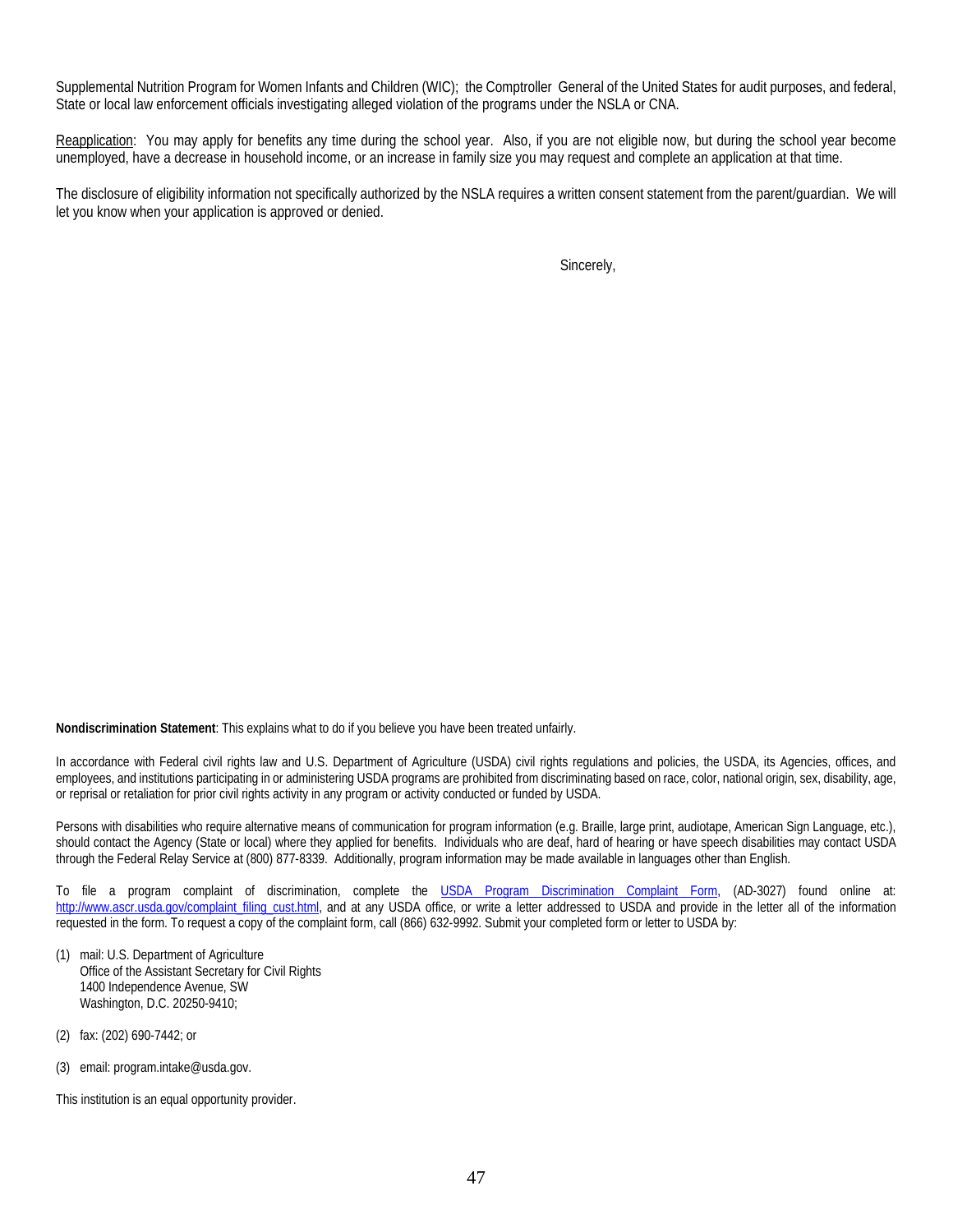Attachment IX

# **Special Milk Program Schools (Only for use when offering Free Special Milk)**

Dear Parent/Guardian:

(School Name) believes that one of the most important ways we can help our children perform better in their classrooms is to provide them with the nutrition necessary for the healthy growth of their minds and bodies. Therefore, we provide milk in our school every day.

We invite all students to show their support for their school food service program through frequent participation. Current milk prices are \$ per one half pint.

How to Apply: To receive free milk for your children carefully complete the application and return it to the school. If you currently receive SNAP, or TANF for any children or participate in the FDPIR, the application must include the children's names of all children living in your household, your SNAP, TANF or FDPIR number and the signature of an adult household member. If you do not list a SNAP/TANF/FDPIR number, the application must include the names of everyone in the household, the amount of income for each household member, how often this income is received and where it comes from. The application must also include the signature of an adult household member and the last four digits of that adult's social security number, or check the box if the adult does not have a social security number. An application that is not complete cannot be approved. Contact your local Department of Social Services for your SNAP or TANF number or complete the income portion of the application. No application is necessary if your household was notified by the SFA that your children have been directly certified. If you are not sure if your children have been directly certified, please contact the school.

Income Chart: The following chart lists income levels according to household size and income levels received either yearly, monthly or weekly. If your total household income is the same or less than the amounts on the Income Chart below, your children may be eligible for free milk.

| Total<br><b>Family Size</b> | Annual   | Monthly | Twice per Month | Every Two Weeks | Weekly  |
|-----------------------------|----------|---------|-----------------|-----------------|---------|
|                             | \$16,588 | \$1,383 | \$692           | \$638           | \$319   |
|                             | \$22,412 | \$1,868 | \$934           | \$862           | \$431   |
|                             | \$28,236 | \$2,353 | \$1,177         | \$1,086         | \$543   |
| 4                           | \$34,060 | \$2,839 | \$1,420         | \$1,310         | \$655   |
| 5                           | \$39,884 | \$3,324 | \$1,662         | \$1,534         | \$767   |
| b                           | \$45,708 | \$3,809 | \$1,905         | \$1,758         | \$879   |
|                             | \$51,532 | \$4,295 | \$2,148         | \$1,982         | \$991   |
| 8                           | \$57,356 | \$4,780 | \$2,390         | \$2,206         | \$1,103 |
| *Each Add'l person add      | \$5,824  | \$486   | \$243           | \$224           | \$112   |

# **2020-2021 FREE ELIGIBILITY INCOME CHART**

Reporting Changes: The benefits that you are approved for at the time of application are effective for the entire school year. **You no longer need to report changes for an increase in income or decrease in household size, or if you no longer receive SNAP.**

Income Exclusions: The value of any child care provided or arranged, or any amount received as payment for such child care or reimbursement for costs incurred for such care under the Child Care Development (Block Grant) Fund should not be considered as income for this program.

Foster Child: Your foster child may be eligible for free milk. Provide documentation from an appropriate State or local agency indicating the child's status as foster. If you have questions, contact the school for help with the application.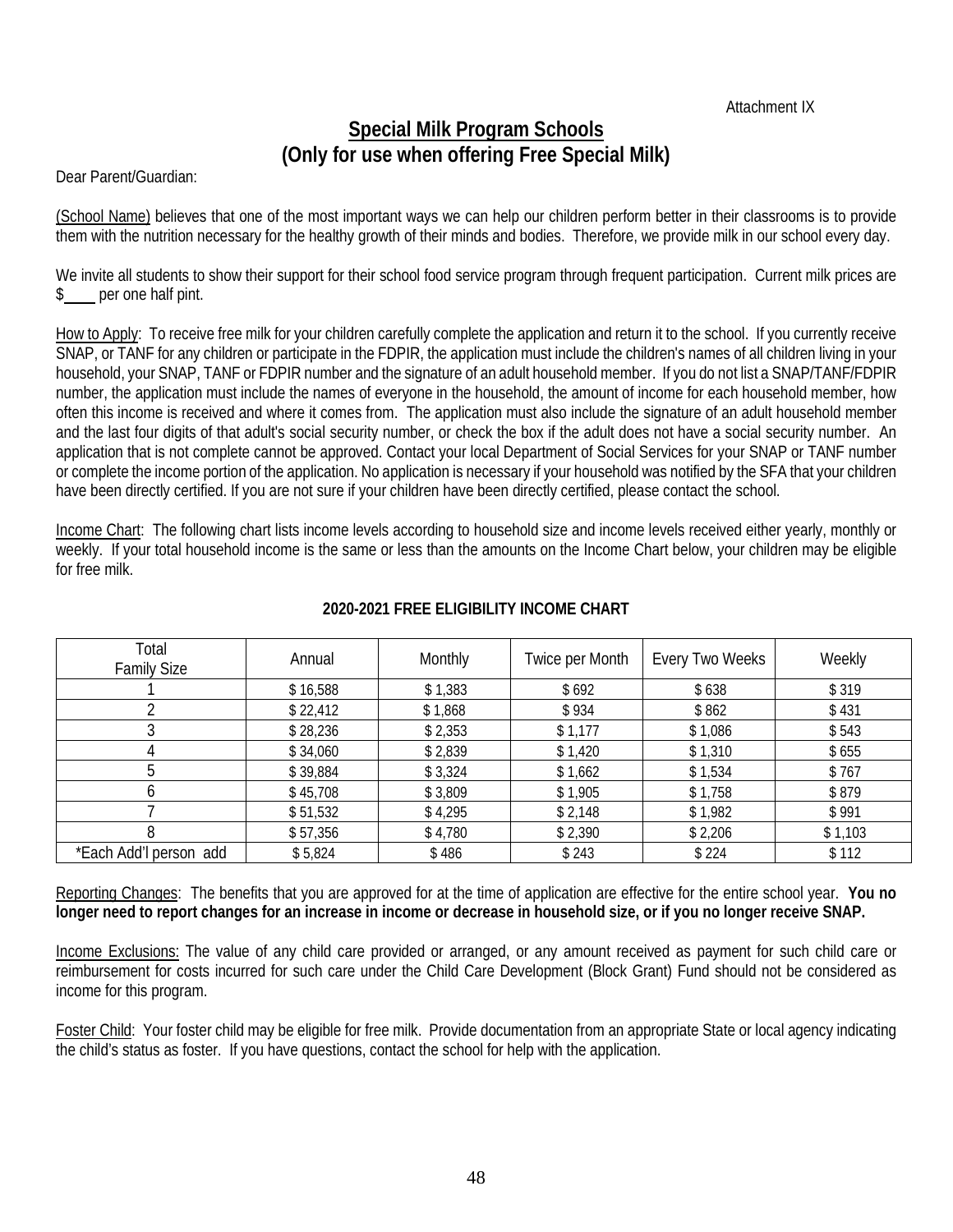In the operation of child feeding programs, no child will be discriminated against because of race, sex, color, national origin, age or disability.

Fair Hearing: If you do not agree with the school's decision on your application or the result of verification, you may wish to discuss it with the school. You also have the right to a fair hearing. This can be done by calling or writing the following official:

### **(Name, Address, Telephone Number of Hearing Official)**

Confidentiality: The United States Department of Agriculture has approved the release of students names and eligibility status, without parent/guardian consent, to persons directly connected with the administration or enforcement of federal education programs such as Title I and the National Assessment of Educational Progress (NAEP), which are United States Department of Education programs used to determine areas such as the allocation of funds to schools, to evaluate socioeconomic status of the school's attendance area, and to assess educational progress. Information may also be released to State health or State education programs administered by the State agency or local education agency, provided the State or local education agency administers the program, and federal State or local nutrition programs similar to the National School Lunch Program. Additionally, *all* information contained in the free and reduced price application may be released to persons directly connected with the administration or enforcement of programs authorized under the National School Lunch Act (NSLA) or Child Nutrition Act (CNA); including the National School Lunch and School Breakfast Programs, the Special Milk Program, the Child and Adult Care Food Program, Summer Food Service Program and the Special Supplemental Nutrition Program for Women Infants and Children (WIC); the Comptroller General of the United States for audit purposes, and federal, State or local law enforcement officials investigating alleged violation of the programs under the NSLA or CNA.

The disclosure of eligibility information not specifically authorized by the NSLA requires a written consent statement from the parent/guardian.

Reapplication: You may apply for benefits any time during the school year. Also, if you are not eligible now, but during the school year become unemployed, have a decrease in household income, or an increase in family size you may request and complete application at that time.

You will be notified when the application is approved or denied. The information submitted on the application may be subject to verification. Please contact **[name, address, phone number]** with any questions.

Sincerely,

#### **Nondiscrimination Statement:**

In accordance with Federal civil rights law and U.S. Department of Agriculture (USDA) civil rights regulations and policies, the USDA, its Agencies, offices, and employees, and institutions participating in or administering USDA programs are prohibited from discriminating based on race, color, national origin, sex, disability, age, or reprisal or retaliation for prior civil rights activity in any program or activity conducted or funded by USDA.

Persons with disabilities who require alternative means of communication for program information (e.g. Braille, large print, audiotape, American Sign Language, etc.), should contact the Agency (State or local) where they applied for benefits. Individuals who are deaf, hard of hearing or have speech disabilities may contact USDA through the Federal Relay Service at (800) 877-8339. Additionally, program information may be made available in languages other than English.

To file a program complaint of discrimination, complete the [USDA Program Discrimination Complaint Form,](http://www.ocio.usda.gov/sites/default/files/docs/2012/Complain_combined_6_8_12.pdf) (AD-3027) found online at: [http://www.ascr.usda.gov/complaint\\_filing\\_cust.html,](http://www.ascr.usda.gov/complaint_filing_cust.html) and at any USDA office, or write a letter addressed to USDA and provide in the letter all of the information requested in the form. To request a copy of the complaint form, call (866) 632-9992. Submit your completed form or letter to USDA by:

- (1) mail: U.S. Department of Agriculture Office of the Assistant Secretary for Civil Rights 1400 Independence Avenue, SW Washington, D.C. 20250-9410;
- (2) fax: (202) 690-7442; or
- (3) email: program.intake@usda.gov.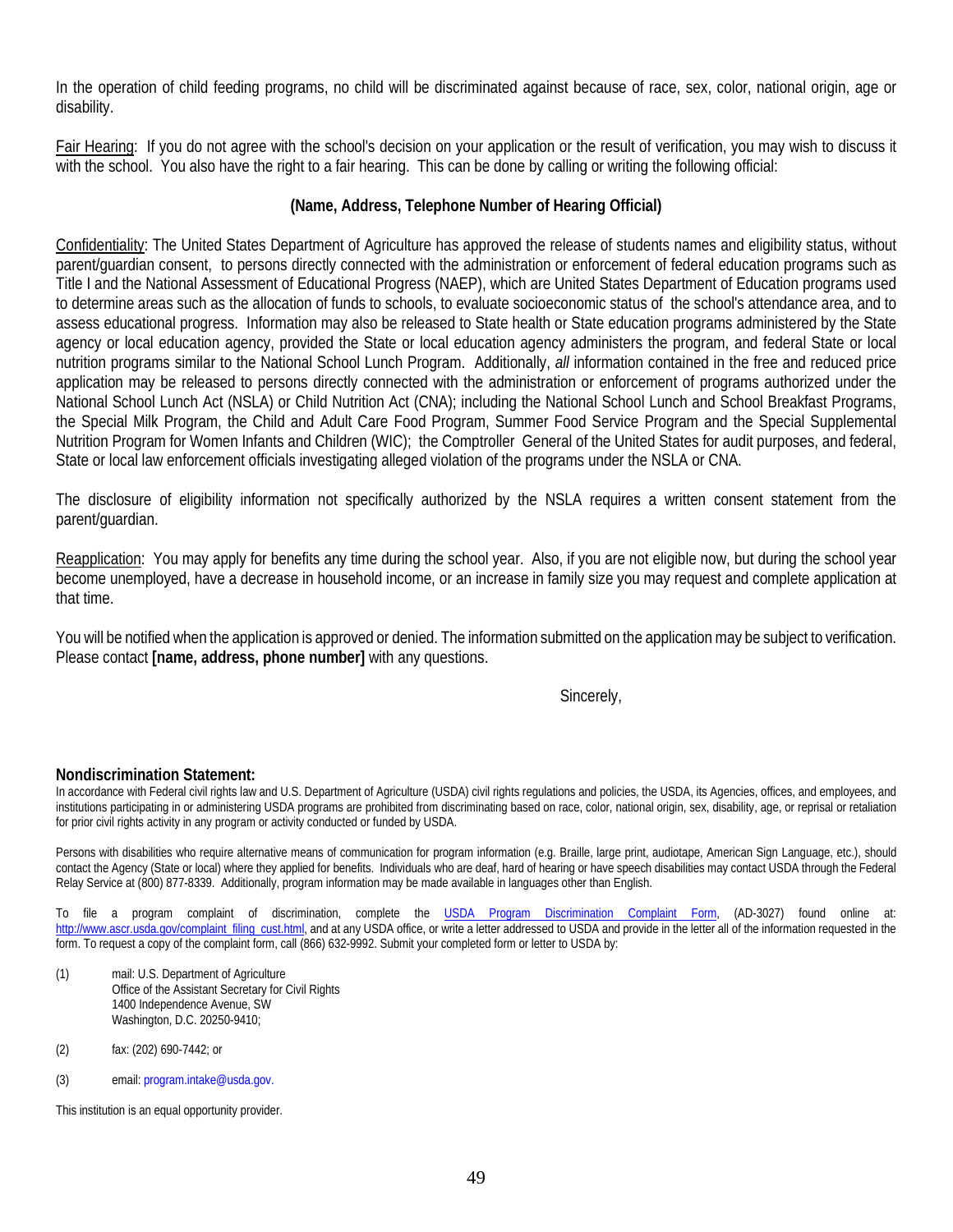### **NOTIFICATION LETTER FOR SCHOOL MEALS**

Dear in the contract of the contract of the contract of the contract of the contract of the contract of the contract of the contract of the contract of the contract of the contract of the contract of the contract of the co

Your application for free and reduced price meals for your child(ren) has been:

Approved for free meals.

\_\_\_\_\_\_\_\_ Approved for reduced price meals. Your child(ren) will receive breakfast and lunch meals at no charge.

Denied for the following reason(s):

Income over the allowable amount.

\_\_\_ Incomplete application. The following information is missing:

\_\_\_ Other:

If you do not agree with the decision, you may discuss it with a school official and you have a right to a fair hearing. This can be done by calling or writing the following official:

Name: Address: Phone:

You may reapply for benefits at any time during the school year. If you are not eligible now but have a decrease in household income or become unemployed, or have an increase in household size, you may fill out another application at that time.

Sincerely,

Name Date **Name** Date

\_\_\_\_\_\_\_\_\_\_\_\_\_\_\_\_\_\_\_ \_\_\_\_\_\_\_\_\_\_\_\_\_\_\_\_\_\_\_ \_\_\_\_\_\_\_\_\_\_\_\_\_\_\_\_\_\_

#### **Nondiscrimination Statement: This explains what to do if you believe you have been treated unfairly.**

In accordance with Federal civil rights law and U.S. Department of Agriculture (USDA) civil rights regulations and policies, the USDA, its Agencies, offices, and employees, and institutions participating in or administering USDA programs are prohibited from discriminating based on race, color, national origin, sex, disability, age, or reprisal or retaliation for prior civil rights activity in any program or activity conducted or funded by USDA.

Persons with disabilities who require alternative means of communication for program information (e.g. Braille, large print, audiotape, American Sign Language, etc.), should contact the Agency (State or local) where they applied for benefits. Individuals who are deaf, hard of hearing or have speech disabilities may contact USDA through the Federal Relay Service at (800) 877-8339. Additionally, program information may be made available in languages other than English.

To file a program complaint of discrimination, complete the [USDA Program Discrimination Complaint Form,](http://www.ocio.usda.gov/sites/default/files/docs/2012/Complain_combined_6_8_12.pdf) (AD-3027) found online at: [http://www.ascr.usda.gov/complaint\\_filing\\_cust.html,](http://www.ascr.usda.gov/complaint_filing_cust.html) and at any USDA office, or write a letter addressed to USDA and provide in the letter all of the information requested in the form. To request a copy of the complaint form, call (866) 632-9992. Submit your completed form or letter to USDA by:

- (1) mail: U.S. Department of Agriculture Office of the Assistant Secretary for Civil Rights 1400 Independence Avenue, SW Washington, D.C. 20250-9410;
- (2) fax: (202) 690-7442; or
- (3) email: program.intake@usda.gov.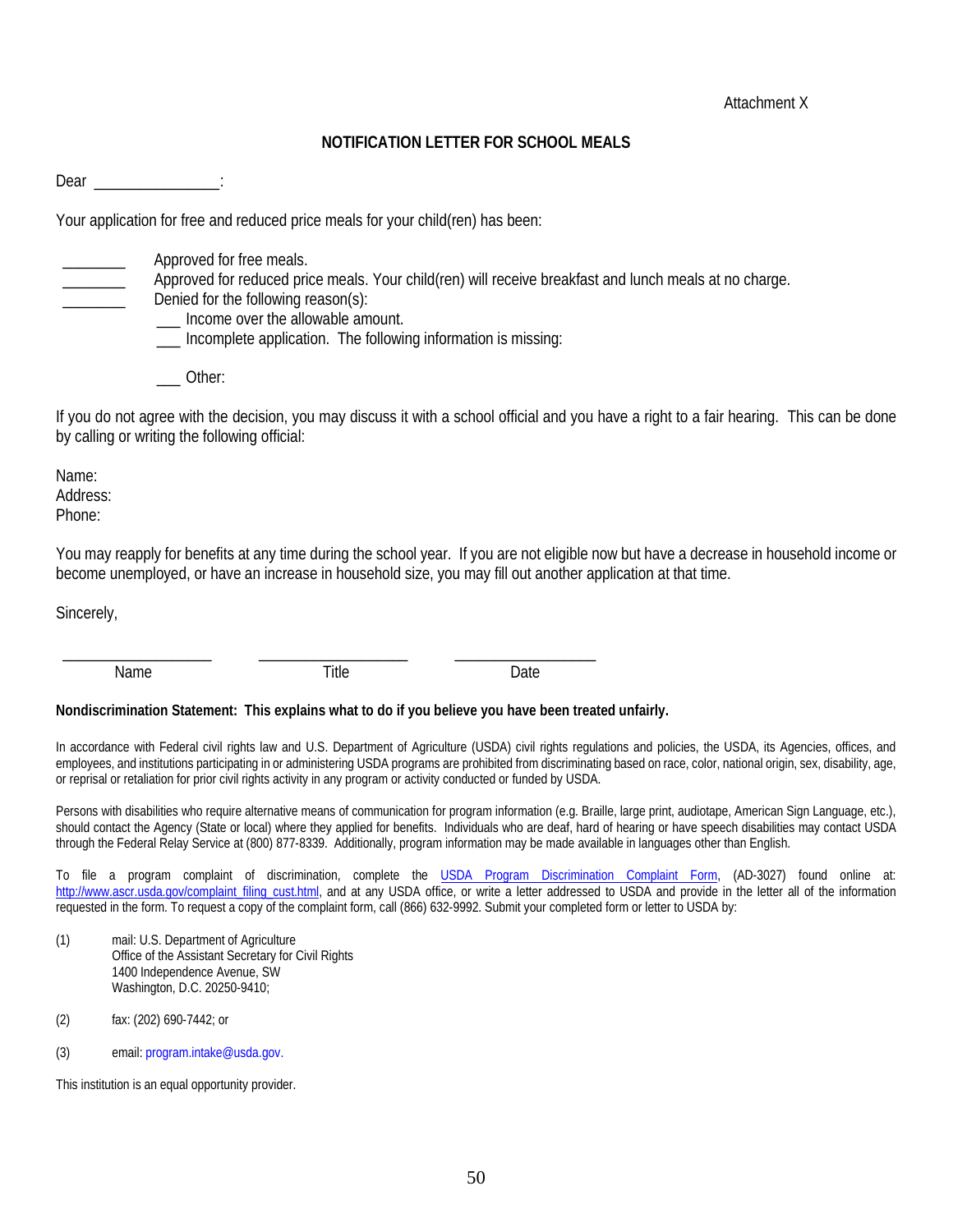Attachment XI

### **NOTIFICATION LETTER FOR DIRECTLY CERTIFIED STUDENTS**

Dear Parent/Guardian: Date: \_\_\_\_\_\_\_\_\_\_\_\_\_\_

Your child(ren) has been automatically **approved for free meals and/or milk** during the 2020-2021 school year. This approval is based on student/household eligibility for the Supplemental Nutrition Assistance Program (SNAP), and/or Medicaid. **ONLY RETURN THIS LETTER to your child(ren)'s school if you do not want the free school meals/milk benefits.** 

#### **Please DO NOT fill out an application for free or reduced price meals and/or milk for the following child(ren):**

| <b>Student Name</b> | <b>School Name</b> | Grade |
|---------------------|--------------------|-------|
|                     |                    |       |
|                     |                    |       |
|                     |                    |       |
|                     |                    |       |
|                     |                    |       |
|                     |                    |       |

If you have student(s) in your household that are not listed above, please contact this office at \_\_\_\_\_\_\_\_\_\_\_\_\_\_\_\_. Free meal benefits will be extended to all children residing in the same household.

**If you DO NOT want your student to receive these school meal benefits, please check the box below, sign and return this letter.**

 $\Box$  I do not want free meals/milk benefits for my children listed above

\_\_\_\_\_\_\_\_\_\_\_\_\_\_\_\_\_\_\_\_\_\_\_\_\_ \_\_\_\_\_\_\_\_\_\_\_\_\_\_\_\_\_\_\_\_\_\_\_\_\_\_\_\_\_\_\_\_\_\_\_\_\_\_\_\_\_\_\_\_

Date **Signature of Parent or Guardian** 

Sincerely,

**Signature** 

#### **Nondiscrimination Statement**:

\_\_\_\_\_\_\_\_\_\_\_\_\_\_\_\_\_\_\_\_\_\_\_\_\_\_

In accordance with Federal civil rights law and U.S. Department of Agriculture (USDA) civil rights regulations and policies, the USDA, its Agencies, offices, and employees, and institutions participating in or administering USDA programs are prohibited from discriminating based on race, color, national origin, sex, disability, age, or reprisal or retaliation for prior civil rights activity in any program or activity conducted or funded by USDA.

Persons with disabilities who require alternative means of communication for program information (e.g. Braille, large print, audiotape, American Sign Language, etc.), should contact the Agency (State or local) where they applied for benefits. Individuals who are deaf, hard of hearing or have speech disabilities may contact USDA through the Federal Relay Service at (800) 877-8339. Additionally, program information may be made available in languages other than English.

To file a program complaint of discrimination, complete th[e USDA Program Discrimination Complaint Form,](http://www.ocio.usda.gov/sites/default/files/docs/2012/Complain_combined_6_8_12.pdf) (AD-3027) found online at: [http://www.ascr.usda.gov/complaint\\_filing\\_cust.html,](http://www.ascr.usda.gov/complaint_filing_cust.html) and at any USDA office, or write a letter addressed to USDA and provide in the letter all of the information requested in the form. To request a copy of the complaint form, call (866) 632-9992. Submit your completed form or letter to USDA by:

- (1) mail: U.S. Department of Agriculture Office of the Assistant Secretary for Civil Rights 1400 Independence Avenue, SW Washington, D.C. 20250-9410;
- (2) fax: (202) 690-7442; or
- (3) email: program.intake@usda.gov.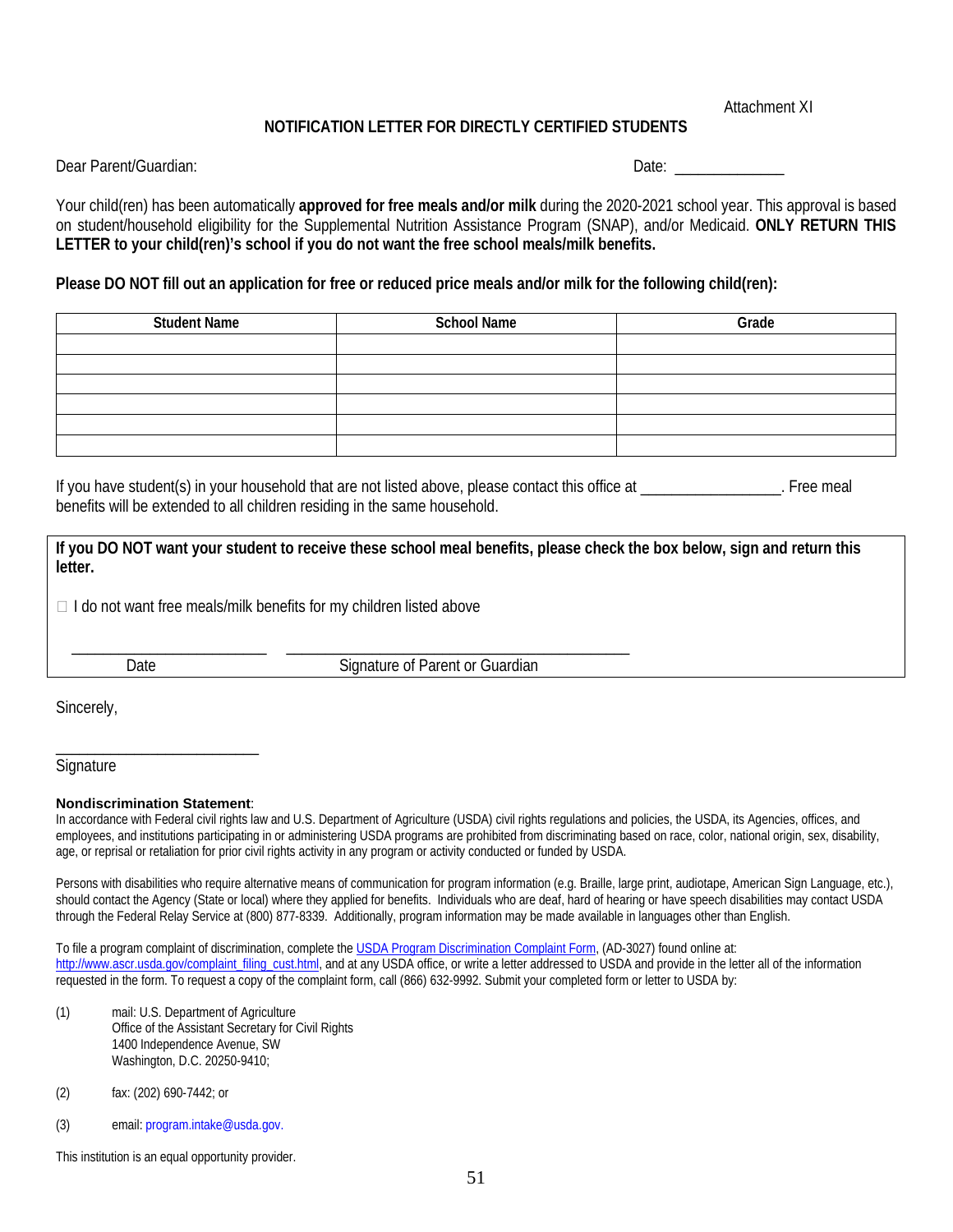# **MEAL SERVICES TO CHILDREN WITH DISABILITIES**

Dear Parent/Guardian:

The National School Lunch Program (NSLP) and School Breakfast Program (SBP) aim to provide all participating children, regardless of background, with the nutritious meals they need to be healthy. This includes ensuring children with disabilities have an equal opportunity to participate in and benefit from the NSLP and SBP.

Federal regulations require schools and institutions to serve meals at no extra charge to those children whose disability restricts their diet in such a way that they cannot fully participate in the food service program without some modification to the foods offered or the scheduled menu. If you believe your child needs substitutions because of a disability, please get in touch with us for further information. You must request meal modifications from the school and provide the school with a medical statement from a State licensed healthcare professional. This medical statement must contain but is not limited to the following:

- Information about the child's physical or mental impairment that is sufficient to allow the school to understand how it restricts the child's diet,
- An explanation of what must be done to accommodate the child's special dietary need,
- The food or foods to be omitted and recommended alternatives, in the case of a modified meal

If you have questions regarding the need for meal modifications, contact \_\_\_\_\_\_\_\_\_\_\_\_\_\_\_\_\_\_\_\_\_\_\_\_\_\_\_\_\_\_\_\_\_ at \_\_\_\_\_\_\_\_\_\_\_\_\_\_\_ for further information.

#### **Nondiscrimination Statement**:

In accordance with Federal civil rights law and U.S. Department of Agriculture (USDA) civil rights regulations and policies, the USDA, its Agencies, offices, and employees, and institutions participating in or administering USDA programs are prohibited from discriminating based on race, color, national origin, sex, disability, age, or reprisal or retaliation for prior civil rights activity in any program or activity conducted or funded by USDA.

Persons with disabilities who require alternative means of communication for program information (e.g. Braille, large print, audiotape, American Sign Language, etc.), should contact the Agency (State or local) where they applied for benefits. Individuals who are deaf, hard of hearing or have speech disabilities may contact USDA through the Federal Relay Service at (800) 877-8339. Additionally, program information may be made available in languages other than English.

To file a program complaint of discrimination, complete the [USDA Program Discrimination Complaint Form,](http://www.ocio.usda.gov/sites/default/files/docs/2012/Complain_combined_6_8_12.pdf) (AD-3027) found online at: [http://www.ascr.usda.gov/complaint\\_filing\\_cust.html,](http://www.ascr.usda.gov/complaint_filing_cust.html) and at any USDA office, or write a letter addressed to USDA and provide in the letter all of the information requested in the form. To request a copy of the complaint form, call (866) 632-9992. Submit your completed form or letter to USDA by:

- (1) mail: U.S. Department of Agriculture Office of the Assistant Secretary for Civil Rights 1400 Independence Avenue, SW Washington, D.C. 20250-9410;
- (2) fax: (202) 690-7442; or
- (3) email: program.intake@usda.gov.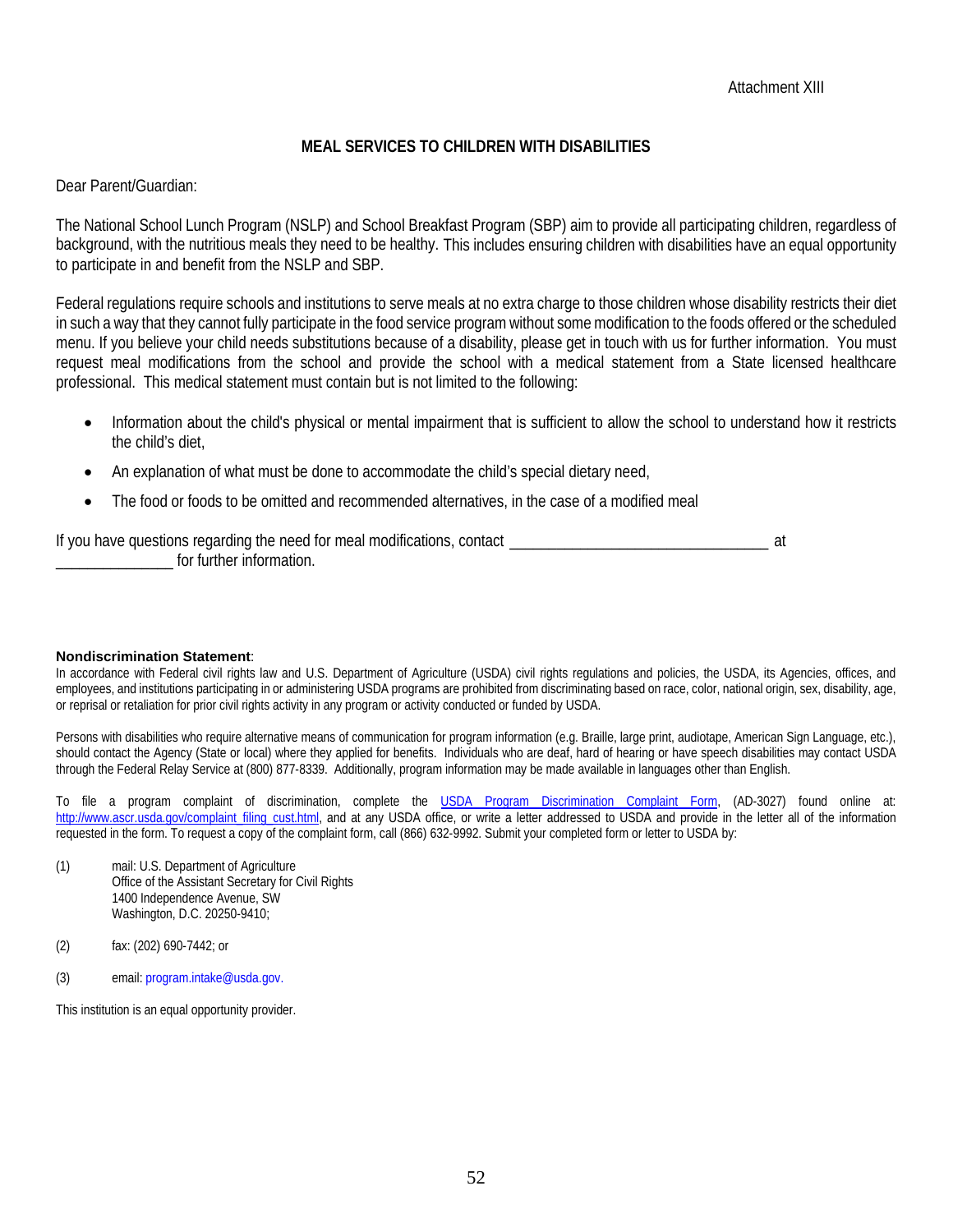#### Prototype

### **PARENT/GUARDIAN CONSENT TO RELEASE ELIGIBILITY INFORMATION FOR FREE AND REDUCED PRICE MEALS OR FREE MILK**

Date

Dear Parent/Guardian:

If your child is eligible for free and reduced price meals or free milk, he/she also may be eligible for other benefits. To receive these benefits, you must provide written consent to permit school officials to give your name, address, and an indication that your household is eligible for free and reduced price meals or free milk, to representatives of certain programs. **Failure to sign a consent statement that will allow disclosure of this information will not affect your child's eligibility or participation in the school meals or milk programs.**

Some of the programs that may request names and eligibility information to be used to provide benefits, and for which parent/guardian consent is required, include: federal health insurance programs such as Medicaid or Children's Health Insurance program (CHIP), other federal programs, State programs, local health and education programs and other local activities. For example, the disclosure of children's eligibility for free and reduced price meals or free milk to determine eligibility for free text books, free band instruments, holiday baskets, school supplies, etc., or reduced fees for summer school or driver education programs, would require written consent by the child's parent/guardian.

If you wish to provide consent to release information contained in your child's free and reduced price meal application, to receive other benefits, please complete the attached consent statement.

Please call \_\_\_\_\_\_\_\_\_\_\_\_\_\_\_\_\_\_\_\_\_\_\_\_\_\_\_\_\_\_\_\_ at \_\_\_\_\_\_\_\_\_\_\_\_\_\_\_ if you have questions.

Sincerely,

#### Enclosure (consent statement)

#### **Nondiscrimination Statement**:

In accordance with Federal civil rights law and U.S. Department of Agriculture (USDA) civil rights regulations and policies, the USDA, its Agencies, offices, and employees, and institutions participating in or administering USDA programs are prohibited from discriminating based on race, color, national origin, sex, disability, age, or reprisal or retaliation for prior civil rights activity in any program or activity conducted or funded by USDA.

Persons with disabilities who require alternative means of communication for program information (e.g. Braille, large print, audiotape, American Sign Language, etc.), should contact the Agency (State or local) where they applied for benefits. Individuals who are deaf, hard of hearing or have speech disabilities may contact USDA through the Federal Relay Service at (800) 877-8339. Additionally, program information may be made available in languages other than English.

To file a program complaint of discrimination, complete the [USDA Program Discrimination Complaint Form,](http://www.ocio.usda.gov/sites/default/files/docs/2012/Complain_combined_6_8_12.pdf) (AD-3027) found online at: http://www.ascr.usda.gov/complaint filing cust.html, and at any USDA office, or write a letter addressed to USDA and provide in the letter all of the information requested in the form. To request a copy of the complaint form, call (866) 632-9992. Submit your completed form or letter to USDA by:

- (1) mail: U.S. Department of Agriculture Office of the Assistant Secretary for Civil Rights 1400 Independence Avenue, SW Washington, D.C. 20250-9410;
- (2) fax: (202) 690-7442; or
- (3) email: program.intake@usda.gov.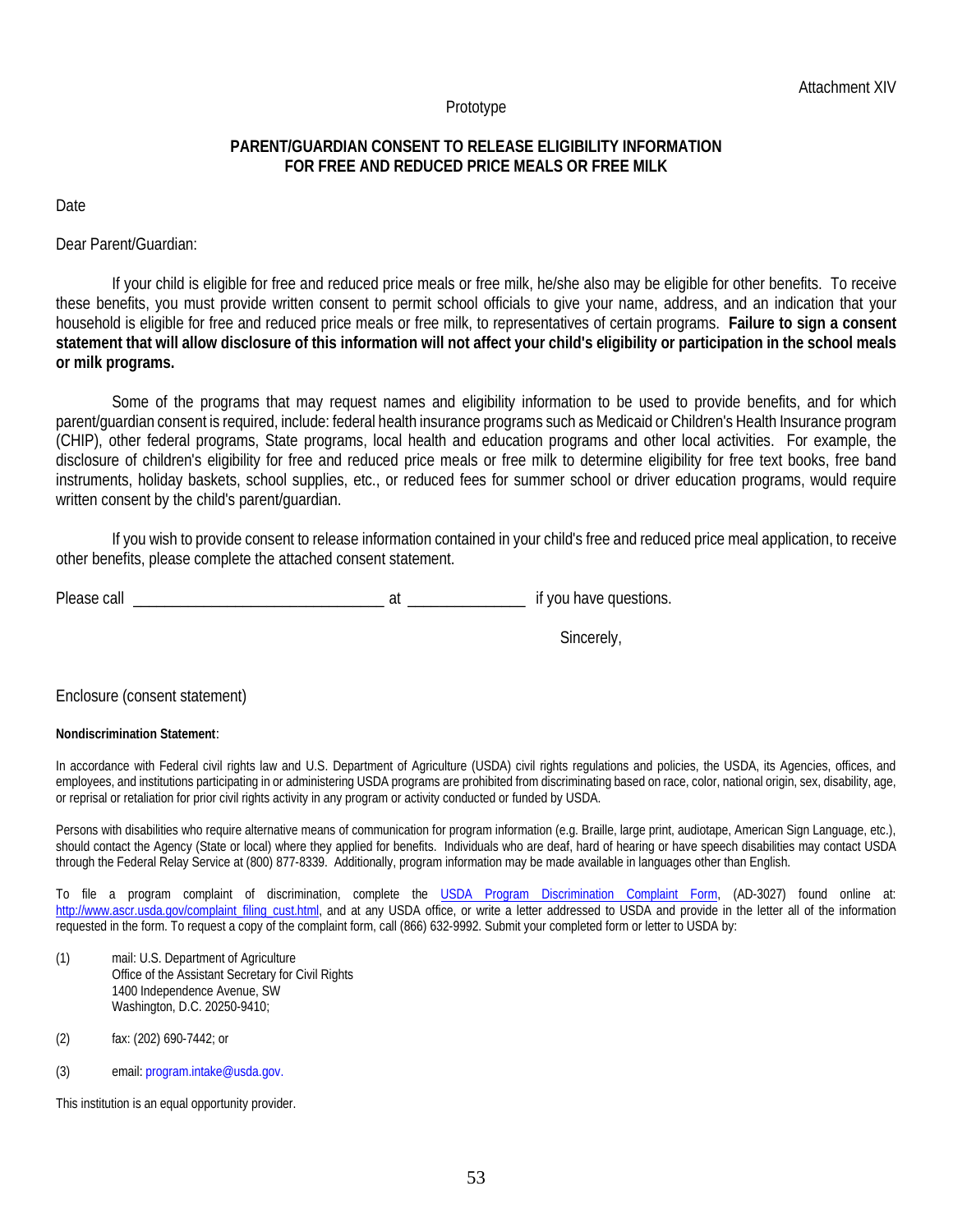Attachment XV

Prototype Consent Statement (Single Program)

### **CONSENT TO RELEASE FREE OR REDUCED PRICE ELIGIBILITY INFORMATION**

School officials may release information that shows that my child/children are eligible for free or reduced price meals or free milk to the following program. I understand that the information will only be provided to this program.

Name of Program (to be completed by SFA)

\_\_\_\_\_\_\_\_\_\_\_\_\_\_\_\_\_\_\_\_\_\_\_\_\_\_\_\_\_\_\_\_\_\_\_\_\_\_\_\_\_\_\_\_\_\_\_\_\_\_\_\_\_\_\_\_\_\_\_\_\_\_\_\_\_\_\_\_\_\_\_\_\_\_\_\_\_\_\_\_\_\_\_\_ \_\_\_\_\_\_\_\_\_\_\_\_\_\_\_\_\_\_\_\_\_\_\_\_\_\_\_\_\_\_\_\_\_\_\_\_\_\_\_\_\_\_\_\_\_\_\_\_\_\_\_\_\_\_\_\_\_\_\_\_\_\_\_\_\_\_\_\_\_\_\_\_\_\_\_\_\_\_\_\_\_\_\_\_ \_\_\_\_\_\_\_\_\_\_\_\_\_\_\_\_\_\_\_\_\_\_\_\_\_\_\_\_\_\_\_\_\_\_\_\_\_\_\_\_\_\_\_\_\_\_\_\_\_\_\_\_\_\_\_\_\_\_\_\_\_\_\_\_\_\_\_\_\_\_\_\_\_\_\_\_\_\_\_\_\_\_\_\_

I understand that I will be releasing information that will show my child/children are eligible for free and reduced price meals or free milk. I give consent to release my confidential information for the above named program only.

Child/Children:

I certify that I am the parent/guardian of the child/children for whom the free/reduced price application was made:

| Date: |
|-------|

#### **Nondiscrimination Statement**:

In accordance with Federal civil rights law and U.S. Department of Agriculture (USDA) civil rights regulations and policies, the USDA, its Agencies, offices, and employees, and institutions participating in or administering USDA programs are prohibited from discriminating based on race, color, national origin, sex, disability, age, or reprisal or retaliation for prior civil rights activity in any program or activity conducted or funded by USDA.

Persons with disabilities who require alternative means of communication for program information (e.g. Braille, large print, audiotape, American Sign Language, etc.), should contact the Agency (State or local) where they applied for benefits. Individuals who are deaf, hard of hearing or have speech disabilities may contact USDA through the Federal Relay Service at (800) 877-8339. Additionally, program information may be made available in languages other than English.

To file a program complaint of discrimination, complete the [USDA Program Discrimination Complaint Form,](http://www.ocio.usda.gov/sites/default/files/docs/2012/Complain_combined_6_8_12.pdf) (AD-3027) found online at: [http://www.ascr.usda.gov/complaint\\_filing\\_cust.html,](http://www.ascr.usda.gov/complaint_filing_cust.html) and at any USDA office, or write a letter addressed to USDA and provide in the letter all of the information requested in the form. To request a copy of the complaint form, call (866) 632-9992. Submit your completed form or letter to USDA by:

- (1) mail: U.S. Department of Agriculture Office of the Assistant Secretary for Civil Rights 1400 Independence Avenue, SW Washington, D.C. 20250-9410;
- (2) fax: (202) 690-7442; or
- (3) email: program.intake@usda.gov.